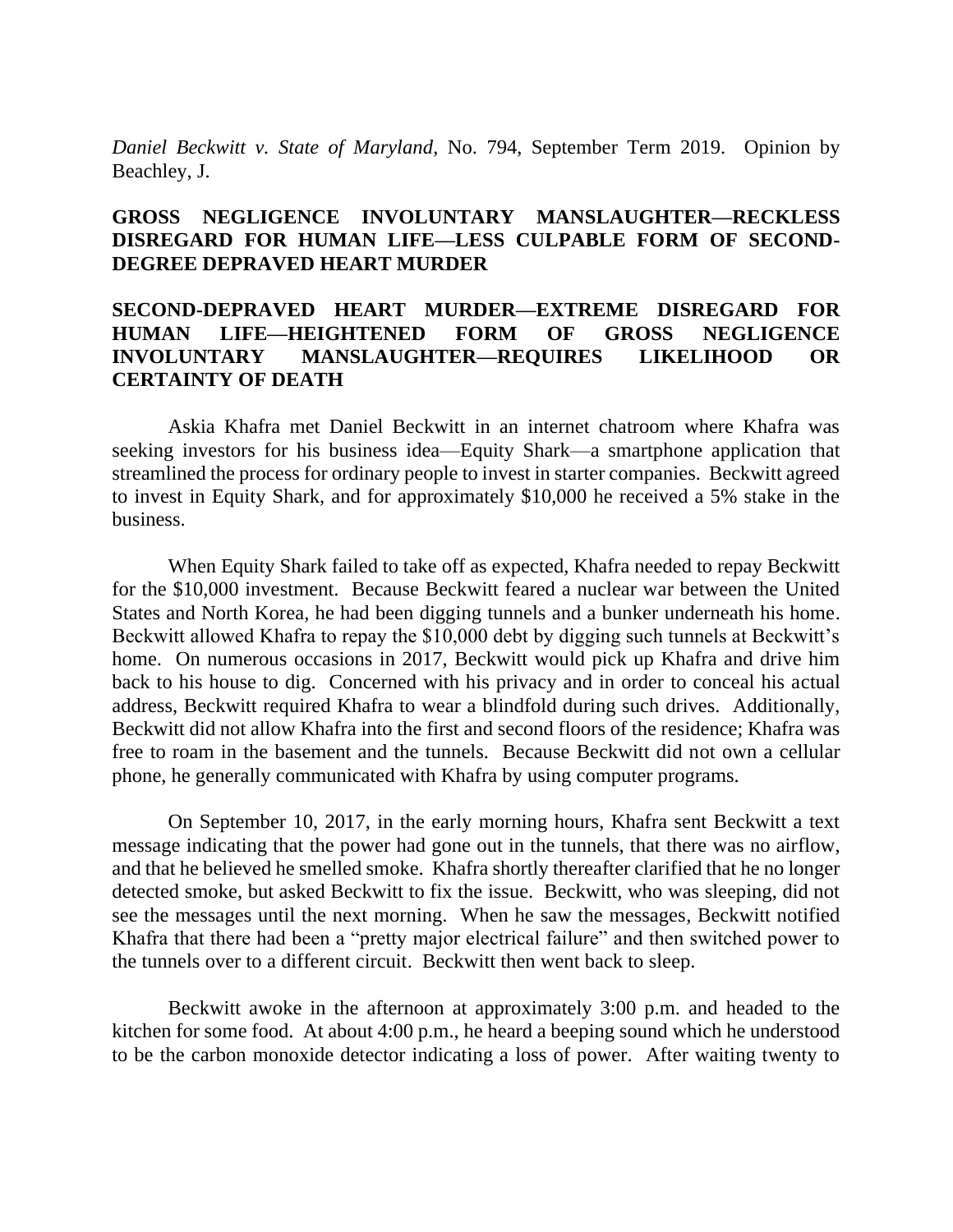thirty minutes for the breaker to automatically reset, Beckwitt went to the basement to manually reset the breaker. While in the basement, Beckwitt did not see Khafra.

Beckwitt reset the breaker and as he headed upstairs, he heard an explosion and immediately saw smoke rising out of the kitchen floor. Beckwitt immediately returned to the basement to tell Khafra about the fire. Although Beckwitt did not see Khafra, he heard him yell "yo dude." Beckwitt was soon overcome by smoke and had to exit the basement. Once outside, Beckwitt yelled for his neighbors to call 9-1-1.

Firefighters quickly responded to the scene, but noted unusual challenges in putting out the relatively small fire. The unusual challenges stemmed from the fact that Beckwitt was a hoarder, and the floor of his basement was completely covered with trash, debris, and other objects that rendered navigation difficult. When the smoke cleared, the firefighters found Khafra's body in the middle of the basement.

The State charged Beckwitt with second-degree depraved heart murder and two theories of involuntary manslaughter: gross negligence and failure to perform a legal duty. Following a trial, the jury returned a verdict of guilty as to second-degree depraved heart murder, and guilty as to involuntary manslaughter. The verdict sheet did not distinguish between the two theories of manslaughter. Beckwitt timely appealed.

*Held*: Conviction for second-degree depraved heart murder reversed. Conviction for gross negligence involuntary manslaughter affirmed. The evidence is insufficient to support a conviction for depraved heart murder, but is sufficient to support a conviction for gross negligence involuntary manslaughter. Whereas gross negligence involuntary manslaughter, the "junior varsity" of depraved heart murder, requires a *reckless* disregard for human life, second-degree depraved heart murder requires an *extreme* disregard for human life.

The evidence in this case shows that Beckwitt demonstrated a reckless disregard for human life by hiring Khafra to dig tunnels underneath his home where Khafra was completely dependent upon Beckwitt for food and supplies, there was a history of electrical failures in the tunnels, the basement was completely cluttered with trash and debris making escape difficult in the event of an emergency, Khafra could not easily call for or receive emergency assistance because Beckwitt had sought to conceal his location, and the door leading from the basement to the outside may have been locked. Accordingly, the evidence was sufficient to support the conviction for gross negligence involuntary manslaughter.

Although the case law fails to draw a clear line of demarcation between "reckless disregard" and "extreme disregard," the cases discussing the sufficiency of evidence for depraved heart murder intimate that the likelihood or certainty of death distinguishes it from mere gross negligence involuntary manslaughter. Although the circumstances in this case were dangerous enough to sustain a conviction for gross negligence involuntary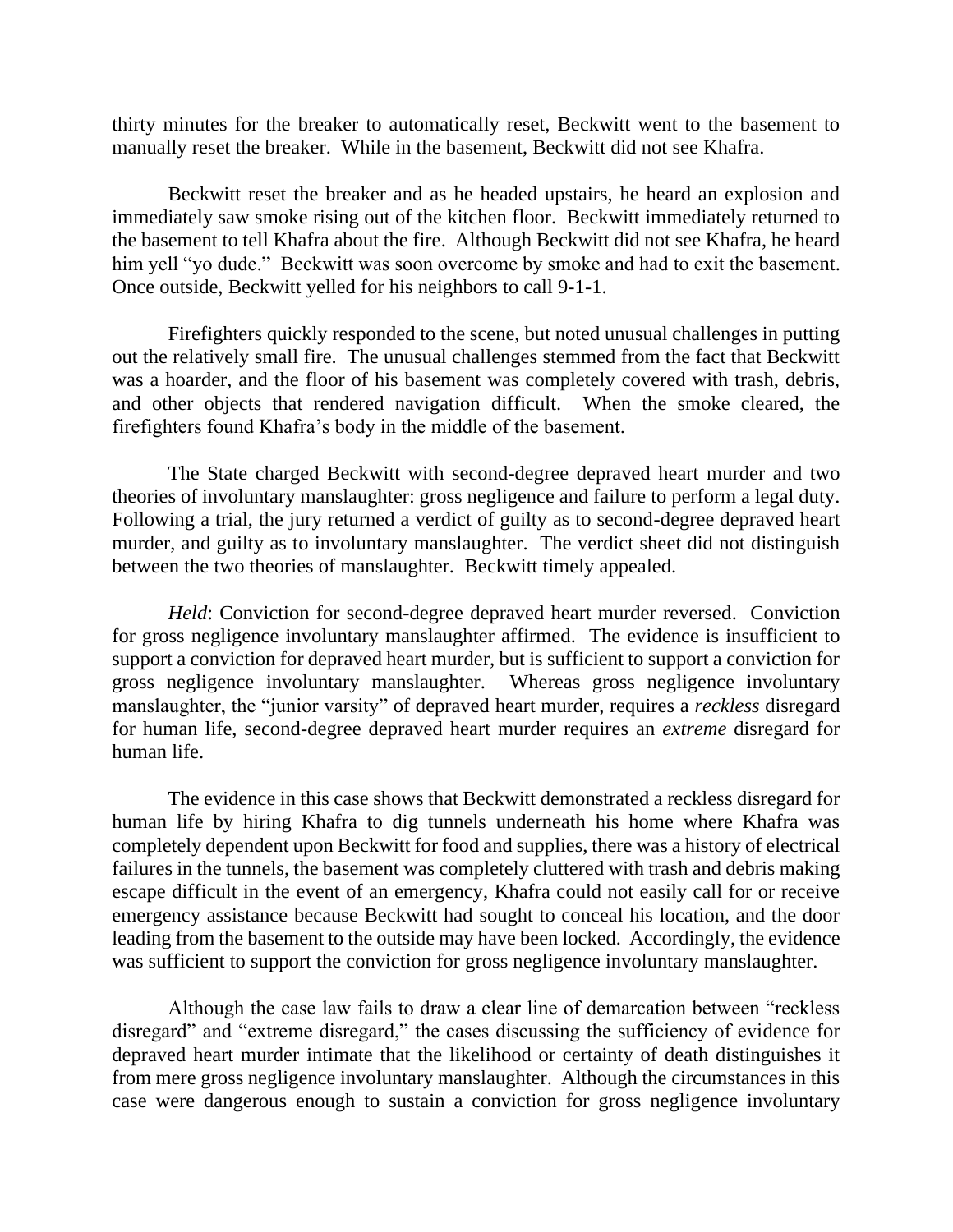manslaughter, they were not so egregious as to indicate that death was the likely, if not certain result, so as to satisfy the malice element of depraved heart murder. Accordingly, the evidence was insufficient to support the conviction for depraved heart murder.

As to Beckwitt's challenges regarding the prosecutor's closing arguments, Beckwitt generally failed to preserve his arguments for our review because the trial court, for the most part, sustained his objections as to the issues he raises on appeal. Beckwitt's challenges as to the jury instructions are unpersuasive. Finally, Beckwitt failed to preserve for our review his argument that the court erred by failing to hold a hearing pursuant to *Franks v. Delaware*, 438 U.S. 154 (1978) because he failed to indicate what evidence should have been excluded from his trial based on the court's failure to hold such a hearing.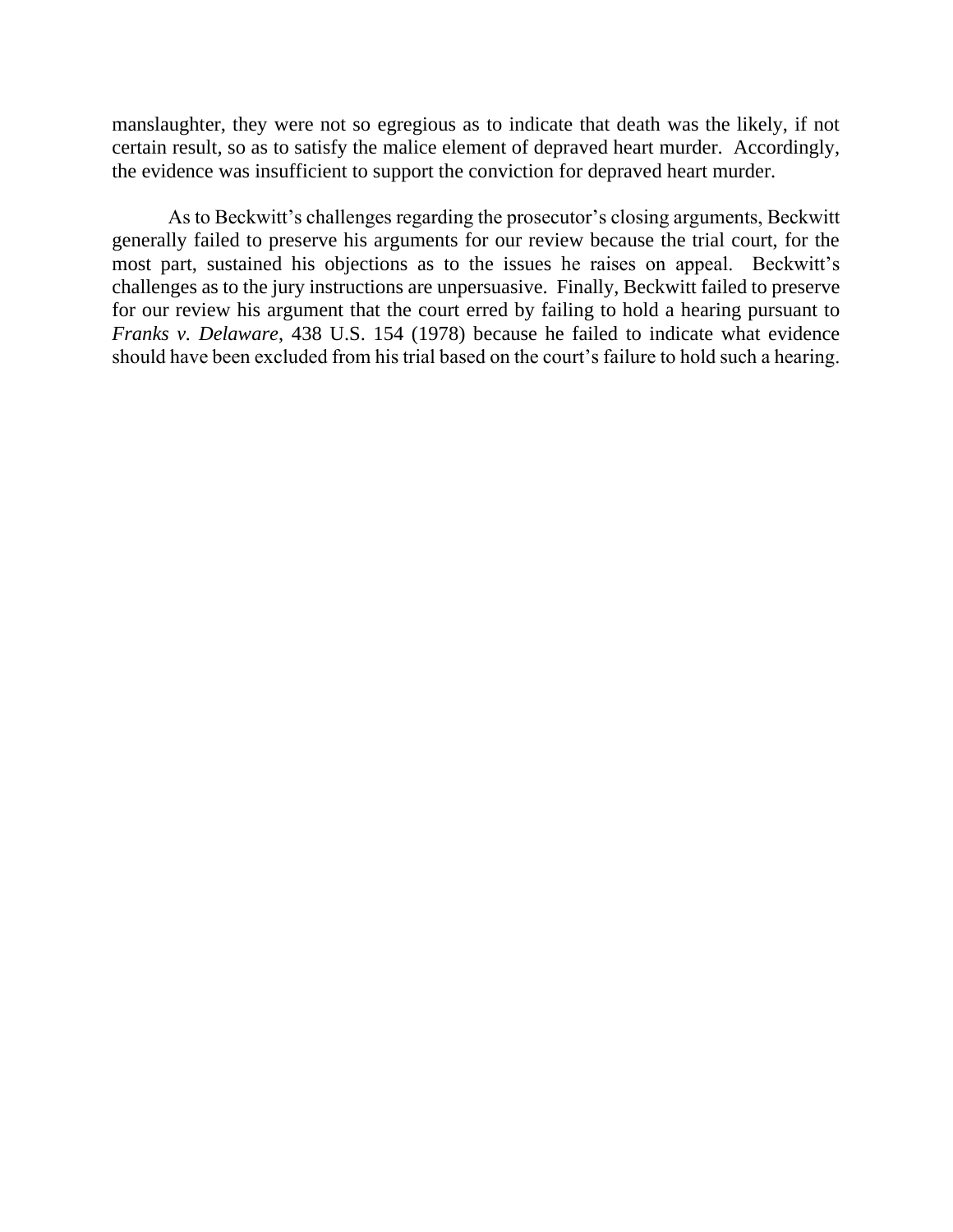Circuit Court for Montgomery County Case No. 133838C

#### REPORTED

# IN THE COURT OF SPECIAL APPEALS

#### OF MARYLAND

No. 794

September Term, 2019 \_\_\_\_\_\_\_\_\_\_\_\_\_\_\_\_\_\_\_\_\_\_\_\_\_\_\_\_\_\_\_\_\_\_\_\_\_\_

#### DANIEL BECKWITT

v.

# STATE OF MARYLAND \_\_\_\_\_\_\_\_\_\_\_\_\_\_\_\_\_\_\_\_\_\_\_\_\_\_\_\_\_\_\_\_\_\_\_\_\_\_

 \*Meredith, Kehoe, Beachley,

JJ. \_\_\_\_\_\_\_\_\_\_\_\_\_\_\_\_\_\_\_\_\_\_\_\_\_\_\_\_\_\_\_\_\_\_\_\_\_\_

Opinion by Beachley, J. \_\_\_\_\_\_\_\_\_\_\_\_\_\_\_\_\_\_\_\_\_\_\_\_\_\_\_\_\_\_\_\_\_\_\_\_\_\_

Filed: January 28, 2021

\*Meredith, J., now retired, participated in the hearing and conference of this case while an active member of the Court. He participated in the adoption of this opinion after being recalled pursuant to Maryland Constitution, Article IV, Section 3A.

Pursuant to Maryland Uniform Electronic Legal Materials Act (§§ 10-1601 et seq. of the State Government Article) this document is authentic.



Suzanne C. Johnson, Clerk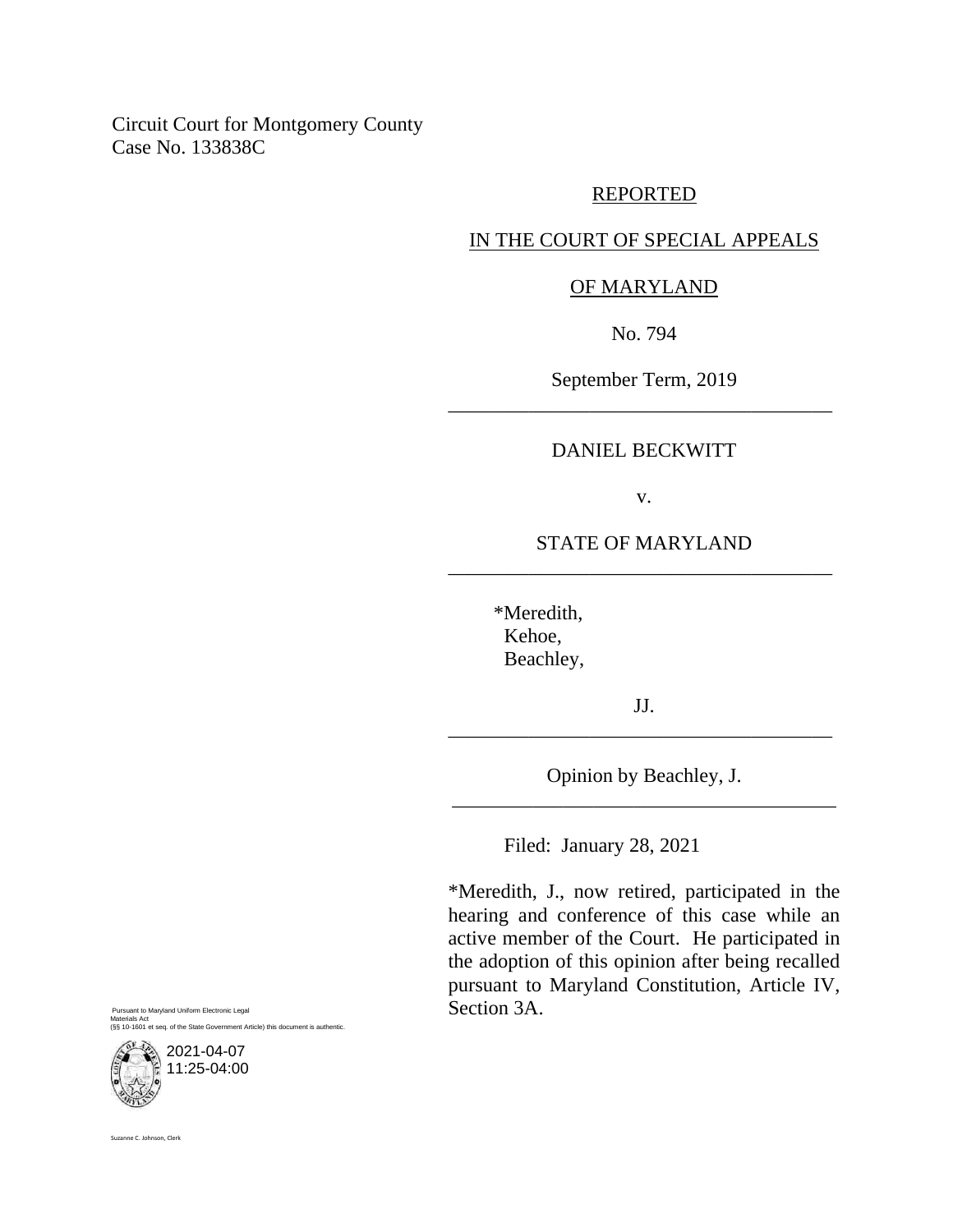Following a trial that spanned over two weeks, a jury in the Circuit Court for Montgomery County found appellant, Daniel Beckwitt, guilty of second-degree depraved heart murder and involuntary manslaughter. The court sentenced appellant to twenty-one years' imprisonment, suspending all but nine, for depraved heart murder, and merged the conviction for involuntary manslaughter. Appellant timely appealed and presents the following four issues for our review:

- 1. Was the evidence legally sufficient to sustain [appellant's] convictions for depraved heart murder and involuntary manslaughter?
- 2. Did the trial court err by giving flawed jury instructions on murder and manslaughter?
- 3. Did the prosecutor's repeated improper remarks during closing and rebuttal closing arguments result in reversible error?
- 4. Did the suppression court err in denying [appellant's] request for a hearing pursuant to *Franks v. Delaware*<sup>[1]</sup>?

We hold that the evidence was legally sufficient to sustain appellant's conviction for gross negligence involuntary manslaughter, but was insufficient to sustain the depraved heart murder conviction. We reject appellant's remaining allegations of error. We shall therefore reverse appellant's conviction for depraved heart murder and remand for sentencing on the previously merged involuntary manslaughter conviction.

# **FACTUAL AND PROCEDURAL BACKGROUND**

This case involves the tragic death of Askia Khafra, a twenty-one-year-old who died while trying to escape a fire in appellant's basement. At the time of the fire, appellant was

<sup>1</sup> *Franks v. Delaware*, 438 U.S. 154 (1978).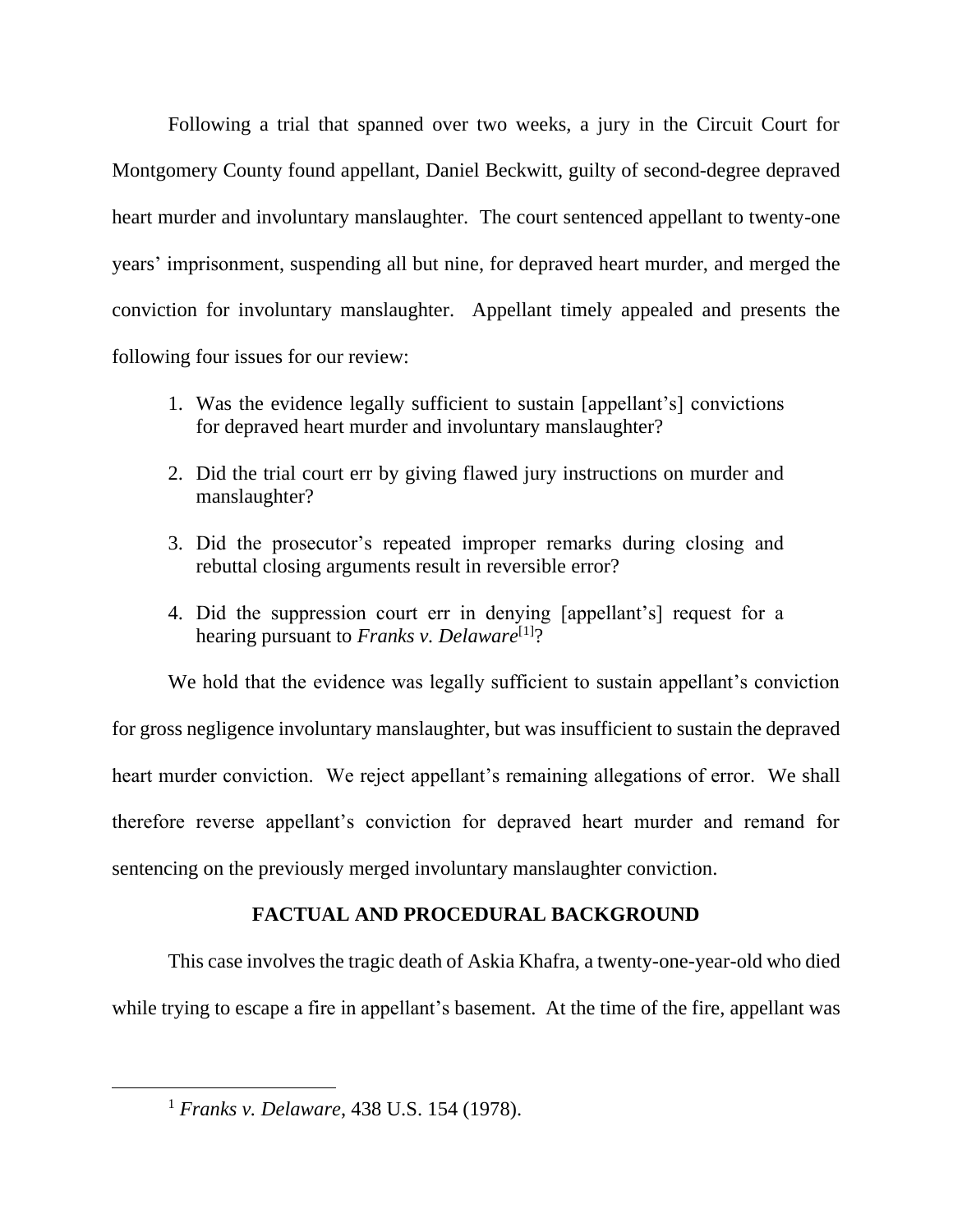twenty-six years old. The unfortunate series of events that brought Khafra and appellant together arose from Khafra's idea to create a smartphone application or "app" called Equity Shark. Khafra envisioned Equity Shark as streamlining the process for average people to invest in "starter companies" or small businesses that had not yet gone public and needed funding. Khafra expended considerable effort in developing the app. In furtherance of that goal, Khafra browsed internet chatrooms looking for investors. Khafra found his first investor—appellant—in such a chatroom.

Khafra pitched his business idea to appellant, and explained that he was looking for approximately \$5,000 to go to San Francisco to apply for a Thiel Fellowship.<sup>2</sup> According to the parties' briefs, appellant invested approximately \$10,000 for a 5% stake in Equity Shark.<sup>3</sup> Khafra and appellant went on to develop a close friendship. Khafra apparently became fascinated with appellant due to appellant's wealth and financial success. Khafra looked to appellant as someone who could help him grow Equity Shark, not just financially, but by assisting with computer coding and other efforts needed to develop the app into a viable business. Unfortunately, Equity Shark never took off as planned, and Khafra was not accepted for the Thiel Fellowship.

<sup>&</sup>lt;sup>2</sup> The transcript incorrectly refers to this as the "Peter Field Fellowship." The specifics of the Fellowship itself, however, such as the age limit, the requirement to drop out of school in order to attend, and the Fellowship's general purpose, persuade us that Khafra was pursuing a "Thiel Fellowship" rather than a "Field Fellowship." *See* Thiel Fellowship, *FAQ*,<https://thielfellowship.org/faq/> (last visited Jan. 8, 2021).

<sup>&</sup>lt;sup>3</sup> There appears to be some discrepancy regarding the total amount of appellant's investment, but that discrepancy is immaterial to the outcome of this appeal.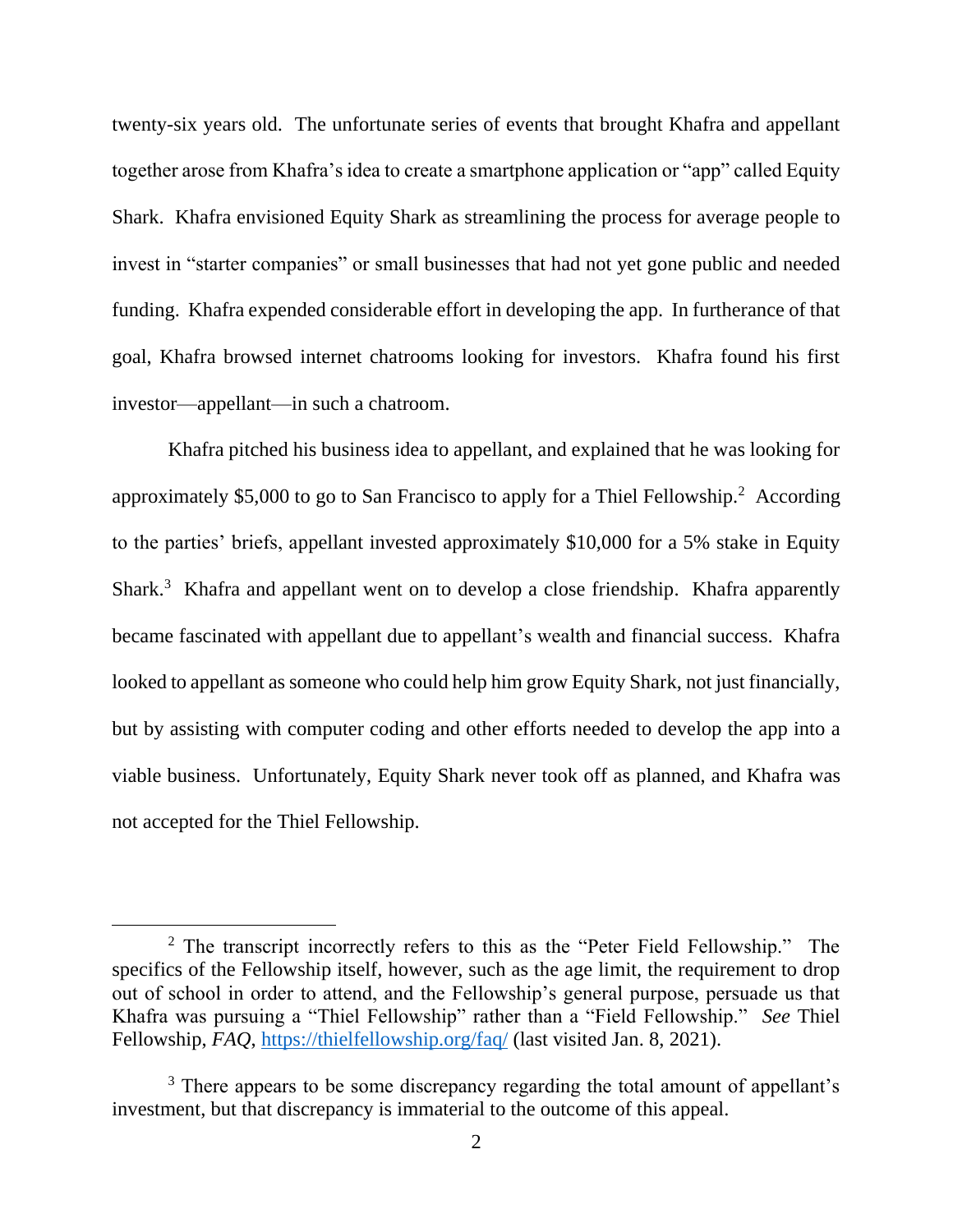In order to repay appellant's \$10,000 investment, Khafra agreed to dig tunnels underneath appellant's house. Appellant had been building tunnels and an underground bunker beneath his home because he apparently feared a nuclear war with North Korea.

Khafra was not the first person to dig tunnels for appellant. Douglas Hart, who was approximately twenty years old at the time, $4$  dug tunnels on several occasions from approximately October 2016 to April 2017. Logistically, Hart would drive his car to Maryland,<sup>5</sup> meet appellant at a McDonald's, and then appellant would require Hart to wear sunglasses with duct tape on them to obscure Hart's vision while appellant drove the two to appellant's home. Despite the fact that appellant actually lived in Maryland, he gave Hart the impression that they were going to Virginia. When Hart visited appellant to dig tunnels, he typically stayed in the tunnels and basement area for approximately a month at a time and understood that he was not allowed into the rest of the house. Hart indicated that he was physically incapable of leaving the basement/tunnel area, and that although there was a door from the basement leading directly to the outside, that door was kept locked and appellant always had the key. When Hart communicated to appellant that he wanted to go outside for fresh air or to get food, however, appellant would oblige him. Nevertheless, appellant required Hart to wear the duct-taped sunglasses upon going outside to prevent Hart from learning the location of appellant's house.

<sup>&</sup>lt;sup>4</sup> Hart testified at the April 2019 trial that he was twenty-three years old. From this fact we extrapolate that he was approximately twenty years old when he began working in appellant's tunnels in October 2016.

<sup>5</sup> At trial, Hart indicated that he was living in New York.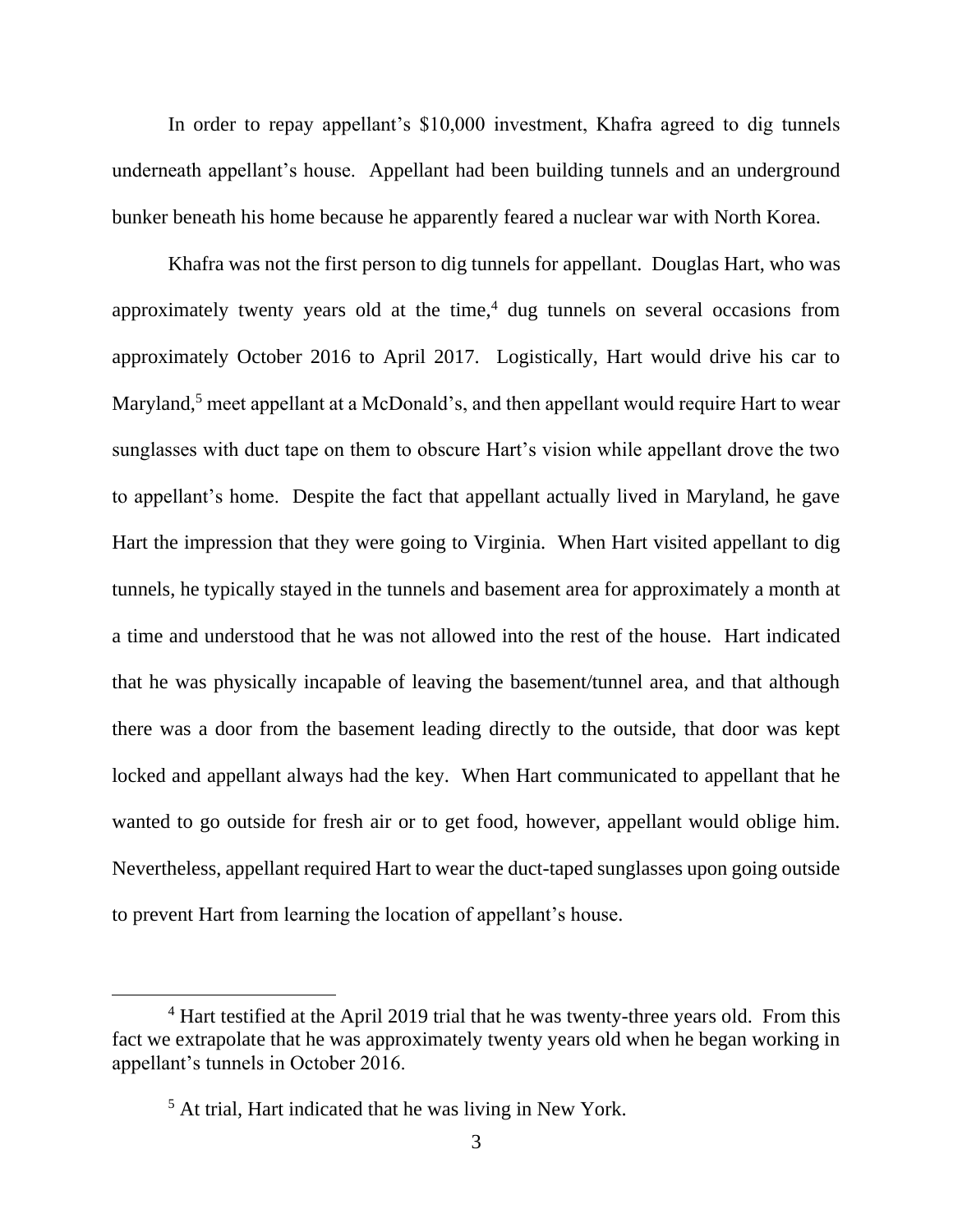In early 2017, Khafra began digging tunnels at appellant's home for \$150 a day. Appellant typically picked Khafra up at Khafra's parents' house in the early morning hours, around 3:00 a.m., and like Hart, required Khafra to be blindfolded during the trip to appellant's house.<sup>6</sup> Khafra would dig underneath appellant's home approximately once a month to every two months, and would stay anywhere from a few days to a few weeks at a time.<sup>7</sup> During his stays, Khafra mostly remained in the bunker area in the tunnels. According to appellant's brief, "Khafra roamed freely in the basement and the tunnels, but he was not permitted to come up to the first or second floors of the residence." Rather than take showers, Khafra cleaned himself using disposable wipes. To relieve himself, Khafra would urinate and defecate in a bucket he kept in the tunnels. Every few days, Khafra and appellant used a winch system to haul the bucket from the basement to the first floor, where appellant himself would dispose of its contents in the first-floor bathroom. Because appellant did not own a phone, Khafra could only communicate with appellant from the basement and tunnels using Google apps such as Google Voice and V Chat.<sup>8</sup> Appellant

<sup>6</sup> During a trip to appellant's home, Khafra learned that appellant actually lived in Bethesda, Maryland.

<sup>&</sup>lt;sup>7</sup> Khafra's father testified at trial that he recalled Khafra going to appellant's house in January, February, March, April, and September of 2017.

<sup>&</sup>lt;sup>8</sup> "Google Voice" is a program that "gives you a phone number for calling, text messaging, and voicemail."

[https://play.google.com/store/apps/details?id=com.google.android.apps.googlevoice&hl=](https://play.google.com/store/apps/details?id=com.google.android.apps.googlevoice&hl=en_US&gl=US) [en\\_US&gl=US](https://play.google.com/store/apps/details?id=com.google.android.apps.googlevoice&hl=en_US&gl=US) (last visited Jan. 8, 2021).

<sup>&</sup>quot;V Chat" is a private messenger service that allows users to "communicate instantly while avoiding [text messaging] fees[.]" [https://play.google.com/store/apps/details?id=com.wVChat\\_9255903](https://play.google.com/store/apps/details?id=com.wVChat_9255903) (last visited Jan. 8,

<sup>2021).</sup>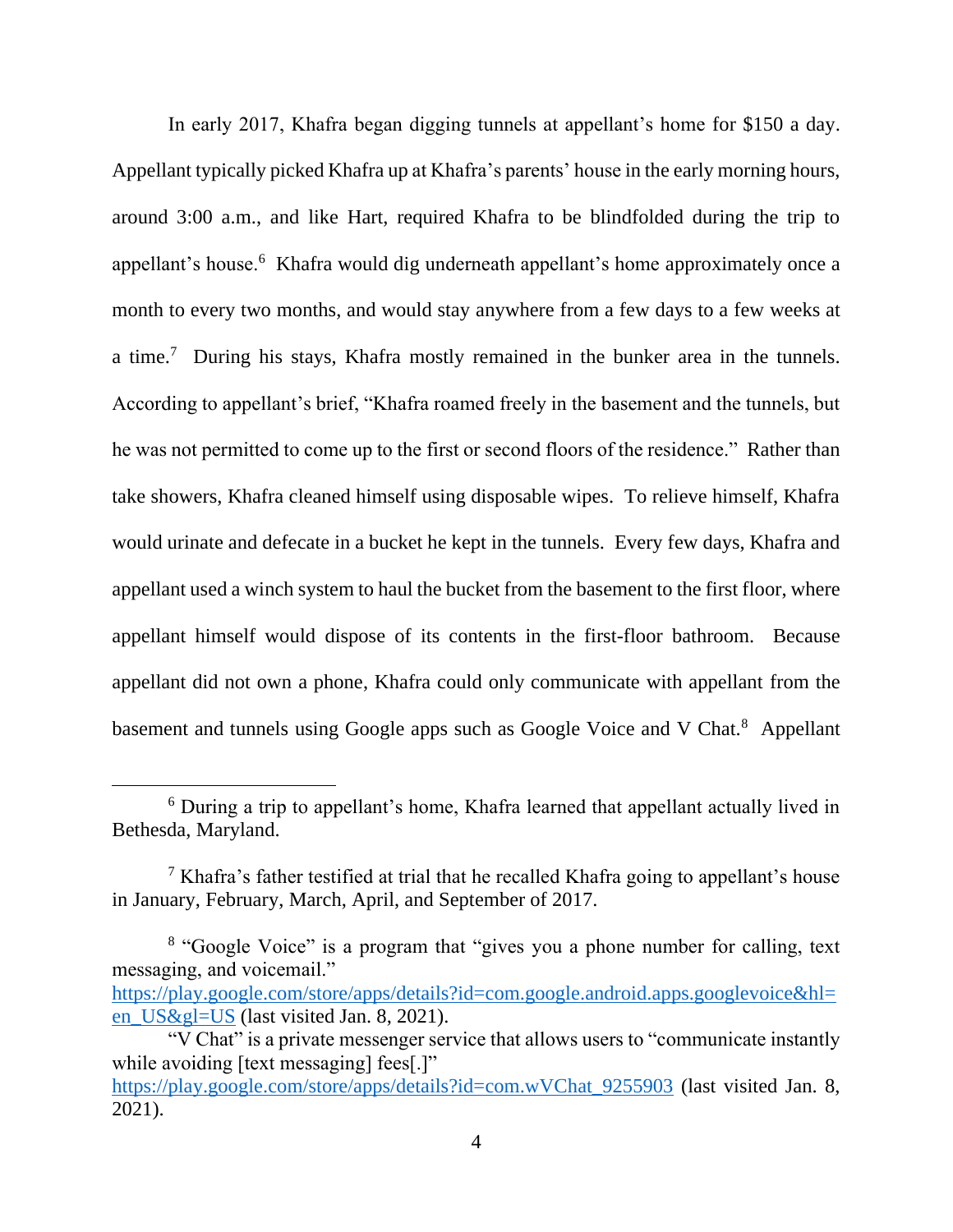used numerous extension cords and power strips to provide electricity to the tunnels. In his interviews with police, appellant intimated his familiarity with the failing power cords and having to reset the circuit breaker.

On September 3, 2017, Khafra went to appellant's home to resume work in the tunnels. A week later, while digging in the tunnels on September 10 at 2:32 a.m., Khafra messaged appellant using Google Hangouts, stating "holy [s\*\*t] bro there's no power down here." Approximately five minutes later, at 2:37 a.m., Khafra indicated that there was smoke in the basement. At 2:51 a.m., Khafra wrote again, stating that he no longer believed there was smoke in the basement, but that the lights had gone out and it was "pitch black down [there]" with no airflow. Khafra's message asked appellant to "please try to fix when you see this."

Appellant did not see Khafra's messages until he woke up at approximately 9 a.m. At 9:27 a.m., appellant wrote to Khafra that there had been a "pretty major electrical failure" and that appellant was switching the power over to a different circuit. Appellant then went back to sleep, and awoke at approximately 3 p.m. Appellant went downstairs from his second-floor bedroom to get something to eat, and at around 4 p.m., he heard a beeping sound coming from the carbon monoxide detector in the dining room. Appellant understood the beep to signify a loss of power, which he confirmed when he could no longer hear the refrigerator running. Appellant waited approximately twenty to thirty minutes, believing that the circuit breaker would reset itself. When the power failed to return, appellant went to the basement to manually reset the breaker. Appellant did not see Khafra while in the basement resetting the breaker.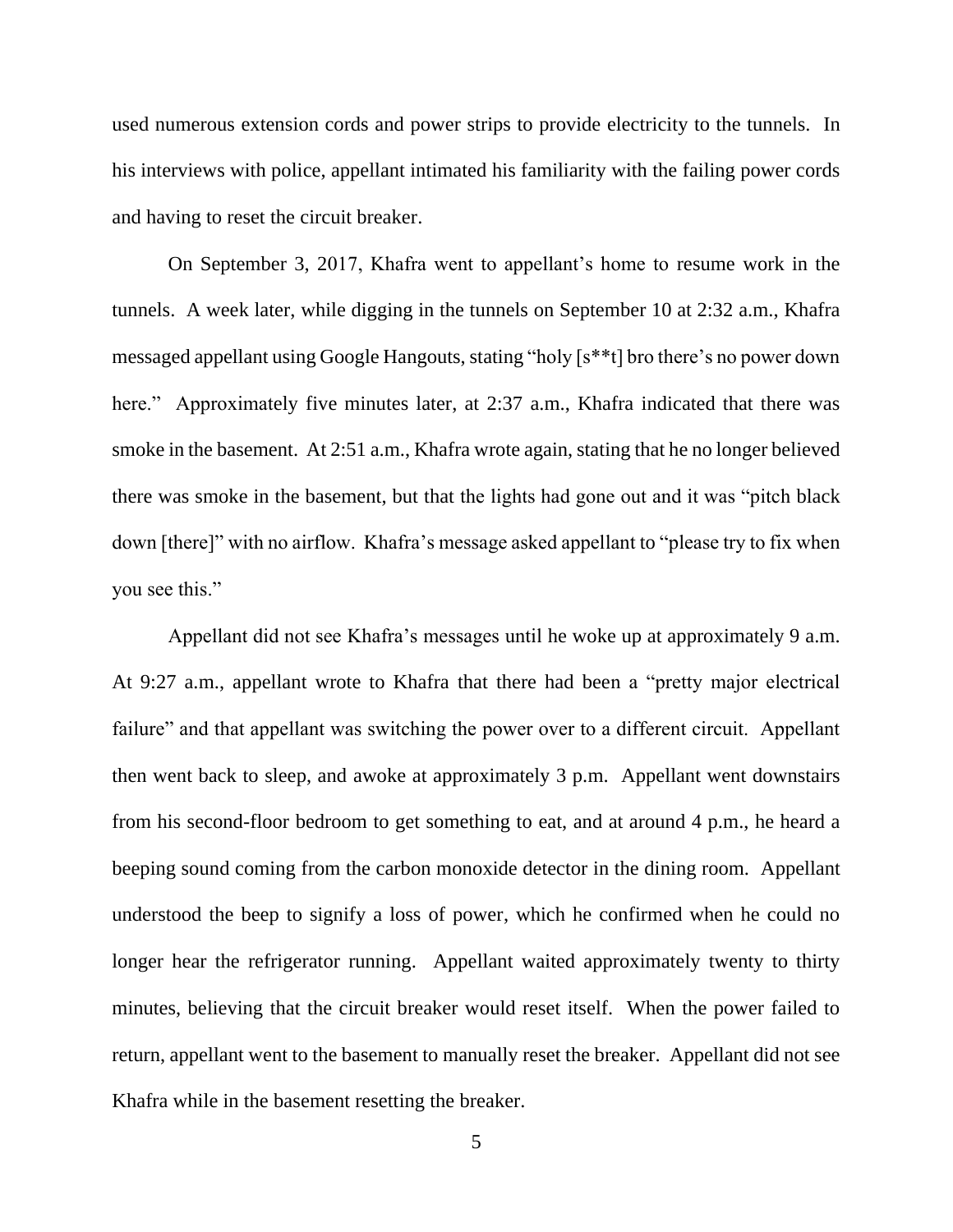On his way up the stairs from the basement to the first floor, appellant heard an explosion, which he believed to be either the refrigerator's compressor or the air conditioner. Appellant went to the kitchen to see if the refrigerator's compressor was working, and immediately saw smoke rising out of the kitchen floor. Appellant promptly headed back to the basement to tell Khafra that there was a fire, and that Khafra needed to get out. Appellant heard Khafra yell "yo dude," but he could not see him through all of the smoke. Fearing that he would not be able to take the basement stairs to the first floor, appellant exited the basement by unlocking the basement door that led directly to the outside.<sup>9</sup> Because he did not have a cellular phone, and because it would have been dangerous to return to his second-floor bedroom to call 9-1-1 from his computer, appellant began to yell for help. Appellant's neighbors called 9-1-1.

Firefighters from Montgomery County Fire and Rescue Service responded to appellant's home at approximately 4:23 p.m. The firefighters struggled to navigate through appellant's home to extinguish the fire, however, because, as appellant concedes, "[t]he home by all accounts was a hoarder's home." Put simply, appellant's home was filled with an extreme amount of debris, trash, and other objects that made navigation difficult. In fact, it took firefighters approximately a minute and a half to two minutes to traverse the short distance from the basement's side entrance to the fire. Firefighters extinguished the fire with two or three sprays of water lasting approximately fifteen to thirty seconds each.

<sup>&</sup>lt;sup>9</sup> Although he could not remember for certain, appellant indicated that he "[thought he] had to" unlock the basement door to exit. Appellant could not recall whether the key was already in the door or whether he had it at the time, but told police it was "common" to keep the key in the door.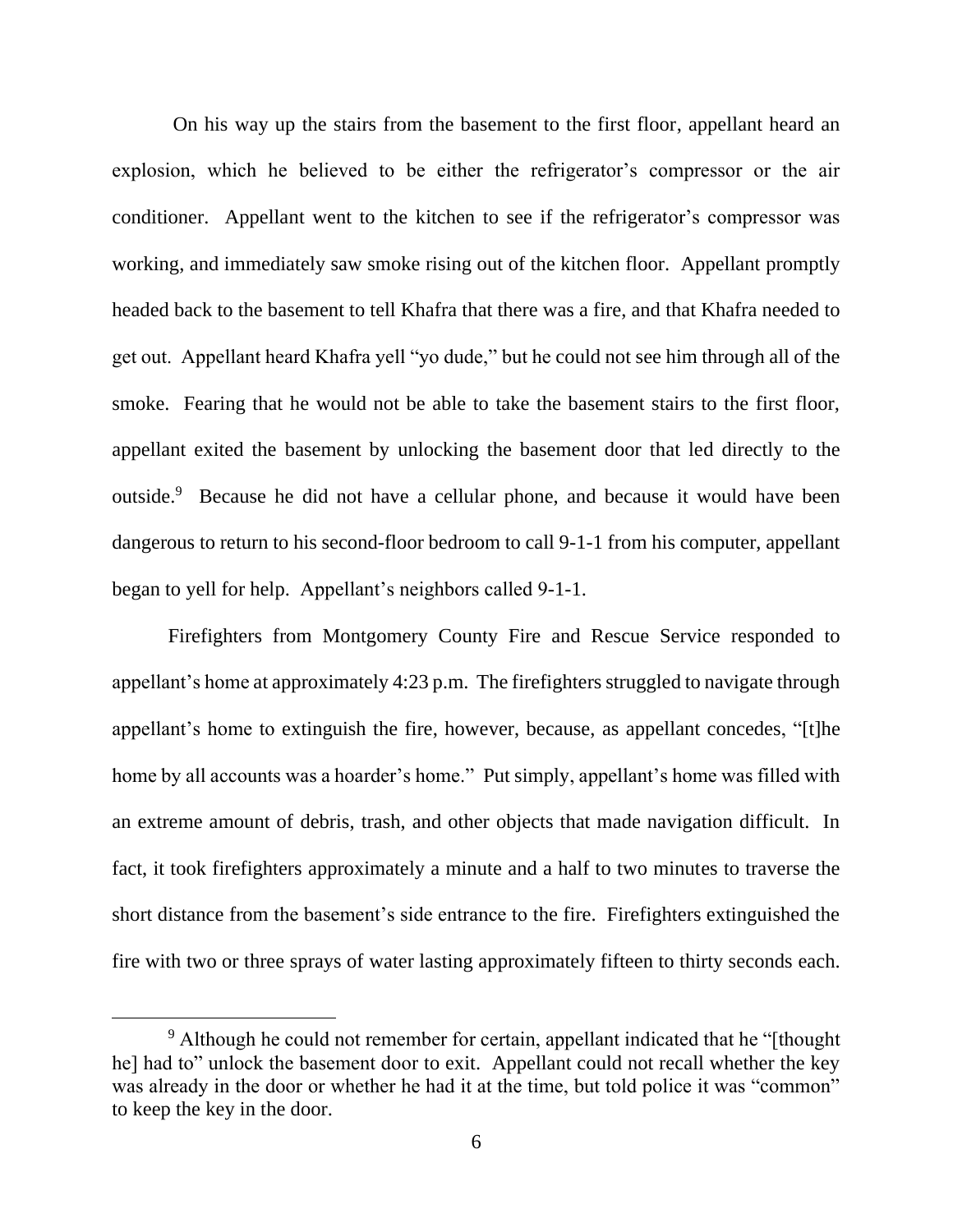When the steam finally cleared, firefighters found Khafra's lifeless body in the middle of the basement.

## **DISCUSSION**

### I. SUFFICIENCY OF THE EVIDENCE

Appellant first argues that the evidence was insufficient to sustain his convictions for depraved heart murder and involuntary manslaughter because his conduct was not, as a matter of law, sufficient to meet the elements of those crimes.

When reviewing a criminal conviction for sufficiency of the evidence, [w]e will consider the evidence adduced at trial sufficient if, after viewing the evidence in the light most favorable to the prosecution, any rational trier of fact could have found the essential elements of the crimes beyond a reasonable doubt.

*State v. Coleman*, 423 Md. 666, 672 (2011) (internal quotation marks omitted) (quoting *Facon v. State*, 375 Md. 435, 454 (2003)). Our task, then, is to determine whether any rational trier of fact, after viewing the entire record in a light most favorable to the State, could have found, beyond a reasonable doubt, the essential elements for depraved heart murder and involuntary manslaughter.

A. *A Primer on Depraved Heart Murder and Gross Negligence Involuntary Manslaughter*

We begin with an examination of the rather murky legal landscape of depraved heart murder and involuntary manslaughter. Depraved heart murder has been described as "one of the 'unintentional murders' . . . that is punishable as murder because another element of blameworthiness fills the place of intent to kill." *Alston v. State*, 101 Md. App. 47, 56 (1994) (quoting *Robinson v. State*, 307 Md. 738, 744 (1986)). "The critical feature of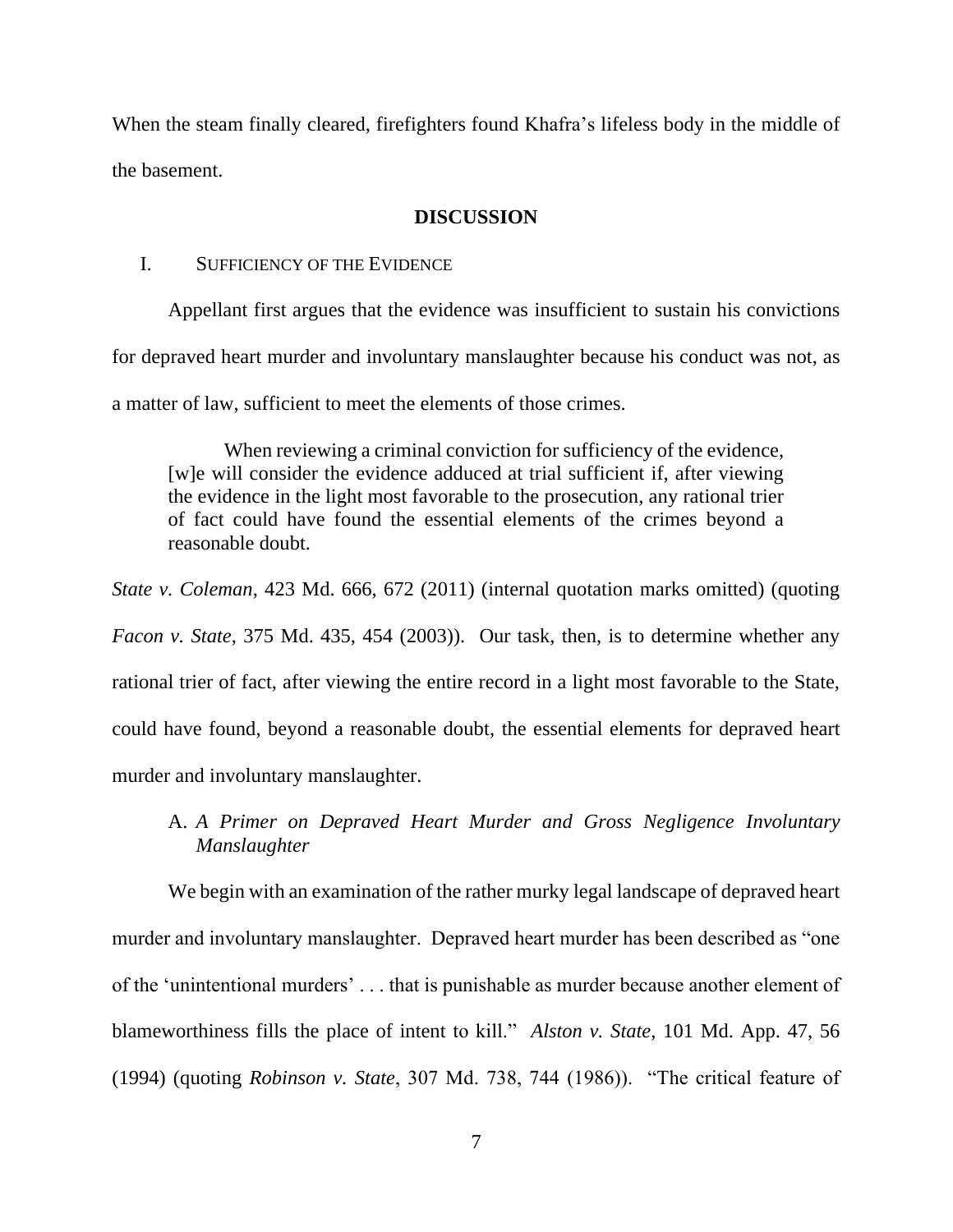'depraved heart' murder is that the act in question be committed 'under circumstances manifesting extreme indifference to the value of human life.'" *Id*. (quoting *Robinson*, 307 Md. at 745). As to involuntary manslaughter, the Court of Appeals has recognized three varieties: (1) unlawful act manslaughter, which is "doing some unlawful act endangering life but which does not amount to a felony"; (2) gross negligence manslaughter, which is "negligently doing some act lawful in itself"; and (3) "the negligent omission to perform a legal duty." *State v. Thomas*, 464 Md. 133, 152 (2019) (first quoting *State v. Albrecht*, 336 Md. 475, 499 (1994); and then quoting *Mills v. State*, 13 Md. App. 196, 200 (1971)).

It is well-settled that the "gross negligence" theory of involuntary manslaughter is a less culpable form of depraved heart murder. *Id.* at 173 n.20 (citing Judge Charles E. Moylan, Jr., *Criminal Homicide Law* § 12.1, at 223 (2002)); *Dishman v. State*, 352 Md. 279, 299 (1998) (stating that the difference between depraved heart murder and gross negligence involuntary manslaughter "is one of the degree of culpability"); *see also* Judge Charles E. Moylan, Jr., *Criminal Homicide Law* § 12.1, at 223 (2002) (stating that "gross negligence manslaughter is the junior varsity manifestation of depraved-heart murder").<sup>10</sup> To understand the elements of the crimes of depraved heart murder and involuntary manslaughter, we look to Judge Moylan for guidance. In *Pagotto v. State*, Judge Moylan explained,

 $10$  Although depraved heart murder is often described in terms of being a more culpable manifestation of gross negligence involuntary manslaughter, we are aware of no authority that depraved heart murder may only arise from the grossly negligent modality of involuntary manslaughter. In other words, it seems possible that the negligent omission of a lawful duty variety of manslaughter could, in a proper case, be elevated to the more culpable crime of depraved heart murder.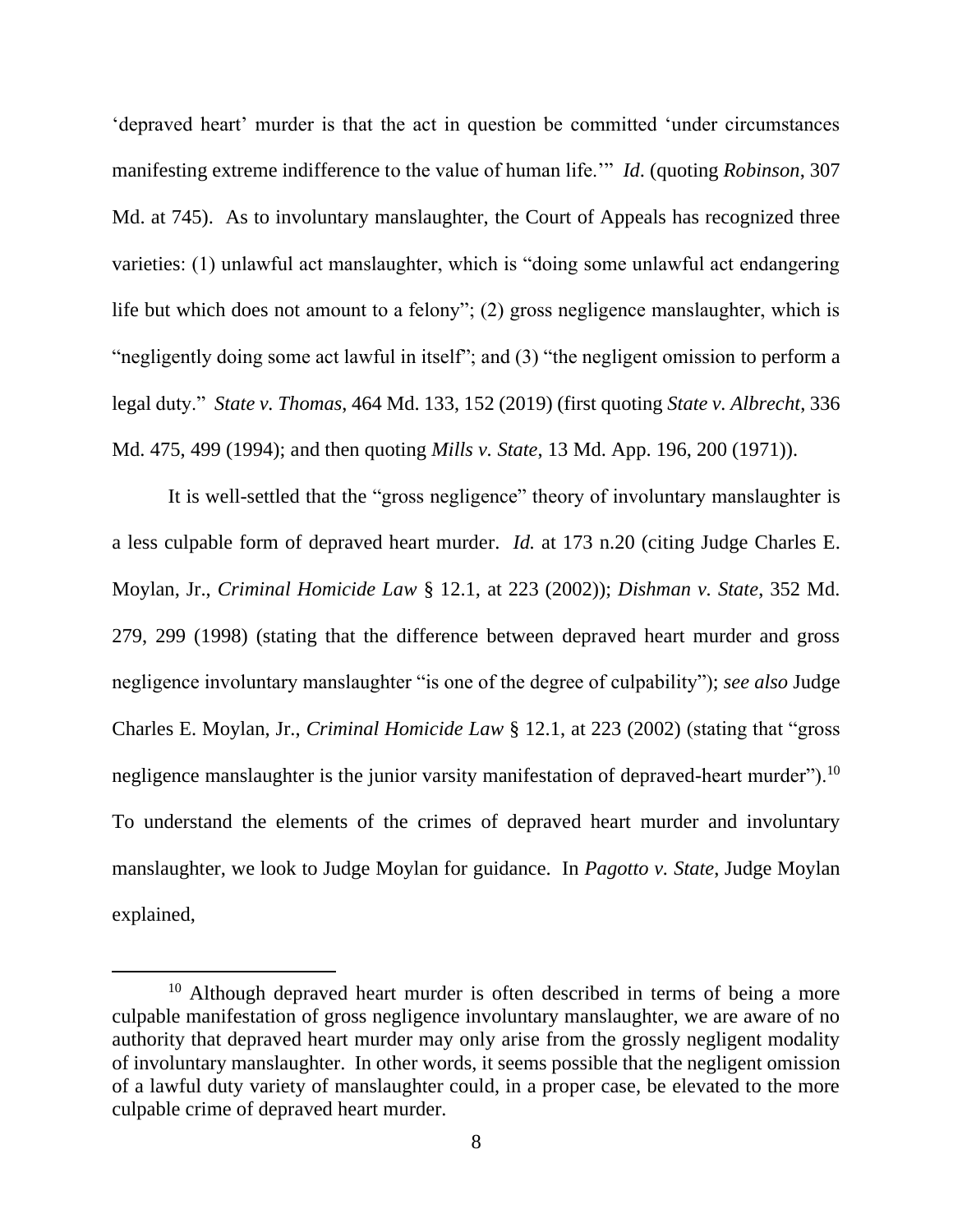On the matrix of blameworthy states of mind that will support a verdict of either civil liability or criminal guilt on the part of an unquestioned homicidal agent, one of those mental states is that in which the homicidal agent causes an unintended death by carelessly or negligently doing some act lawful in itself.

127 Md. App. 271, 276 (1999) (internal quotation marks omitted) (quoting *Dishman*, 352 Md. at 291), *aff'd* 361 Md. 528 (2000). The bottom of the negligence "matrix" represents the least culpable form of homicide—civil negligence. *Id*. Civil negligence may give rise to "heavy civil liability," but such negligence is "still something less than criminality." *Id*.

Moving up the scale of blameworthy negligence, the next culpable level "are those more 'gross deviations' from the standard of care used by an ordinary person where the negligent conduct can reasonably be said to manifest 'a wanton or reckless disregard of human life.'" *Id*. at 277 (quoting *Dishman*, 352 Md. at 291). Such conduct constitutes gross negligence involuntary manslaughter. *Id*.

Finally, the most culpable conduct on the negligence scale are "those acts of a lifeendangering nature so reckless that they manifest a wanton indifference to human life." *Id*. Such conduct constitutes second-degree depraved heart murder. *Id*.

Regardless of the degree of reprehensible negligence, however, the standard is an objective one: the conduct must "[manifest] such a gross departure from what would be the conduct of an ordinarily careful and prudent person under the same circumstances so as to furnish evidence of an indifference to consequences." *Albrecht*, 336 Md. at 500. Additionally, the State must prove a causal connection between the negligence and the death. *Id*. at 499 (quoting *Mills*, 13 Md. App. at 200); *see also Thomas*, 464 Md. at 152. "This includes actual, but-for causation and legal causation." *Thomas*, 464 Md. at 152.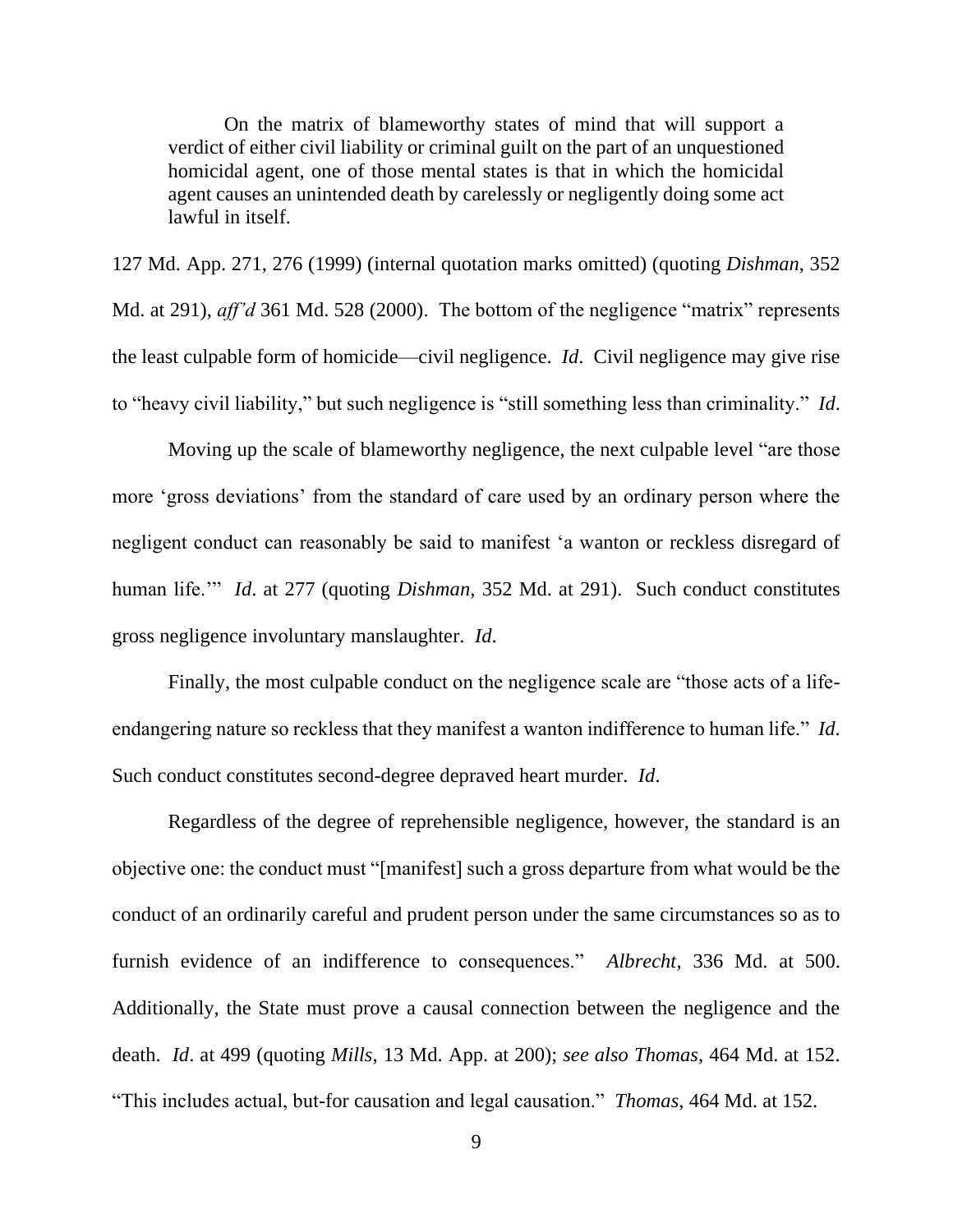Regarding the line of demarcation between depraved heart murder and gross negligence involuntary manslaughter, Judge Moylan has noted that,

Definitionally, the Maryland case law has yet provided no meaningful distinction between those last two levels of culpability. "[O]ur cases have not drawn a precise line between depraved heart murder and involuntary manslaughter." *Dishman v. State*, 352 Md. at 299, 721 A.2d 699. As an abstract matter, however, we know that there is—somewhere—such a line. There must be or else there is no legally cognizable distinction between murder and manslaughter.

*Pagotto*, 127 Md. App. at 277. We agree with and shall explore Judge Moylan's astute

observation on this subject.

In *In re Eric F*., this Court defined the indispensable component of depraved heart

murder, stating, "The essential element of depraved heart murder is that the act in question

be committed 'under circumstances manifesting *extreme indifference to the value of human* 

*life*.'" 116 Md. App. 509, 519 (1997) (emphasis added) (quoting *Robinson*, 307 Md. at

745). We explained,

The question is whether the defendant engaged in conduct that created *a very high risk of death or serious bodily injury to others*. The murder may be perpetrated without the slightest trace of personal ill-will. Instead, the willful doing of a dangerous and reckless act with wanton indifference to the consequences and perils involved, is just as blameworthy, and just as worthy of punishment, when the harmful result ensues, as is the express intent to kill itself.

*Id.* at 519-20 (emphasis added) (internal citations and quotation marks omitted).

As to gross negligence involuntary manslaughter, the Court of Appeals has stated,

In determining whether a defendant's actions constituted gross negligence, we must ask whether the accused's conduct, under the circumstances, amounted to a disregard of the consequences which might ensue and indifference to the rights of others, and so was *a wanton and reckless disregard for human life*. Stated otherwise, the accused must have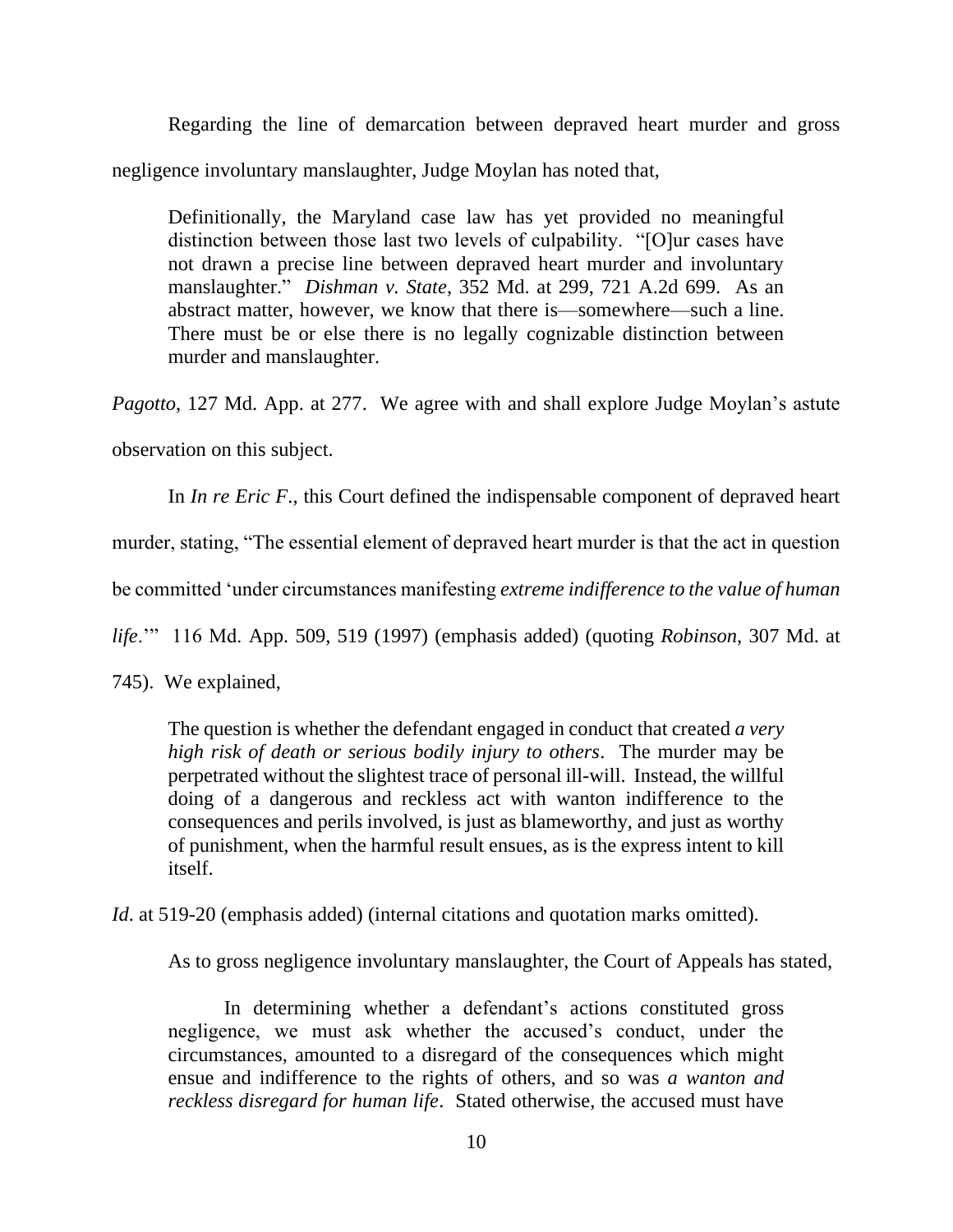committed acts so heedless and incautious as necessarily to be deemed unlawful and wanton, manifesting such a gross departure from what would be the conduct of an ordinarily careful and prudent person under the same circumstances so as to furnish evidence of an indifference to consequences. It is only conduct which rises to this degree of gross negligence upon which a conviction of involuntary manslaughter can be predicated.

*Albrecht*, 336 Md. at 500 (emphasis added) (internal citations and quotation marks omitted).

The line between depraved heart murder and gross negligence involuntary manslaughter, then, appears to be as follows: depraved heart murder requires an "extreme indifference to the value of human life," *In re Eric F*., 116 Md. App. at 519 (quoting *Robinson*, 307 Md. at 738), whereas gross negligence involuntary manslaughter requires only "a wanton and reckless disregard for human life," *Albrecht*, 336 Md. at 500 (quoting *Duren v. State*, 203 Md. 584, 590 (1954)).

In his book *Criminal Homicide Law*, Judge Moylan suggests that part of the reason Maryland courts have struggled to distinguish between these two degrees of criminal negligence is because when appellate courts first recognized gross negligence involuntary manslaughter in the 1950s, judges did not anticipate that Maryland would proceed to recognize the more reprehensible crime of depraved heart murder thirty years later. Judge Charles E. Moylan, *Criminal Homicide Law* § 12.4, at 226-27 (2002). "When the time came to describe the *mens rea* of depraved-heart murder, the opinion writers discovered to their chagrin that the store of 'juicy' and lurid adjectives had been profligately exhausted by the rhetorical excesses of earlier opinion writers in the manslaughter cases." *Id*. at 227.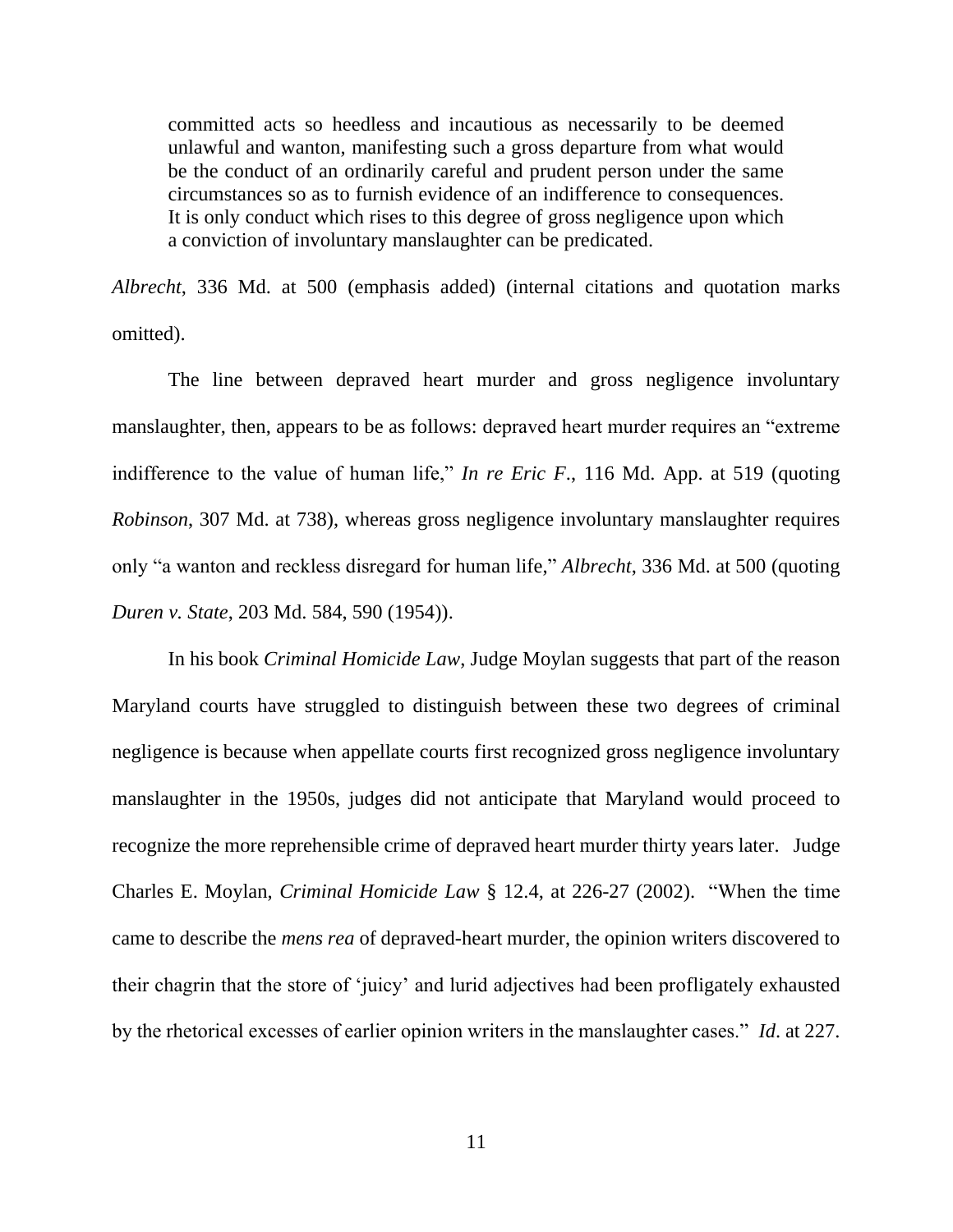As we shall explain, despite the cloudy line of demarcation between the two criminally culpable levels of negligence, we conclude that appellant's conduct satisfies the criteria for gross negligence involuntary manslaughter, but falls short of what is required for depraved heart murder.

B. *Appellant's Conduct Demonstrated Wanton and Reckless Disregard for Khafra's Life (Involuntary Manslaughter)*

Gross negligence involuntary manslaughter generally occurs in four contexts: automobiles, police officers, failure to perform a duty, and weapons. *Thomas*, 464 Md. at 154. In *Thomas*, however, the Court of Appeals posed a unique question: "[U]nder what circumstances the dangers of heroin would justify holding a dealer liable for involuntary manslaughter for supplying the means by which his customer fatally overdoses." *Id*. at 139. In an effort to resolve that question, the *Thomas* Court considered cases involving automobiles, police officers, and weapons to "create a helpful tableau" to guide its analysis. *Id*. at 154.

*Thomas* began by discussing automobile cases. An easily identified form of gross negligence occurs where a driver operates a vehicle in a reckless manner, such as by gratuitously speeding in a heavily congested residential area, and strikes and kills a pedestrian.<sup>11</sup> *Id*. at 154-55 (citing *Duren*, 203 Md. at 588-89). In *Duren*, the State produced evidence that the defendant was driving in a "heavily congested residential and business

<sup>11</sup> The *Thomas* Court recognized that a criminal statute for "manslaughter by vehicle" preempts prosecution for common law gross negligence manslaughter, but noted that the cases concerning that statutory offense were still relevant in analyzing "gross negligence" in this context. *Thomas*, 464 Md. at 154.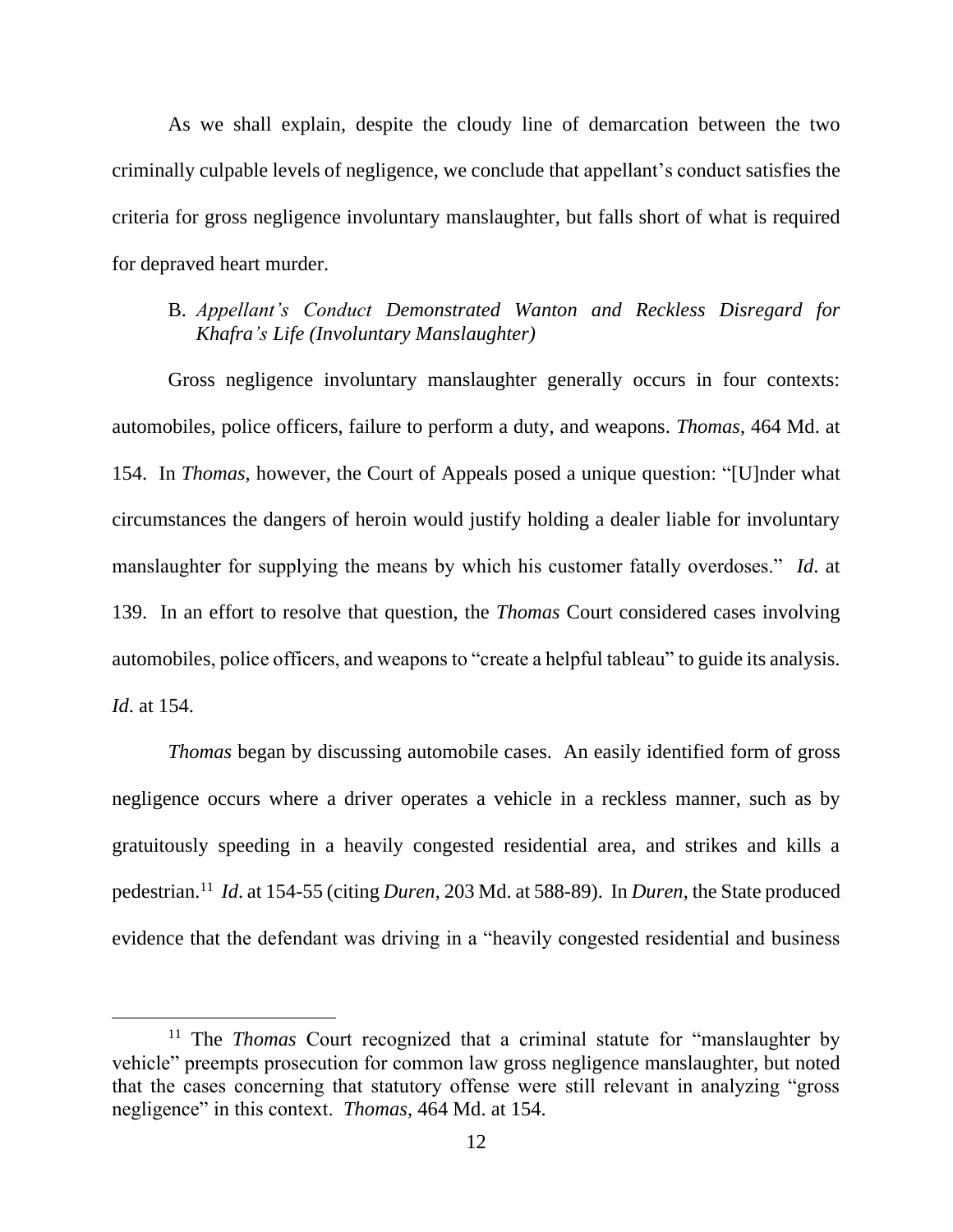area" of Baltimore City at 7:00 p.m. at a speed of at least 60 miles per hour—approximately 30 miles per hour above the speed limit. 203 Md. at 588-89. Notably, after Duren's vehicle skidded approximately 72 to 89 feet, it struck the victim with such force as to hurl him into the air and onto "the trunk of a car a number of feet away." *Id*. at 589. The evidence there sufficiently manifested "a wanton and reckless disregard for human life." *Id*. at 590.

Likewise, in *State v. Kramer*, 318 Md. 576 (1990), the evidence was sufficient to support a conviction for gross negligence manslaughter by vehicle. There, on a rural twolane road, Kramer attempted to pass another vehicle in a no-pass zone, striking an oncoming vehicle while driving at least 75 miles per hour. *Id*. at 586-89. The facts also showed that Kramer was distracted while performing this maneuver. *Id*. at 589. Under such circumstances, "the evidence was legally sufficient for the jury to find on Kramer's part a wanton and reckless disregard of the rights and lives of others and so a state of mind amounting to criminal indifference to consequences." *Id*. at 593.

In *Johnson v. State*, however, the Court found that the circumstances were insufficient to support a conviction for gross negligence vehicular manslaughter. 213 Md. 527, 533-34 (1957). The evidence showed that Johnson was driving on a one-way, four lane highway in a non-residential area with "very light" traffic. *Id*. at 533. Additionally, there was contradictory evidence of Johnson's speed. *Id*. at 530. Relying on *Duren*, the Court focused on "whether, by reason of the speed in the environment, there was a lessening of the control of the vehicle to the point where such lack of effective control [was] likely at any moment to bring harm to another." *Id.* at 532-33. The Court concluded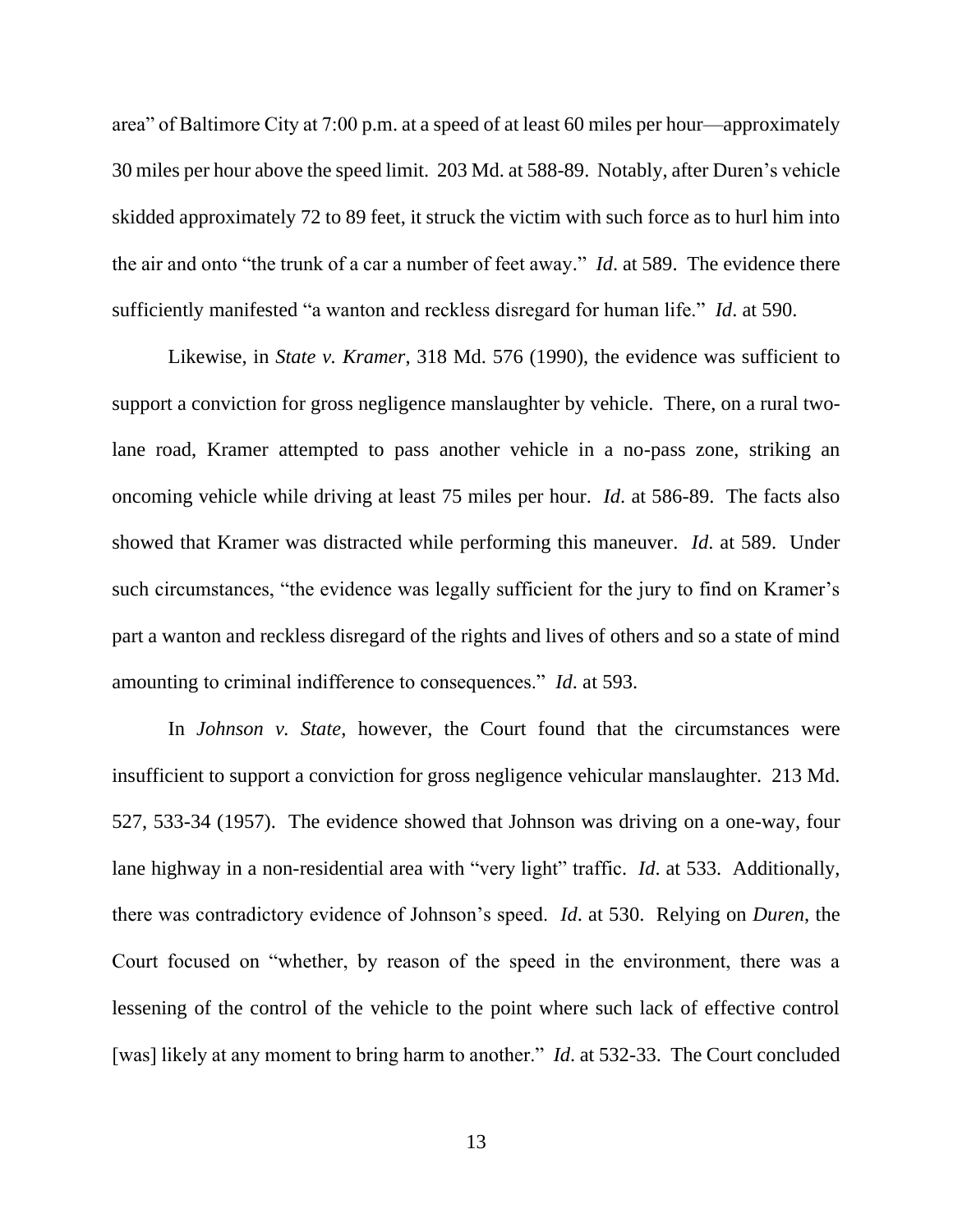that Johnson's conduct did not amount "to a wanton or reckless disregard of the rights and lives of others." *Id*. at 534.

The *Thomas* Court then turned to gross negligence involuntary manslaughter cases involving police officers. 464 Md. at 157. Notably, where a police officer is involved in negligent conduct resulting in death, the officer is held to a "heightened 'reasonable police officer under the circumstances' standard, rather than a reasonably prudent person standard." *Id*. at 157 (quoting *Albrecht*, 336 Md. at 487).

In *Albrecht*, Officer Albrecht was one of two officers responding to a reported stabbing. 336 Md. at 479. The suspect apparently left the scene in a vehicle driven by Rebecca Garnett. *Id*. The two officers eventually arrived at a townhouse complex where they spotted the suspect's vehicle, with the suspect and Garnett standing near the vehicle in the parking lot. *Id*. at 479-80. Officer Albrecht removed his shotgun from his cruiser and yelled at the suspect and Garnett because he believed they were going to attempt to escape. *Id*. at 480-81. Officer Albrecht then "'racked' the shotgun into its final stage of firing capability[,]" and aimed it directly at Garnett. *Id*. at 481. With his finger on the trigger, Officer Albrecht intended to turn and aim his gun at the suspect, but the weapon discharged, killing Garnett. *Id*. at 481-82. According to Albrecht's own testimony, at the time he fired, "he did not believe that [Garnett] posed any danger to him or to any other person[.]" *Id*. at 504. A fellow officer testified that "Garnett had 'done nothing' to warrant having a shotgun racked and aimed at her." *Id*. In upholding Officer Albrecht's conviction for gross negligence involuntary manslaughter, the Court of Appeals stated that Officer Albrecht manifested a wanton and reckless disregard for human life in "drawing and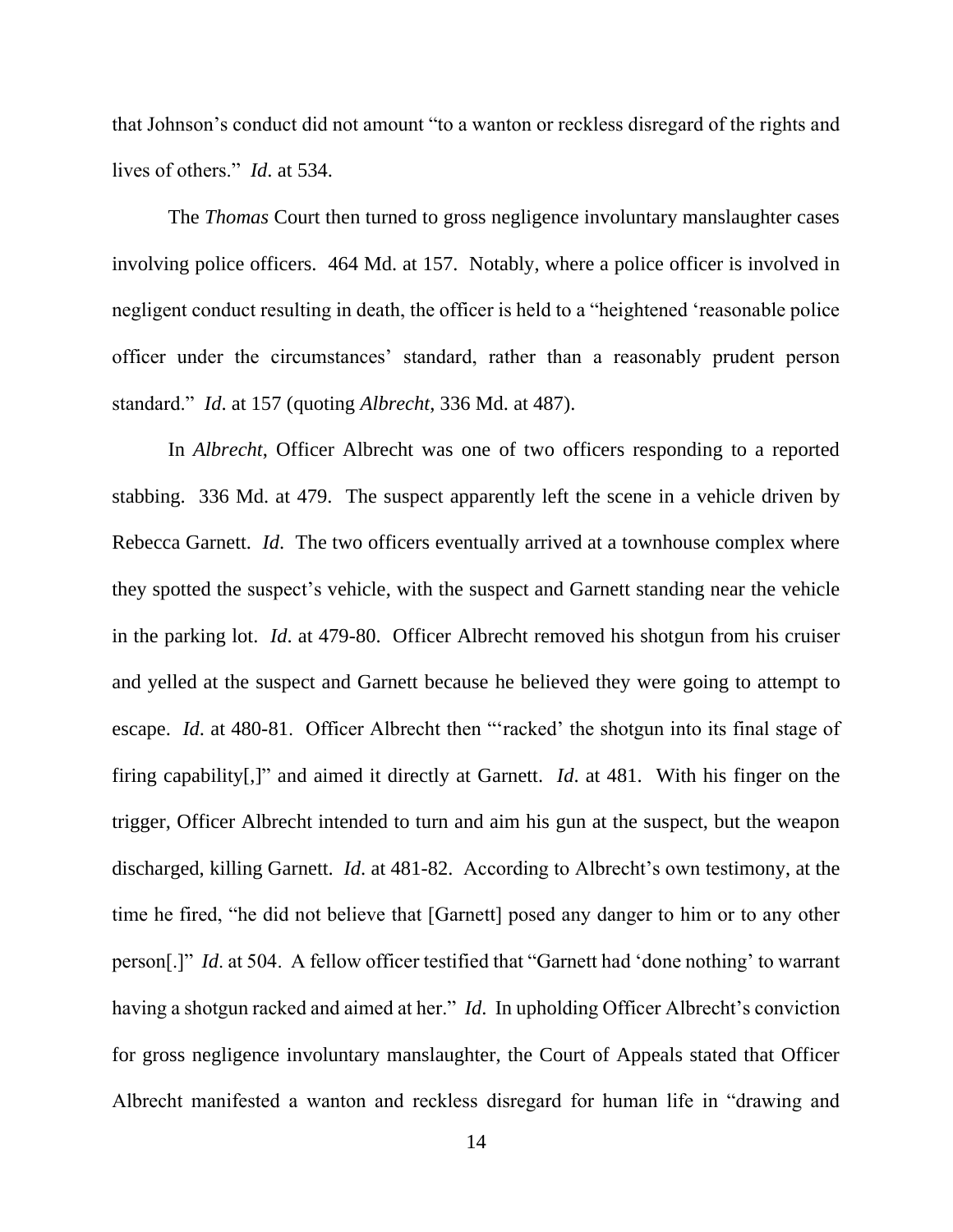racking a shotgun fitted with a bandolier and bringing it to bear, *with his finger on the trigger*, on an unarmed individual who did not present a threat to the officer or to any third parties, in a situation where nearby bystanders were exposed to danger." *Id*. at 505.

Lastly, the *Thomas* Court looked to *Mills v. State*, 13 Md. App. 196 (1971), a weapons case, to help map the contours of gross negligence involuntary manslaughter. 464 Md. at 159. In *Mills*, a sixteen-year-old boy took his father's pistol to a dance, then went into a bathroom with some friends to drink liquor. 13 Md. App. at 197. Mills, aware that there was a bullet in the chamber, pointed it at another boy, who slapped the gun out of Mills's hand, causing it to discharge and kill another boy. *Id*. at 198-99. In sustaining Mills's conviction for gross negligence involuntary manslaughter, this Court stated that "the introduction of the loaded weapon into a small room among five youths drinking liquor from a bottle, and the handling of the weapon by a person unfamiliar with its operation, including its loading and unloading, is plainly a grossly negligent act dangerous to life . . . ." *Id*. at 202.

With this "tableau" of cases in mind, the *Thomas* Court then considered whether the unique facts present there—the dangers of a specific heroin sale—constituted the wanton and reckless disregard for human life necessary to sustain Thomas's conviction.

In *Thomas*, the agreed findings of fact showed that the victim, twenty-three-yearold Colton Matrey, died of a heroin overdose.<sup>12</sup> 464 Md. at 147. Thomas, a heroin dealer

<sup>&</sup>lt;sup>12</sup> Thomas entered a "hybrid plea," wherein Thomas agreed to the ultimate facts of the case, but maintained the ability to argue legal issues and evidentiary sufficiency on appeal. *Thomas*, 464 Md. at 140.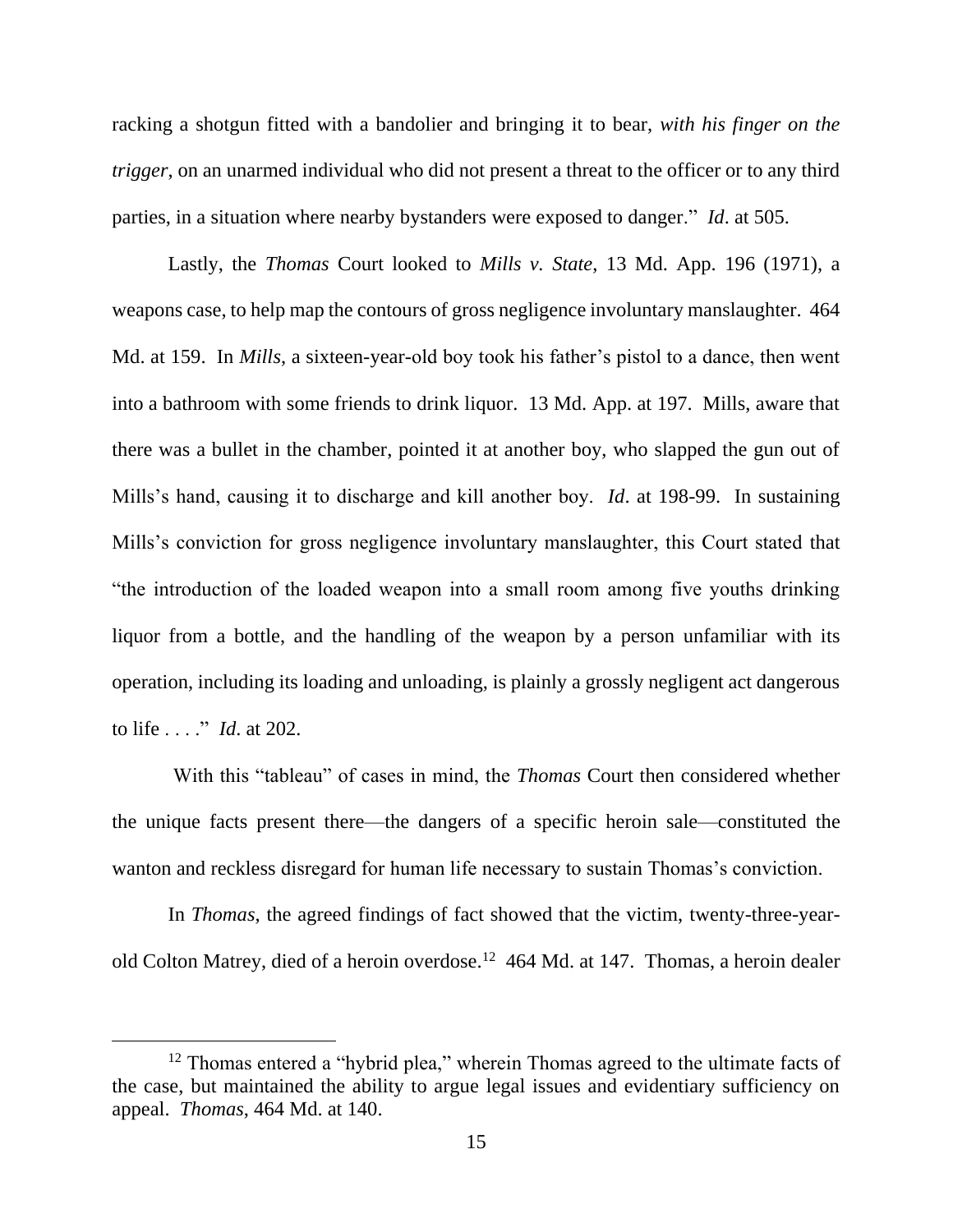and user himself, would typically consume twelve bags of heroin a day, using four bags for a single shot. *Id*. at 148. Prior to Matrey's death, Thomas had sold heroin to Matrey "[a] few times." *Id*. at 149. Just hours before he was found dead in the early morning of June 26, 2015, Matrey called Thomas approximately twenty-seven times in a twenty-twominute span. *Id*. at 145. This was unusual because Matrey typically called Thomas earlier in the day to purchase heroin. *Id*. at 149. Thomas sold Matrey four bags of heroin. *Id*. Thomas later told police that he believed Matrey was nineteen years old. *Id*. at 150.

After discussing numerous gross negligence involuntary manslaughter cases, including those mentioned above, the Court of Appeals provided the following guidance for determining the sufficiency of evidence for gross negligence involuntary manslaughter:

there is no scientific test or quantifiable probability of death that converts ordinary negligence to criminal gross negligence. Rather, the inherent dangerousness of the act engaged in, as judged by a reasonable person . . . is combined with environmental risk factors, which, together, make the particular activity more or less "likely at any moment to bring harm to another."

*Id*. at 159 (quoting *Johnson*, 213 Md. at 533). The Court echoed the standard established

in earlier cases:

In sum, when determining whether an individual has acted with the requisite grossly negligent *mens rea* to be found guilty of involuntary manslaughter, the State must demonstrate wanton and reckless disregard for human life. This requires a gross departure from the conduct of an ordinarily careful and prudent person and a disregard or indifference to the rights of others. It also involves an assessment of whether an activity is more or less likely at any moment to bring harm to another, as determined by weighing the inherent dangerousness of the act and environmental risk factors.

*Id.* at 160-61 (internal citations and quotation marks omitted).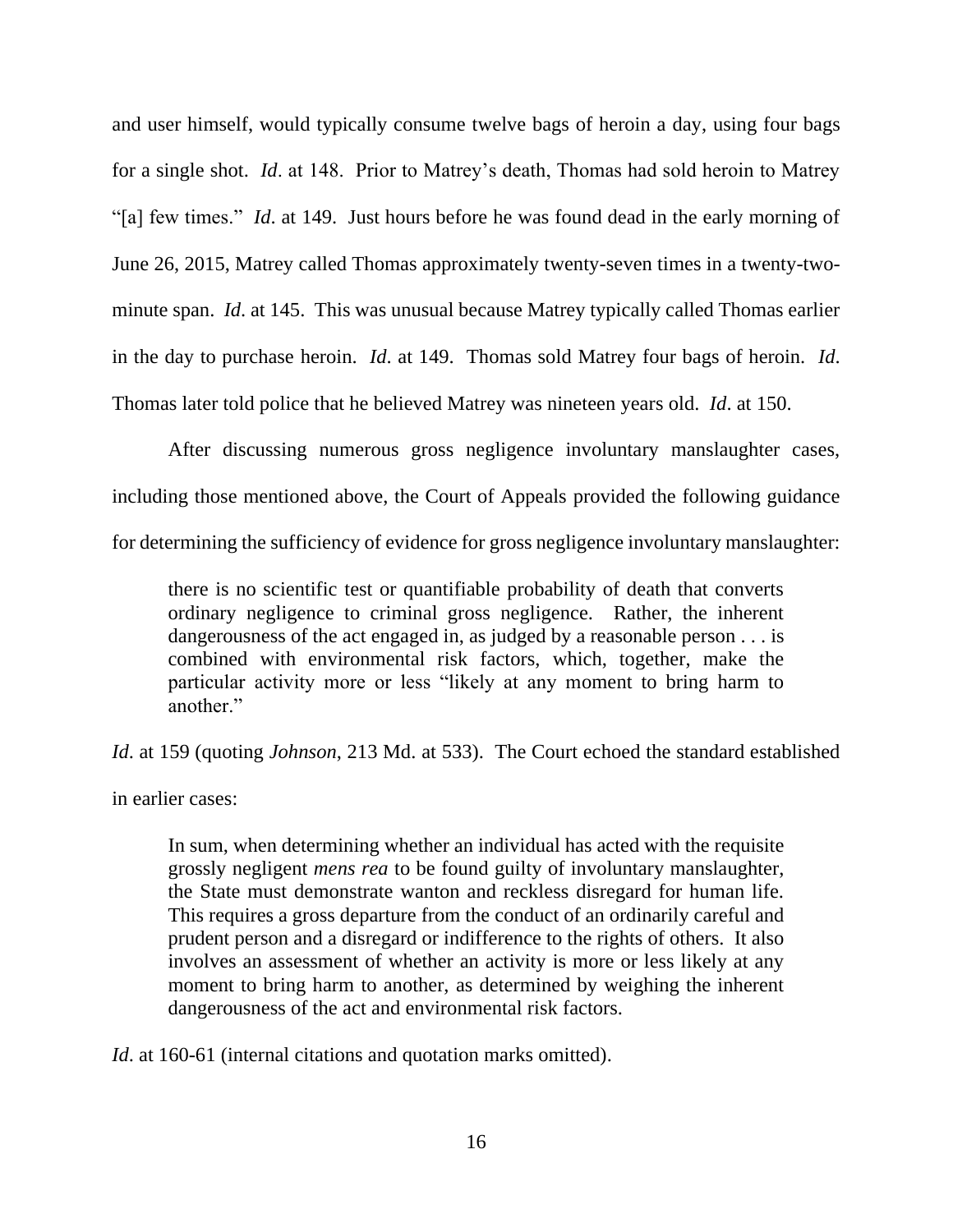In examining the inherent dangerousness of distributing heroin and its attendant environmental risk factors, the Court of Appeals noted that Thomas knowingly engaged in selling heroin, a drug with the propensity to harm or possibly kill those who ingest it. *Id*. at 167. The Court next noted that Worcester County, where Matrey died, "ha[d] been consumed with heroin overdoses, some resulting in deaths, and that these overdoses [had] resulted in an acute awareness of the dangers of heroin." *Id*. at 168. Additionally, the Court found it "fair to infer that Thomas subjectively knew an overdose was possible based on his statement that [Matrey] 'couldn't have overdosed **off [the amount] I sold him**.'" *Id*.

The Court also noted the increased risk based on the unusualness of the transaction. *Id.* at 169. Namely, Thomas knew that Matrey was young, had been in prison, and called Thomas either 27 or 28 times in a twenty-two-minute span in addition to sending multiple text messages, and that the transaction occurred unusually late in the evening. *Id*. Additionally, because of Thomas's familiarity with heroin—his experience as a seasoned dealer coupled with his own personal use—the Court of Appeals inferred that Thomas was aware of the risks posed by heroin abuse yet "continued to sell the drug notwithstanding its danger." *Id*. at 170.

In concluding that the evidence was sufficient to support Thomas's conviction for gross negligence involuntary manslaughter, the Court held that

Thomas sold heroin to a desperate young man, knowing that the consumption of heroin could be deadly. He had extensive experience with heroin distributing it widely, in a manner sure to net a profit, and with such frequency that he travelled across state lines two to three times a week to procure it—and was knowledgeable of its dangers. Yet, he either willfully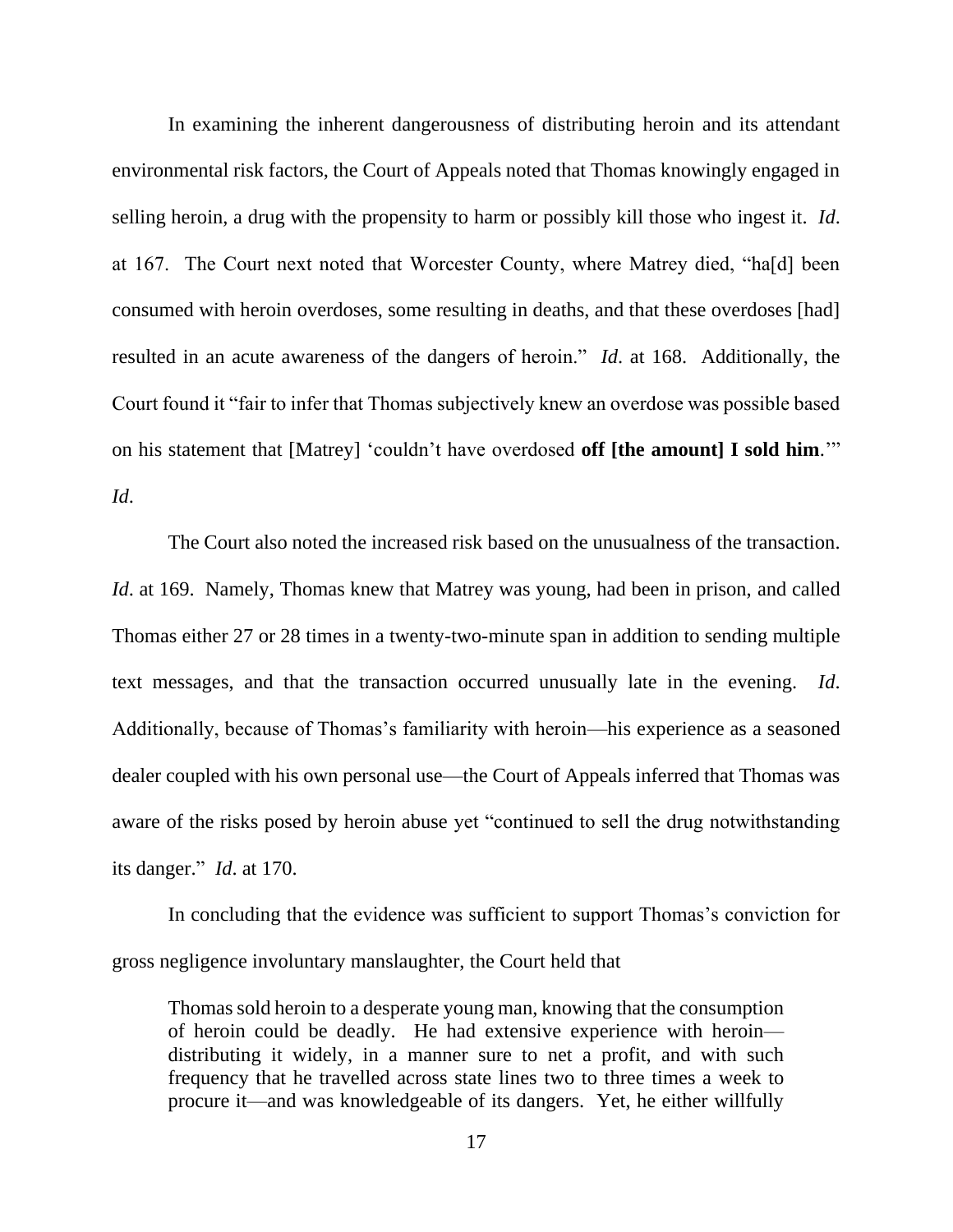failed to obtain the necessary information to help reduce the risks of his behavior, or he was indifferent to mitigating these risks. Either way, his conduct posed a high degree of risk to those with whom he interacted.

# *Id*. at 171-72.

Recently, the Court of Appeals issued an opinion discussing the sufficiency of the evidence for gross negligence involuntary manslaughter where a mother accidentally suffocated her infant child while co-sleeping.<sup>13</sup> State v. Morrison, 470 Md. 86 (2020). In reversing the mother's conviction for involuntary manslaughter, the Court held that the mother did not engage in inherently dangerous conduct, *id*. 115, and that, although the evidence showed that the mother had consumed alcohol, she was not intoxicated or impaired at the time she smothered the infant, *id.* at 121-22. 14

Against this legal backdrop, we return to the instant case. In analyzing the sufficiency of evidence for appellant's gross negligence involuntary manslaughter conviction, we shall consider "the inherent dangerousness of the act engaged in, as judged by a reasonable person . . . combined with environmental risk factors, which, together,

<sup>&</sup>lt;sup>13</sup> "The term 'co-sleeping' is most commonly used to describe a situation where a caregiver sleeps on the 'same sleep surface as an infant[.]'" *Morrison*, 470 Md. at 95 n.2.

<sup>&</sup>lt;sup>14</sup> On two occasions, the Court noted that the mother was not actually aware that cosleeping could be deadly. *Morrison*, 460 Md. at 104, 115 (stating that "there was no suggestion that she was aware that co-sleeping could be deadly, even if risky[,]" and "the State did not introduce evidence that Ms. Morrison was aware of the risks of co-sleeping, or that a reasonable person under the circumstances would have appreciated those risks"). This seems to signal that, where factually applicable, a subjective standard could inform, if not supplant, the objective one. In other words, where the evidence shows that the person actually understood the danger of her conduct, the State may not need to show that an ordinarily prudent person would have appreciated the danger. In the instant case, because there is no evidence that appellant actually appreciated the dangerousness of his conduct, we rely on the objective test defined in the caselaw.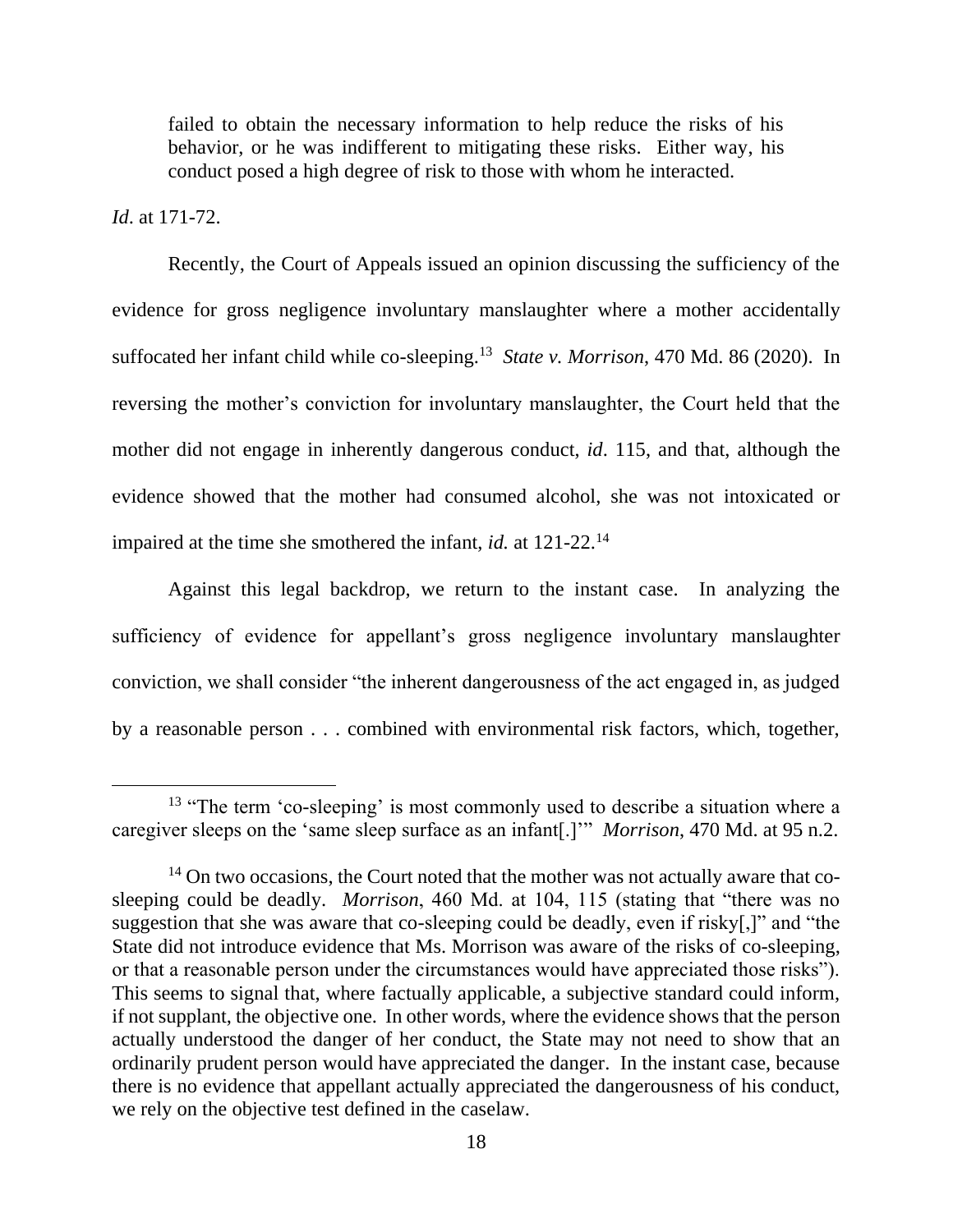make the particular activity more or less 'likely at any moment to bring harm to another." *Thomas*, 464 Md. at 159 (quoting *Johnson*, 213 Md. at 533). Employing that standard, we conclude that appellant's conduct, under the totality of circumstances, was sufficient to establish gross negligence involuntary manslaughter.

Appellant placed Khafra, who was not an experienced construction worker, in a dangerous situation by paying Khafra \$150 a day to dig tunnels underneath his home. The only way Khafra could contact appellant in case of an emergency was to send appellant messages through Google apps and hope appellant received them. Electricity to the tunnels was provided by various extension cords and power strips with an apparent history of failing, and in response to power outages, appellant would switch breakers and replace extension cords. When the power first went out on September 10, 2017, and Khafra believed he smelled smoke, his early morning messages went unnoticed for more than six hours until appellant finally woke up.

Compounding Khafra's helplessness while in the tunnels was the fact that appellant actively sought to conceal his home's location. The State produced evidence that appellant went to great lengths to conceal his address from both Khafra and Hart, requiring them to wear goggles or sunglasses that obstructed their vision while appellant drove them to his home. Although Khafra eventually learned that appellant's home was in Bethesda, appellant actively sought to hide this fact. This secrecy elevated the danger in that, although Khafra apparently had internet and phone service, not knowing his exact location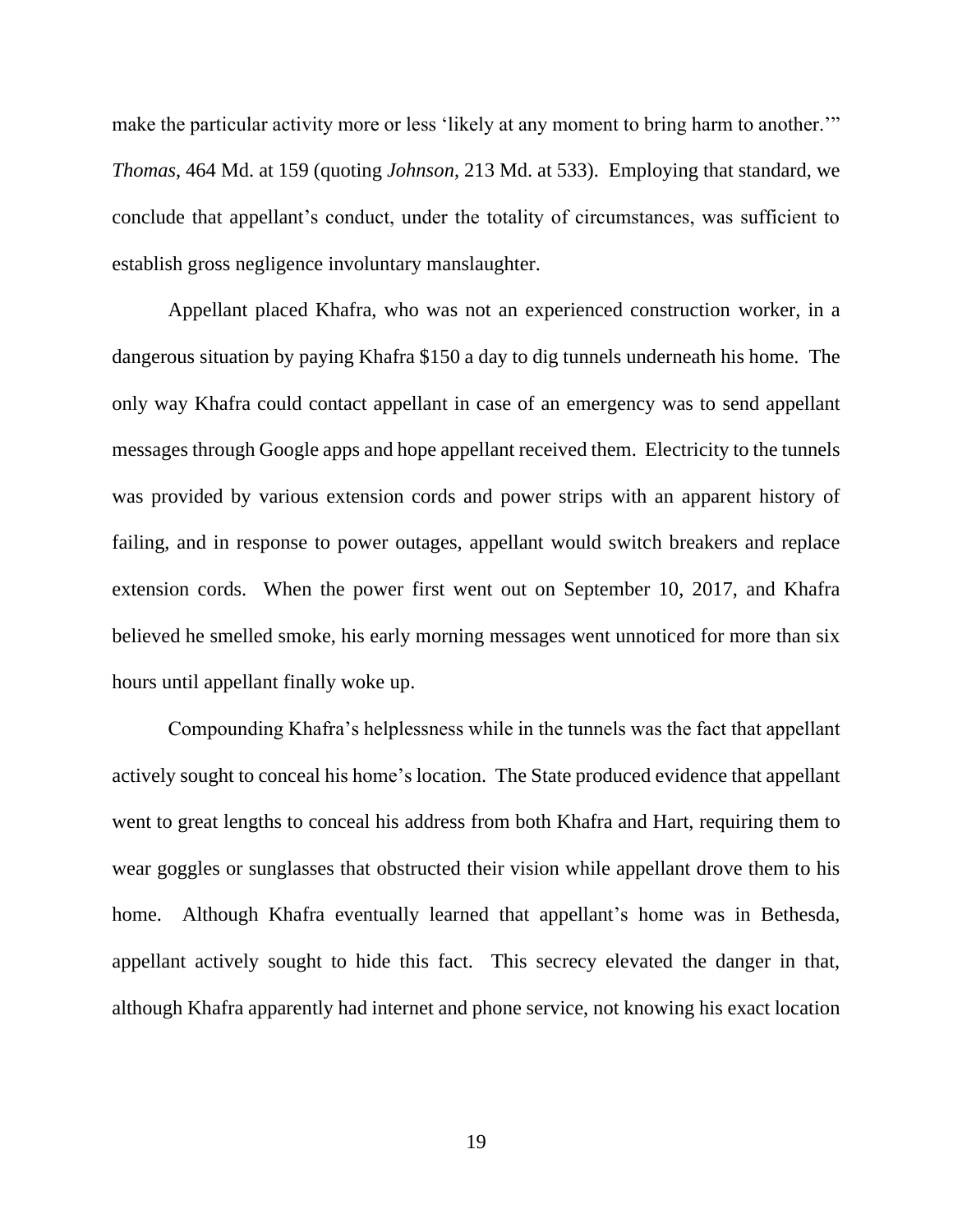created an additional obstacle to him calling for and receiving emergency assistance. 15

Contributing to the environmental risk factors here was the amount of debris and detritus in appellant's basement. These conditions elevated the danger by hampering Khafra's ability to escape in the event of an emergency. According to the State's Fire Cause investigator, escape from this particular fire would have been very difficult due to the debris in the basement. The investigator opined that individuals attempting to escape a fire instinctively get low to the ground to avoid the layer of hot air and gases caused by the fire. Doing so in appellant's basement, however, would have been "very, very difficult" "[b]ecause [Khafra would] have to crawl over all the debris, all the buckets and the bags of cement and all the other [debris in the basement]." Moreover, even if Khafra were able to navigate through the debris, Mr. Hart testified that the basement doors were typically locked, a situation that, if believed by the jury, would have further hampered Khafra's escape efforts.

Finally, appellant's conduct on the day of the fire, when coupled with the dangerous environmental factors listed above, demonstrated his wanton and reckless disregard for Khafra's life. When appellant saw Khafra's messages at approximately 9 a.m. regarding a power outage and the possible odor of smoke, appellant's only response was to tell Khafra that there had been a "pretty major electrical failure," and to manually switch power over to another breaker. When the carbon monoxide alarm began to beep that afternoon,

<sup>&</sup>lt;sup>15</sup> Appellant used a virtual private network so that, had Khafra attempted to use his phone's location services while connected to appellant's network, it would have appeared to Khafra that he was in Virginia.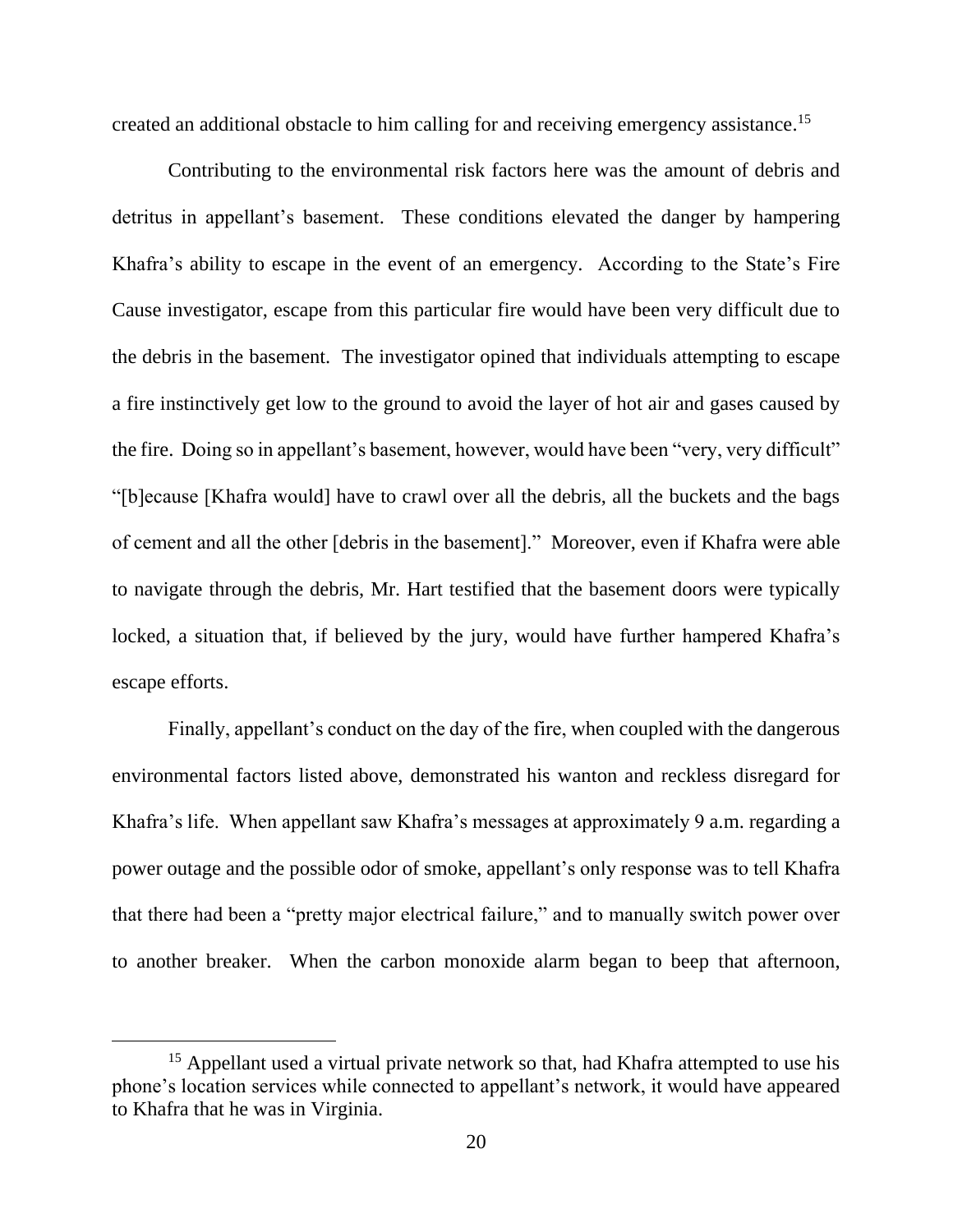indicating another loss of power, appellant waited approximately twenty to thirty minutes before finally resetting the circuit breaker despite the fact that the previous electrical failure had left Khafra in "pitch black" darkness with no airflow. Despite the electrical failures, and Khafra's helplessness under the circumstances, at no point in time did appellant ask Khafra to leave the basement for precautionary reasons. In our view, the "environmental risk factors" and appellant's conduct related to those risk factors, taken together, sufficiently demonstrate the requisite wanton and reckless disregard for Khafra's life necessary to support a conviction for gross negligence involuntary manslaughter.

Although none of the Maryland cases cited above neatly align with the unique facts present here, our conclusion is bolstered by two out-of-state decisions: *Noakes v. Commonwealth*, 699 S.E.2d 284 (Va. 2010), and *People v. Luo*, 224 Cal. Rptr. 3d 526 (Cal. Ct. App. 2017).

In *Noakes*, the Supreme Court of Virginia was tasked with determining whether there was sufficient evidence to support Noakes's conviction for involuntary manslaughter. 669 S.E.3d at 286. There, Noakes, an in-home child-care provider, had been caring for Noah Colassaco for approximately three weeks. *Id*. For those three weeks, Noakes "had experienced difficulty in getting Noah to lie down and sleep during 'nap time.'" *Id*.

"Around noon on the day in question, Noakes put Noah and another toddler she was caring for in their cribs for an afternoon nap. The cribs were located in an upstairs, 'loft' bedroom that was only partially visible from Noakes' bedroom." *Id*. (footnote omitted). The cribs themselves, however, were not visible from Noakes's bedroom. *Id*. When Noakes left him, Noah was standing in his crib and crying. *Id*.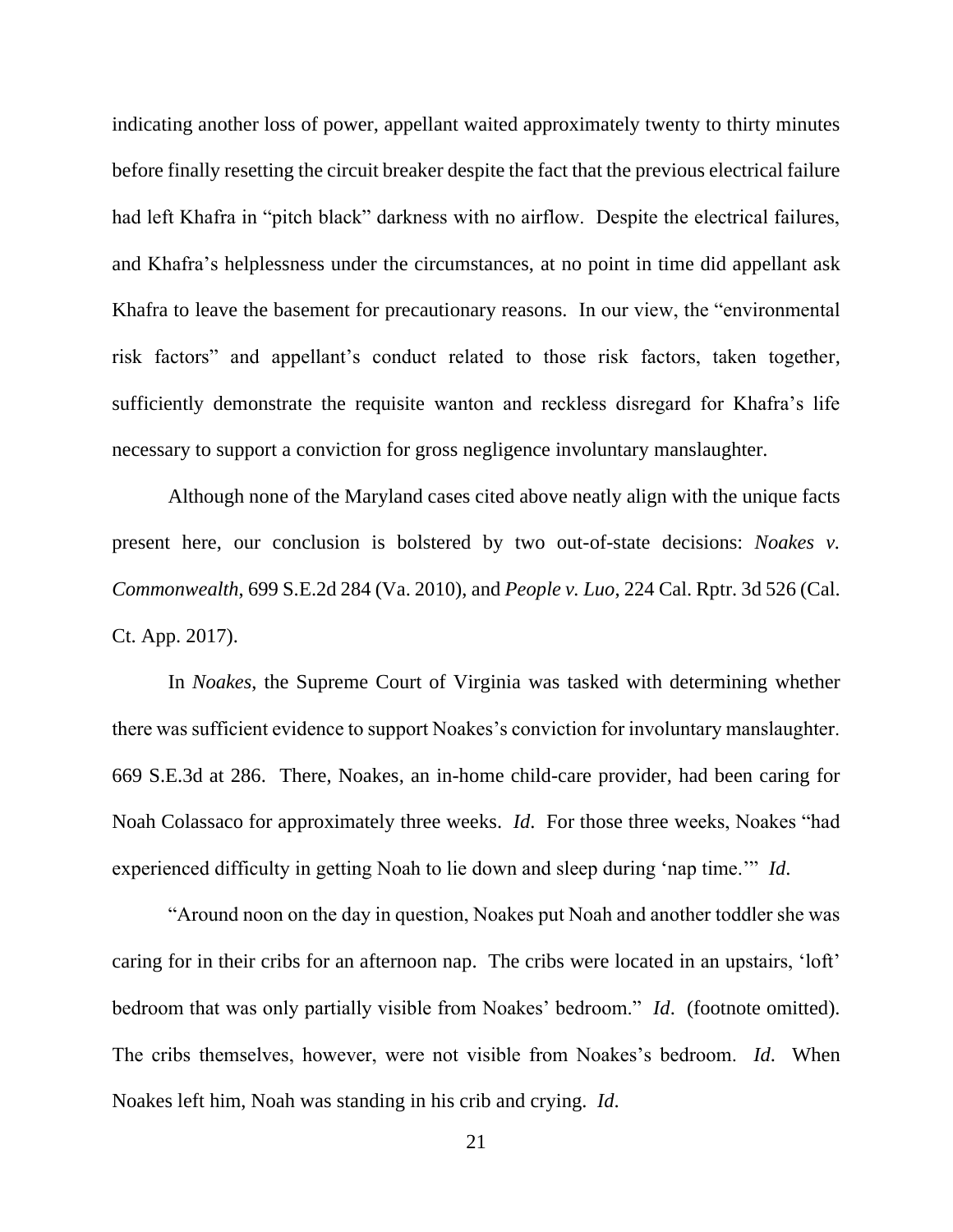Approximately a half an hour later, when Noakes returned to check on Noah, he

was still standing in his crib and crying. *Id*. We refer to the court's description of Noakes's

efforts to get Noah to sleep:

Knowing that when Noah stood in his crib, his chin was above the crib's sides, and also that Noah would fall asleep if he were lying or sitting in the crib instead of standing, Noakes decided to place a make-shift covering over the crib to prevent Noah from standing. After removing Noah from his crib, Noakes placed a thirty-three and one-quarter pound, collapsed "dog crate," which ran the length of the crib but was substantially narrower, on top of the crib. Noakes reasoned that the crate's weight would prevent Noah from standing up in the crib.

Noakes tested the stability of her contraption by shaking the crib with the crate on top to determine if the crate could fall into the crib and injure Noah. Satisfied that the crate could not fall into the crib, Noakes removed the crate, put Noah back into the crib, and placed a fabric-covered piece of approximately one-inch thick cardboard on top of the crib. The cardboard was added, in part, to cushion the force of any impact between Noah's head and the crate if Noah attempted to stand. Although the cardboard would cover the entirety of the crib's top, Noakes positioned it so the cardboard extended out over the front of the crib, where Noah often stood, thus leaving a small "gap" in the rear between the crib's side and the cardboard. Noakes then placed the dog crate on top of the cardboard, toward the front side of the crib, where it covered a little more than one-half of the crib's width. Noakes examined the covering to ensure that Noah would not be able to reach into the dog crate and injure his fingers.

*Id*. at 286-87.

After observing Noah and detecting no problems, Noakes left the loft area. *Id*. at 287. Sometime before 1:00 p.m., however, Noakes returned when she heard a noise from the loft and observed Noah sitting in his crib with his face pressed against the crib's front mesh. *Id*. Noakes then placed a toy in front of the crib to obstruct Noah's view, believing that he would eventually get bored and finally go to sleep. *Id*. Noakes returned again at approximately 3:15 p.m. to wake another toddler from his nap, but did not check on Noah.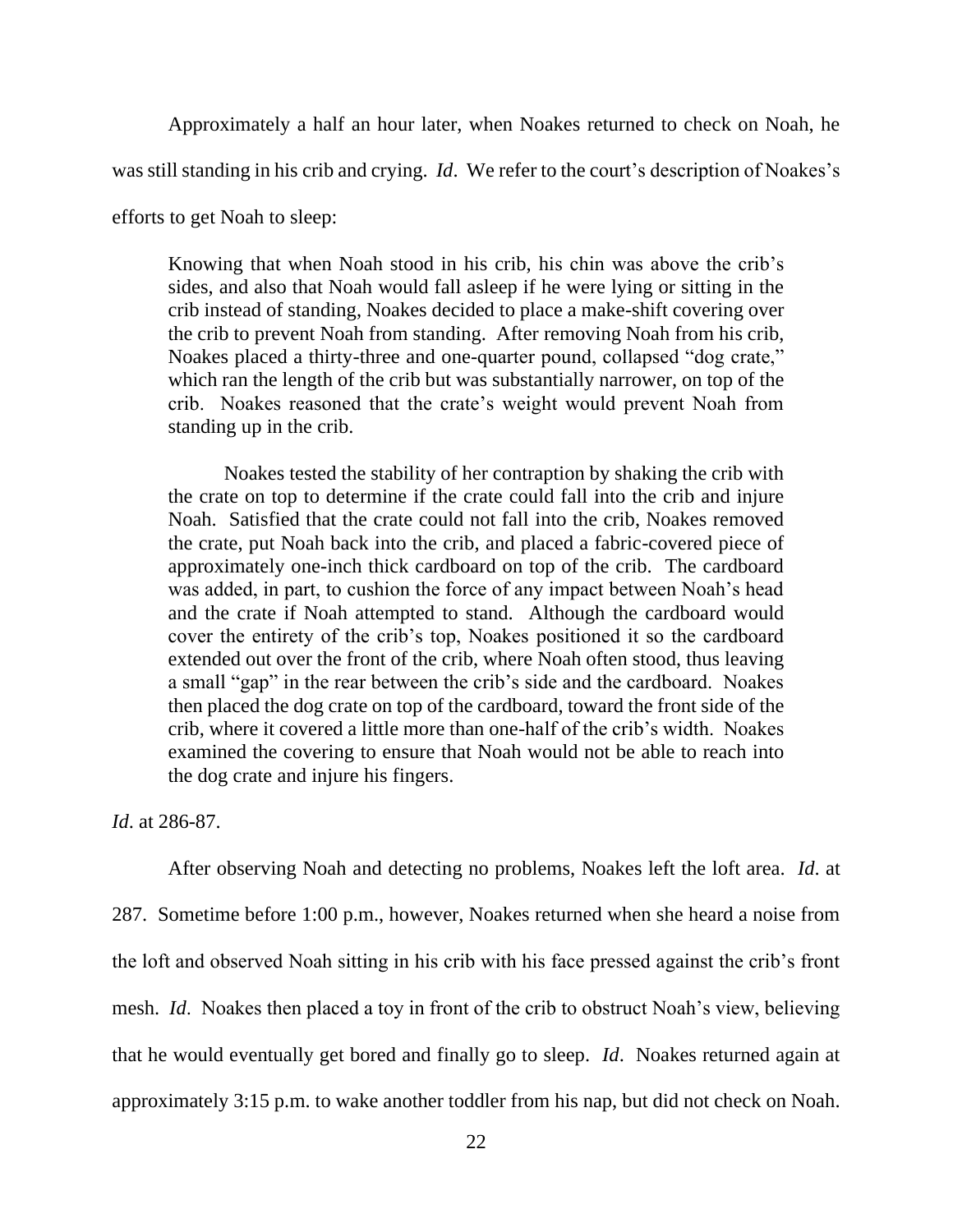*Id.* About forty-five minutes later, Noakes returned to wake Noah but found him unconscious. *Id*.

He was standing with his chin resting on the side of the crib, one or both of his hands gripping the crib's side, and his head and neck wedged between the cardboard and the crib. His lips were blue and his skin was cold to Noakes' touch. Noakes surmised that Noah had attempted to stand, had pushed up against the cardboard causing the dog crate to slide a few inches thereby creating a space between the covering on the top of the crib and the crib's wall.

*Id*. Despite Noakes's efforts and those of emergency personnel, Noah was pronounced dead. *Id*. Noah died as a result of "[a]sphyxia due to mechanical compression of neck." *Id*.

Following a bench trial, Noakes was convicted of involuntary manslaughter. *Id*. On appeal to Virginia's Supreme Court, Noakes argued that the evidence was insufficient to sustain her conviction as a matter of law because her actions did not constitute criminal negligence, and because she could not have anticipated Noah's unforeseeable acts. *Id*. at 288.

At the outset, we note the similarities between Maryland's and Virginia's standards for gross negligence involuntary manslaughter. Virginia law requires that "the lawful act must have been done in a way so grossly negligent and culpable as to indicate an indifference to consequences or an absence of decent regard for human life." *Id*. (quoting *Kirk v. Commonwealth*, 44 S.E.2d 409, 413 (Va. 1947)). Applying this standard, the Supreme Court of Virginia upheld Noakes's conviction for involuntary manslaughter, concluding that her conduct demonstrated a reckless disregard for Noah's life: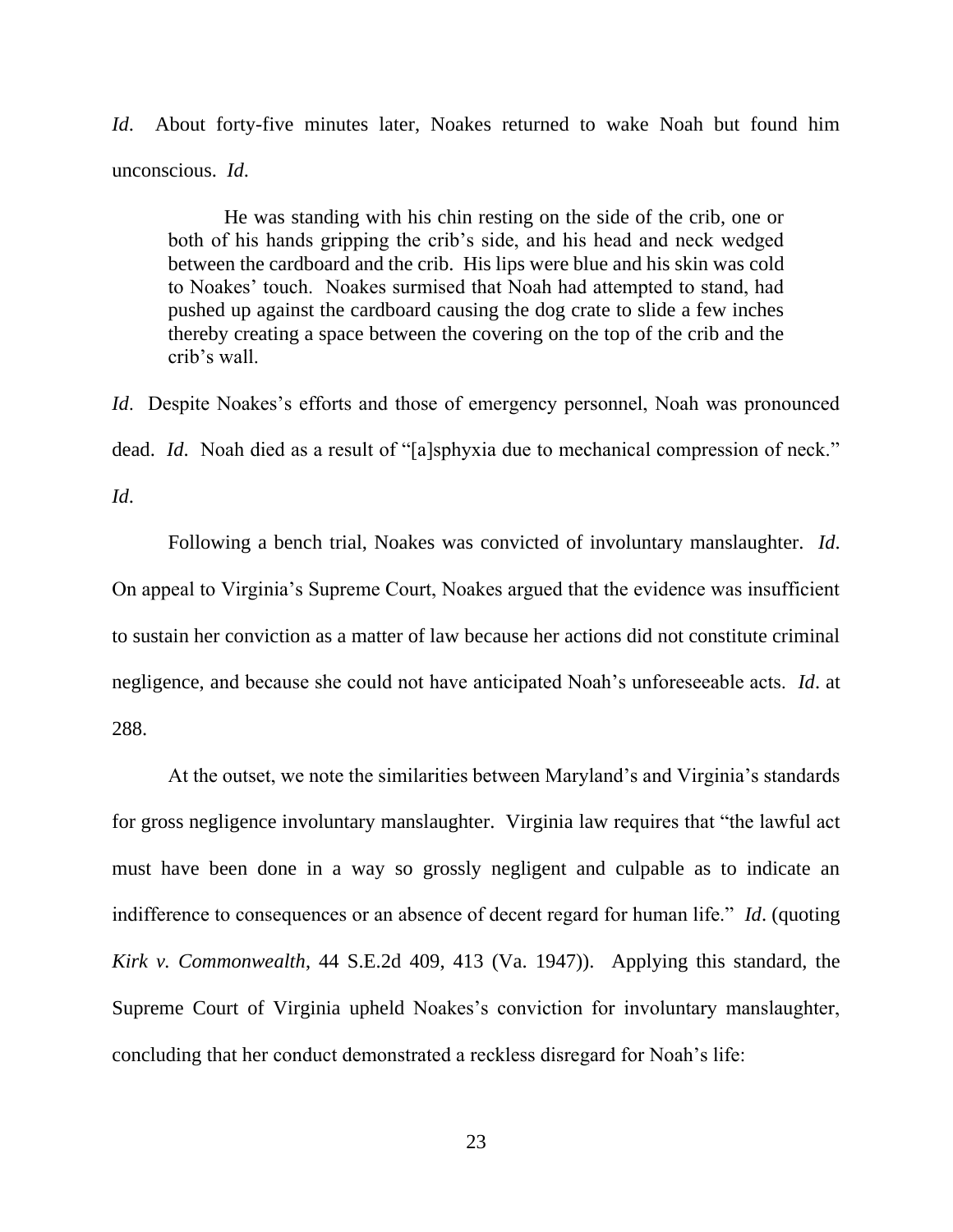Upon review of the evidence, we conclude that Noakes' conduct in placing cardboard and a thirty-three and one-quarter pound, collapsed dog crate atop Noah's crib and failing to visually check on him for about three hours was wanton and willful, "showing a reckless or indifferent disregard of [Noah's rights], under circumstances [that made] it not improbable that injury [would] be occasioned, and [Noakes] is charged with the knowledge of[] the probable result of [her] acts." Noakes knew that Noah would attempt to stand in his crib and also that when doing so, Noah's head and chin rose above the height of the crib's sides. While she obviously took steps to prevent the crate's falling upon Noah and his reaching into the crate, Noakes should have known that a toddler, used to standing but constrained against his will, might attempt to free himself, thereby dislodging the makeshift covering and sustaining serious injury. The measures that Noakes undertook to prevent the crate from falling upon Noah demonstrate her actual knowledge of the inherent danger of the contraption she placed atop the crib. And, because Noakes knew that she had placed Noah in an inherently dangerous situation that could cause serious injury, she certainly should not have left Noah unattended for approximately three hours.

## *Id.* at 289 (internal citation omitted).

Noakes's actions, though well-meaning, were inherently dangerous. She created a make-shift apparatus designed to prevent Noah from standing up, but with the capacity to apply over thirty pounds of weight against any part of his body that managed to lift the cardboard. Additionally, Noakes left Noah, who was essentially helpless, unattended for three hours. Under these circumstances, the Court concluded that Noakes demonstrated a wanton and reckless disregard for Noah's life.

The other out-of-state case that provides useful guidance is *Luo*, 224 Cal. Rptr. 3d 526. There, "[a]fter an unsupported excavation at a construction site caved in and killed a worker, a jury convicted defendant Dan Luo of involuntary manslaughter" and other related crimes. *Id*. at 531. Luo, who was neither a licensed realtor nor a licensed general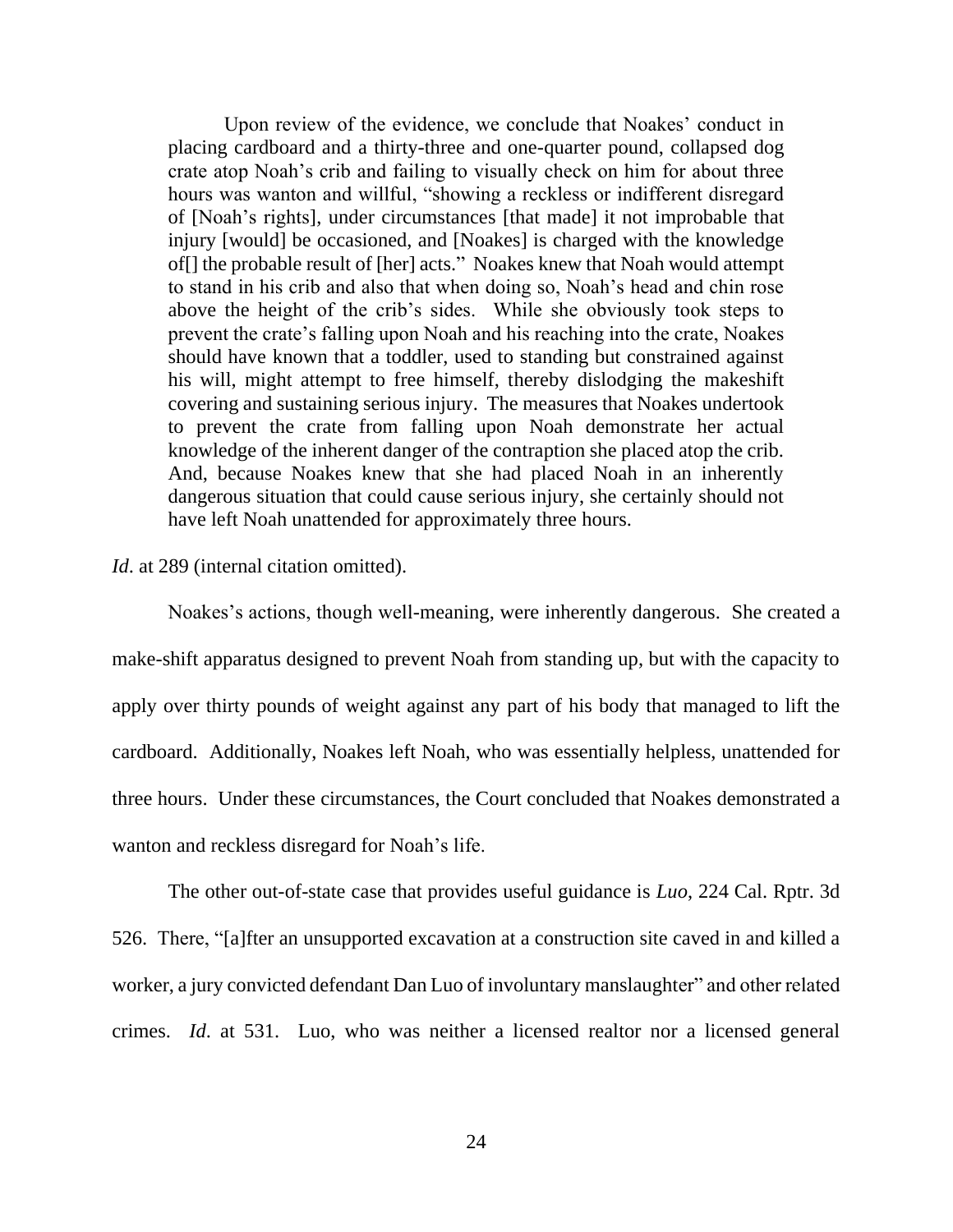contractor, worked as an assistant for Richard Liu, who was both a real estate agent and licensed general contractor. *Id*.

In April 2010, Liu sold a real estate parcel, and agreed to construct a home on the property. *Id*. Luo was tasked with overseeing construction and dealing with the property owner and contractors. *Id*. at 532. In January 2012, because Liu had failed to pay his contractor for work on the property, the workers walked off the jobsite. *Id*. at 532. "At that time, the hallway excavation [a deep cut made into a hill on the property] still had the 12-foot high, unsupported dirt wall with an overhanging ledge, and there were numerous unresolved issues with the construction." *Id*. Unable to find a licensed contractor to replace the one who had walked off the job, Luo instead hired a union carpenter. *Id*. The carpenter never considered himself responsible for the safety of the jobsite, and Luo "did not put in place any job safety plan nor did he meet with the workers to discuss safety." *Id*.

In late January 2012, a city inspector came to the jobsite and handed Luo a "Stop Work Notice" which explicitly stated: "DO NOT PROCEED[¶] with this job until the above has been approved for correction by the building and safety department." *Id*. Luo "did not tell any of the workers about the notice and he did not direct anyone to stop work. Instead, he told the workers that the city wanted benching cut into the hill above the wall. . . . [Luo] never sought approval from the city to continue the construction." *Id*. at 532- 33. Two days after issuance of the Stop Work Notice, Luo "specifically instructed the workers to work in the excavation area." *Id*. at 533. The next morning, "the excavation wall collapsed," killing a worker. *Id*. Following his conviction for involuntary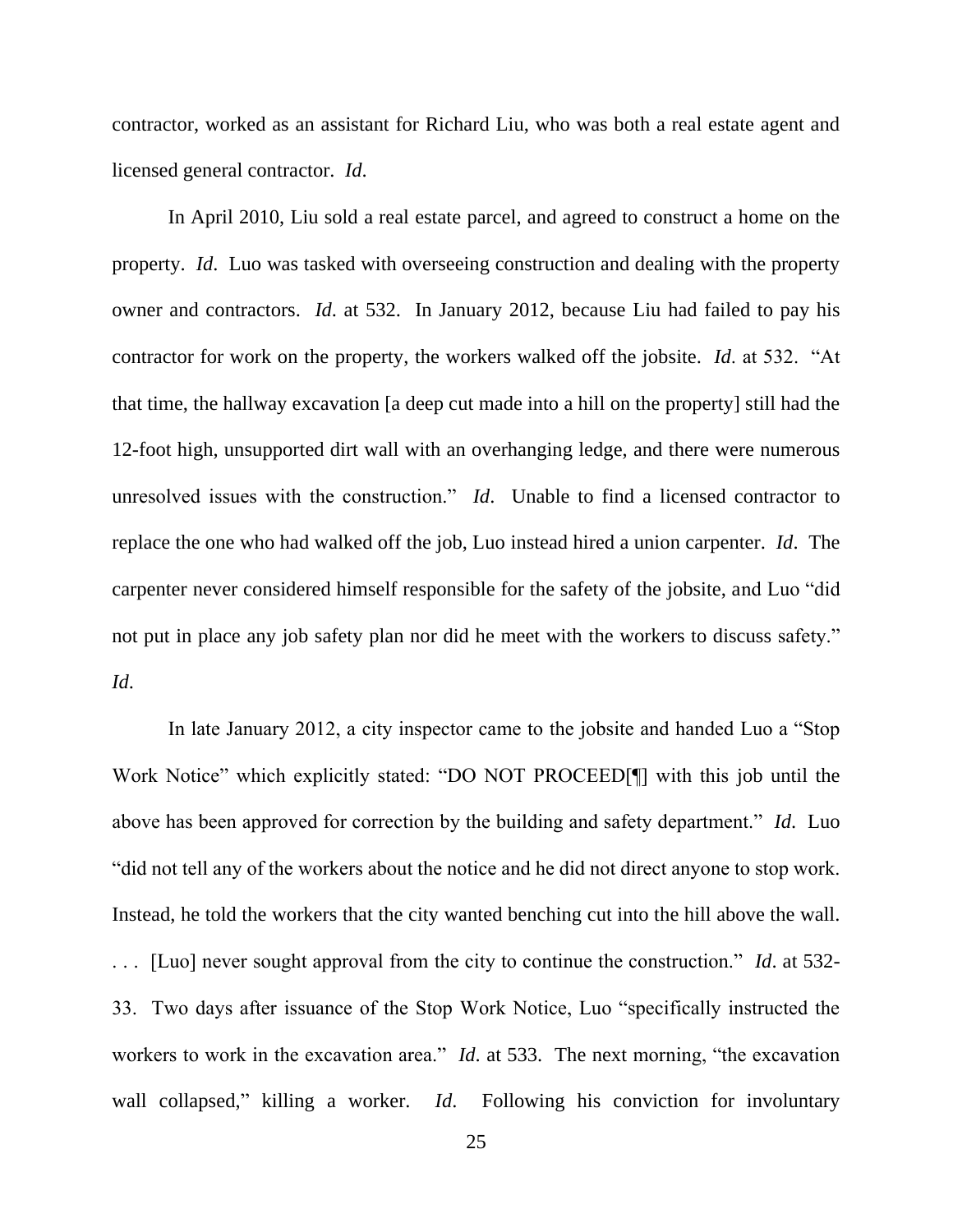manslaughter and other related charges, Luo appealed to the California Court of Appeal.

*Id*.

On appeal, Luo argued that there was insufficient evidence to support his conviction for involuntary manslaughter. *Id*. In rejecting Luo's argument, the California appellate court first identified its standard for gross negligence involuntary manslaughter:

Criminal negligence is defined as conduct that is such a departure from what would be the conduct of an ordinarily prudent or careful [person] under the same circumstances as to be incompatible with a proper regard for human life, or, in other words, a disregard of human life or an indifference to [the] consequences.

*Id*. at 533-34 (internal quotation marks omitted) (quoting *People v. Penny*, 285 P.2d 926

(Cal. 1955)). 16

Applying this standard, the California Court of Appeal readily concluded that the

evidence was sufficient to support Luo's conviction:

The prosecution presented evidence that defendant was in a supervisory position at the construction site, took no action to enhance the safety of the workplace, violated several applicable safety regulations, did not inform the workers that he had been ordered by the city to stop work due to a dangerous condition, and directed the victim to work in the dangerous area even after receiving the Stop Work Notice. The evidence was sufficient for a rational jury to conclude that defendant committed involuntary manslaughter by performing a lawful act that might produce death, without due caution or circumspection.

*Id*. at 535.

We recognize that sufficiency of evidence cases in the gross negligence involuntary

manslaughter arena are inherently fact-specific, and, to that extent, their persuasiveness is

<sup>&</sup>lt;sup>16</sup> We note that this standard resembles Maryland's standard for gross negligence involuntary manslaughter.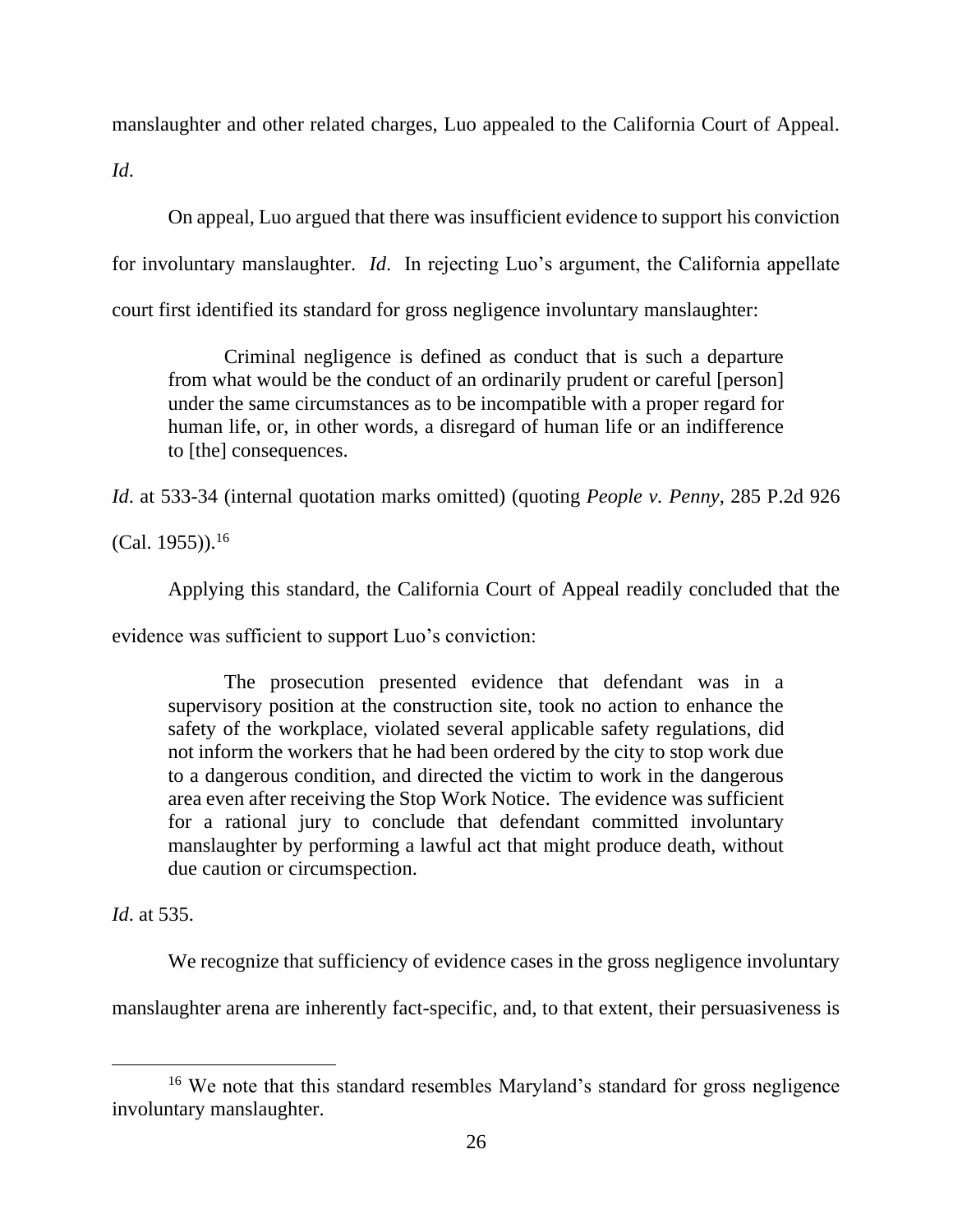limited. Nevertheless, both *Noakes* and *Luo* provide examples of analogous conduct that appellate courts found sufficiently demonstrated a reckless disregard for human life to support an involuntary manslaughter conviction. Although not an infant, Khafra, like Noah, was essentially trapped in an unsafe situation of the defendant's making—appellant created the tunnels just as Noakes created the crib apparatus. Similarly, both Noakes and appellant were solely responsible for their respective victims' safety—Noakes was the only adult close enough to respond to any emergency concerning Noah, and appellant was the only person who even knew where Khafra was while Khafra was underground digging in the tunnels. In short, both Noakes and appellant created unsafe conditions for their respective victims: Noakes created an apparatus designed to be heavier than anything Noah could lift, and placed it above his head; appellant invited Khafra to dig tunnels in a secret location beneath appellant's home where there were power outages, and where mounds of garbage and debris, and possibly locked doors, impeded escape in the event of an emergency.

Turning to *Luo*, we note that appellant, like Luo, was in a supervisory position at a "construction" site and disregarded the safety implications despite obvious danger warnings. Although we acknowledge that Luo disregarded a government-issued Stop Work Notice that instructed him to cease operations, appellant disregarded the significance of Khafra's precarious and dependent position in the tunnels, the occurrence of two electrical failures within a twenty-four-hour period, and the obstacles Khafra faced in the event of an emergency. In summary, although we recognize the fact-specific nature of *Noakes* and *Luo*, they support our conclusion that appellant's conduct was sufficient for a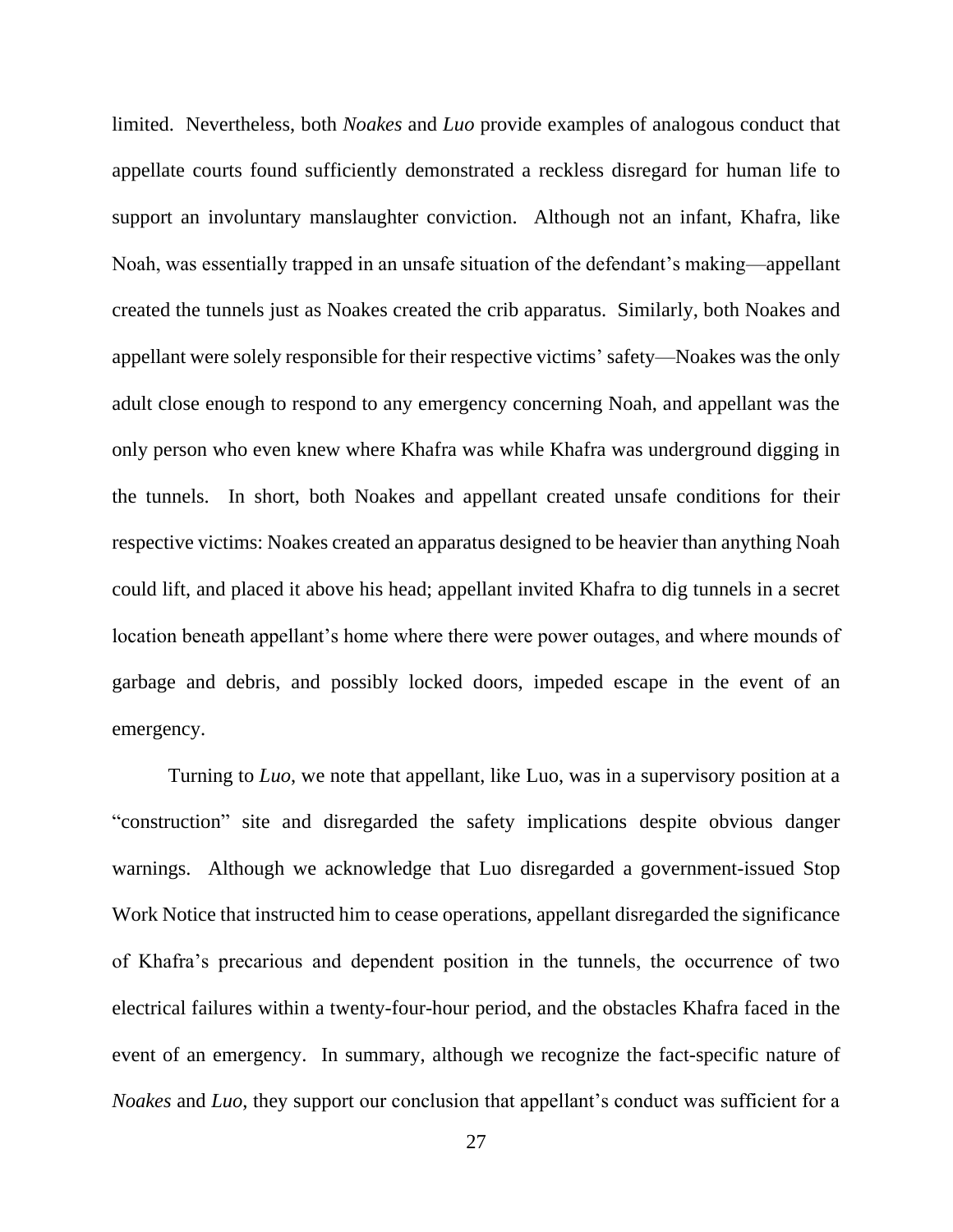jury to find him guilty of gross negligence involuntary manslaughter.

## C. *The State Produced Sufficient Evidence to Establish Causation*

In addition to challenging whether his conduct demonstrated a wanton and reckless disregard for human life, appellant also challenges whether the evidence was sufficient to support the causation element of gross negligence involuntary manslaughter. Appellant correctly notes that "A causal connection between . . . gross negligence and death must exist to support a conviction[.]" *Thomas*, 464 Md. at 173 (quoting *Albrecht*, 336 Md. at 499). Specifically, "the defendant's gross negligence must be the proximate cause of the victim's death—meaning the (1) actual, but-for cause and (2) legal cause." *Id*. (citing *Jackson v. State*, 286 Md. 430, 442-43 (1979)).

Regarding actual causation,

Maryland gross negligence manslaughter cases have evaluated the actual, or but-for, cause of a given result on only a few occasions. In one such case, the Court of Special Appeals determined that a mutual agreement to engage in grossly negligent conduct can be sufficient to find causation, even where the victim was, himself, engaged in the grossly negligent act.

*Id.* at 174-75. The Court of Appeals has stated that

a defendant does not 'cease to be responsible for his otherwise criminal conduct because there were other conditions which contributed to the same result.' In [*Palmer v. State*, 223 Md. 341, 353 (1960)], we held a mother liable for gross negligence involuntary manslaughter when she failed to prevent her husband's savage beatings of her daughter. Significantly, the Court concluded that it was not necessary that the mother's grossly negligent conduct be the sole reason for her daughter's death. *See Palmer*, 223 Md. at 353, 164 A.2d 467. Ultimately, her unwillingness to aid her child, which was her duty, resulted in the child's death and she, too, could be convicted of involuntary manslaughter. Thus, we took a broader view of actual cause, implicitly recognizing that the grossly negligent conduct need only be the but-for cause of the death, and not an independently sufficient cause of it.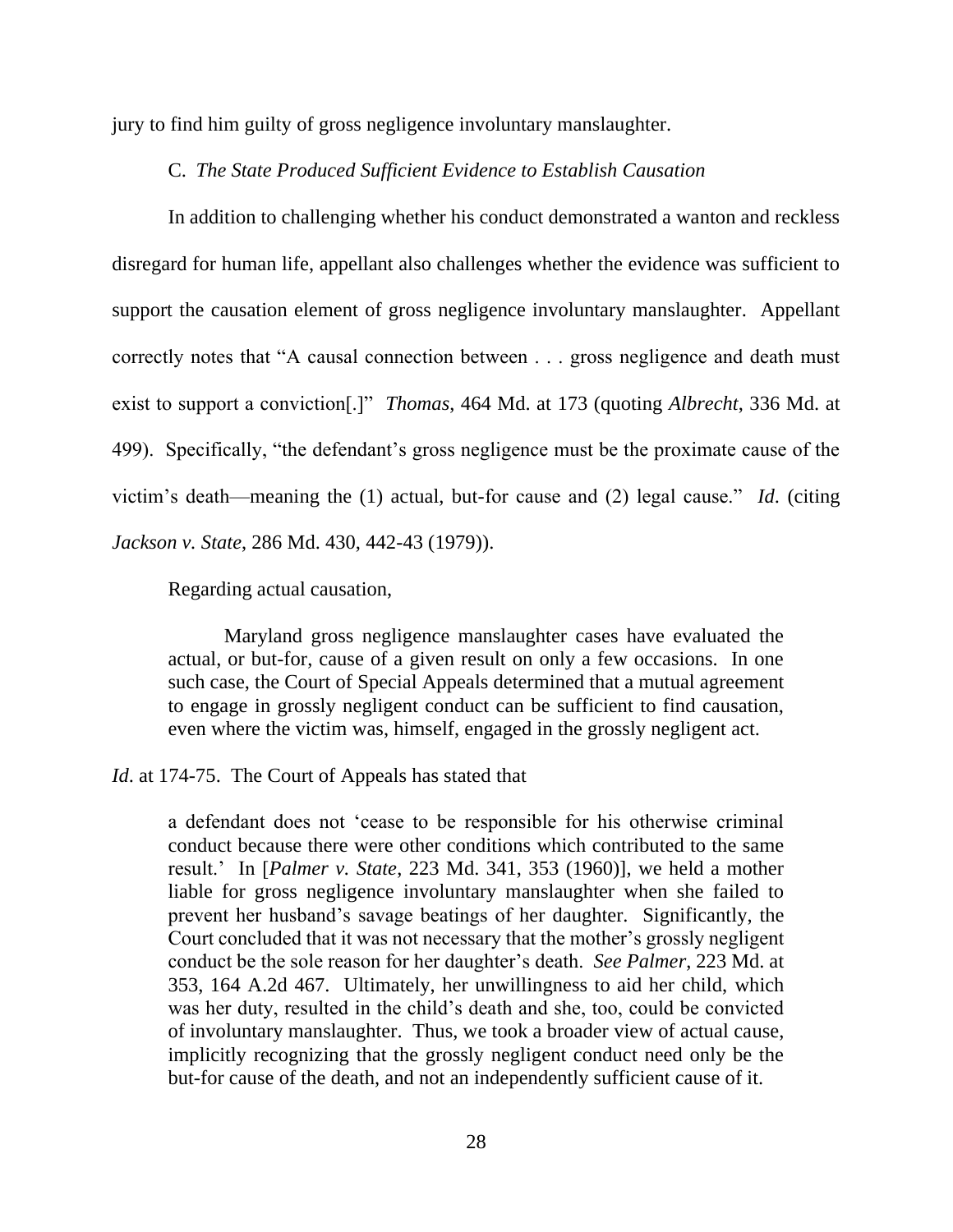*Thomas*, 464 Md. at 175 (citation omitted).

In *Thomas*, the victim consumed heroin that he had purchased from Thomas. *Id*. at 176-77. In holding that selling four bags of heroin was sufficient evidence of but-for causation, the Court of Appeals stated, "There is no evidence in the record that [the victim] could have died without the heroin, and this is enough to find but-for causation." *Id*. at 178 (citing *United States v. Alvarado*, 816 F.3d 242, 244 (4th Cir. 2016)).

Applying but-for causation to the instant case, we readily conclude that there was sufficient evidence of actual causation. Appellant hired Khafra to dig tunnels below his basement. When a relatively minor fire broke out, the fact that appellant's basement was covered in debris and garbage hampered Khafra's ability to escape the fire. Although appellant did not intentionally set the fire, his disregard for safety, including his refusal to recognize the implications of two electrical failures on the day of the fire, satisfy actual causation. In short, but-for appellant arranging to have Khafra work in a dangerous environment, Khafra would not have died.

Having established actual causation, we now turn to legal causation. "The concept of legal causation 'is applicable in both criminal and tort law, and the analysis is parallel in many instances.' Moreover, it 'turns largely upon the **foreseeability** of the consequence of the defendant's' conduct." *Id*. (emphasis in original) (internal citations omitted) (first quoting *Paroline v. United States*, 572 U.S. 434, 444 (2014); and then quoting *Palmer*, 223 Md. at 352). The State need not show that the ultimate harm was actually foreseen; "[i]t is sufficient that the ultimate harm is one which a reasonable [person] would foresee as being reasonably related to the acts of the defendant." *Id*. (quoting *Jackson*, 286 Md. at 441).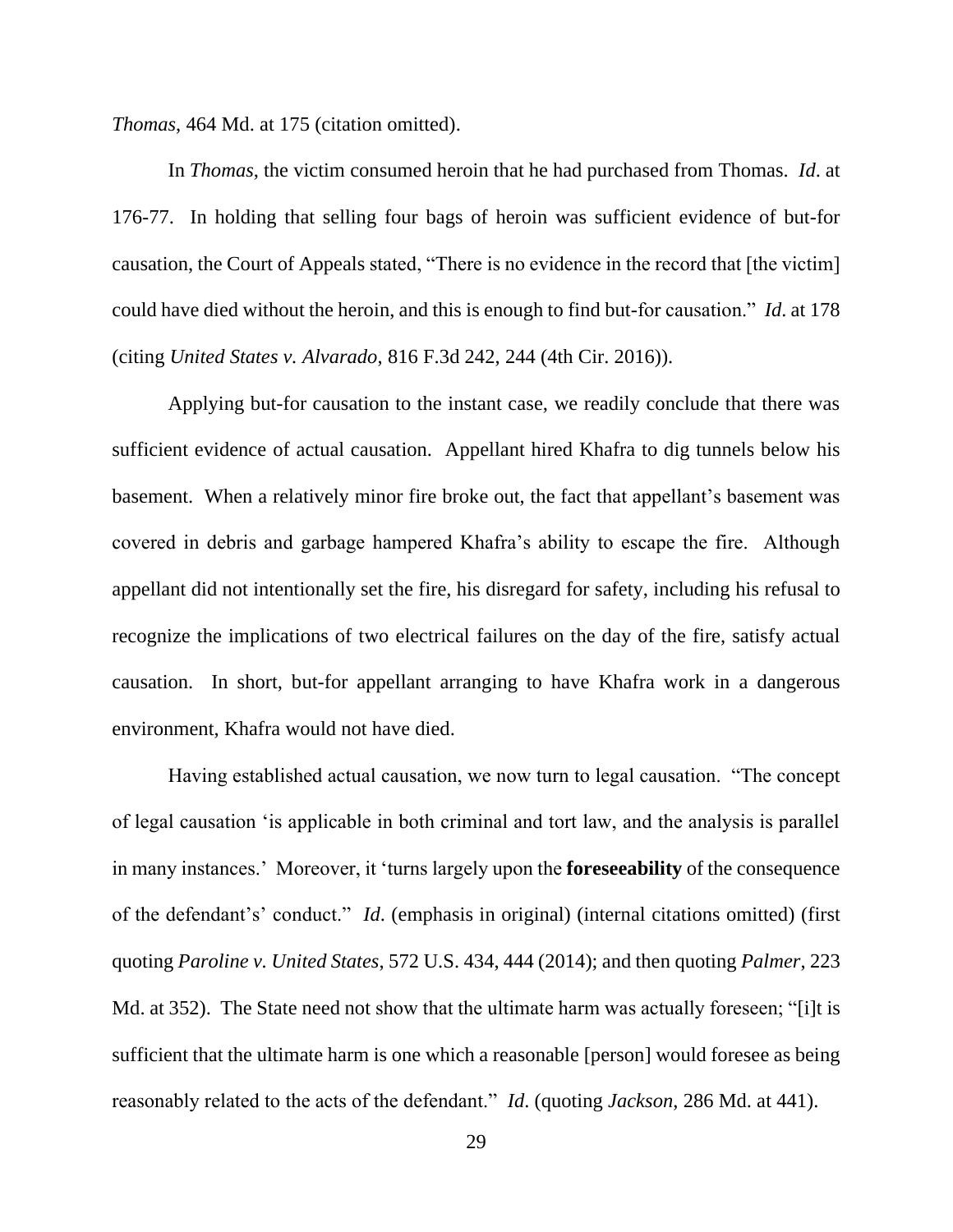The facts in this case are sufficient to support a finding that appellant's conduct was the legal cause of Khafra's death. Although the evidence demonstrated that appellant could not have observed the latent defect in the electrical outlet that ultimately caused the fatal fire, two separate electrical failures, one of which appellant himself described as "major," occurred the day Khafra died. Additionally, the hoarder conditions in appellant's home dangerously hampered Khafra's ability to escape in the event of a fire emergency. Based on these facts, it was foreseeable that a fire might occur in the basement, and if it did, Khafra's ability to safely escape would be severely restricted. Accordingly, the evidence sufficiently demonstrated legal causation.

In sum, we hold that the evidence was sufficient to prove all elements of gross negligence involuntary manslaughter, and affirm appellant's conviction for that crime. We next turn to whether this evidence rises to the level of an extreme indifference to human life—the evidentiary standard for depraved heart murder.

## D. *Depraved Heart Murder*

In *Criminal Homicide Law*, Judge Moylan presciently anticipated the challenge we now face:

The *mens rea* of depraved-heart murder is described: that the defendant, conscious of such risk, acted with extreme disregard of the life-endangering consequences.

The *mens rea* of gross negligence manslaughter is described: that the defendant, conscious of the risk, acted in a grossly negligent manner, that is, in a manner that created a high degree of risk to human life.

It is hard to drive a wedge between those two. The problem, not yet arisen, will be excruciatingly difficult when a trial court, confronted with a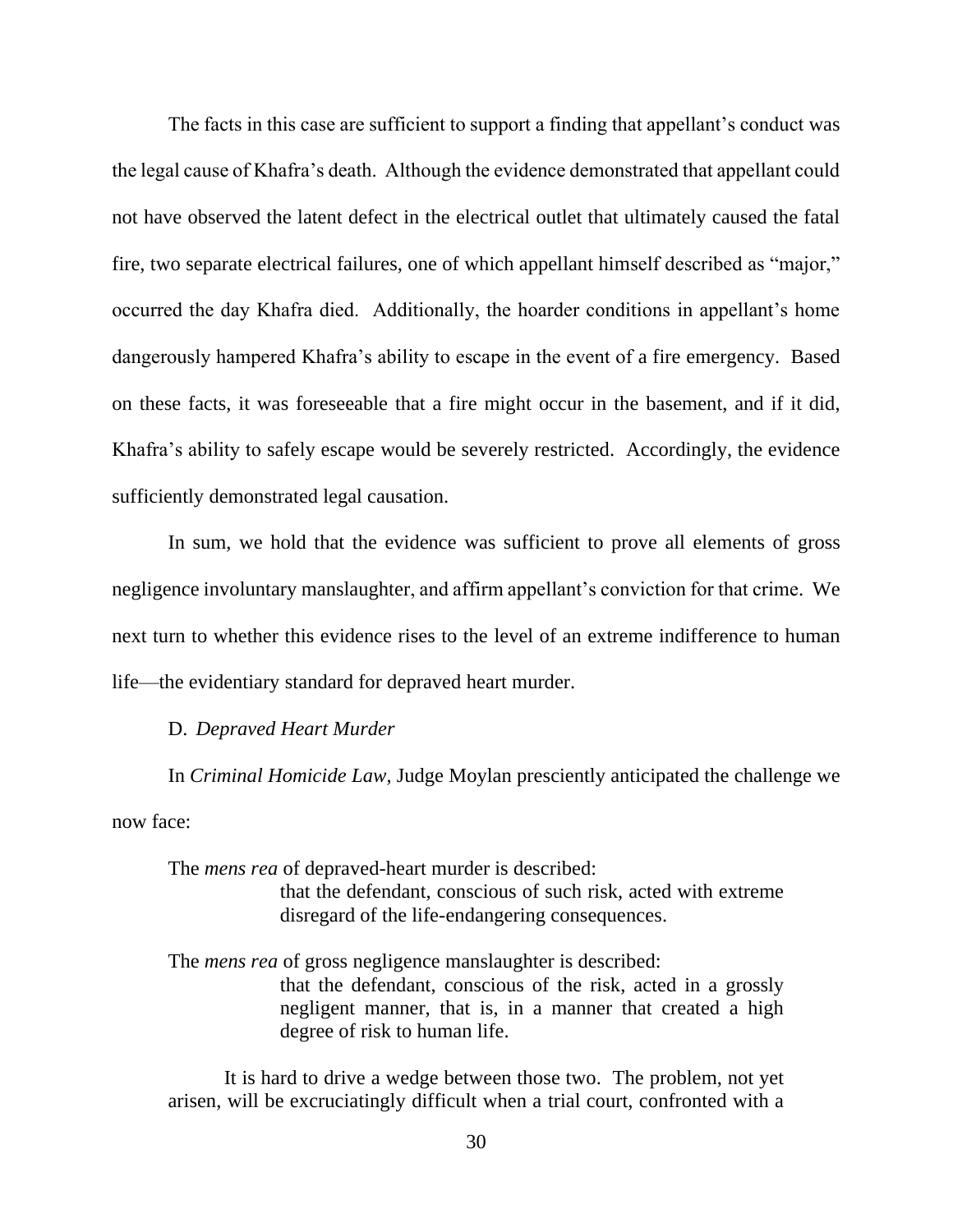motion for a judgment of acquittal, or an appellate court, confronted with a question of the legal sufficiency of the evidence to support a conviction, is called upon to explain in intelligible terms how the State has successfully met its burden of production as to gross negligence manslaughter but has failed to meet its burden of production as to depraved-heart murder. What, as a matter of law, is the element that separates murder from manslaughter?

Judge Charles E. Moylan, *Criminal Homicide Law* § 12.5, at 228 (2002).

To answer Judge Moylan's question, we look to *Simpkins v. State*, 88 Md. App. 607 (1991), *cert*. *denied*, 328 Md. 94 (1992), which provides useful guidance for determining whether grossly negligent conduct rises to the level of murder. There, following a bench trial, a mother and father were convicted of second-degree depraved heart murder for the starvation, "or, as the medical examiner testified, malnutrition and dehydration[,]" of their two-year-old daughter Brandy. *Id*. at 608, 611. The facts showed that "Brandy lived with her parents and her four[-]year-old sister, Heather. A houseguest, John Monte, had been living with the family for just under two weeks." *Id*. at 609. Although Mr. Monte normally slept on a mat in Brandy's room, "for the two nights prior to her death he had slept downstairs." *Id*. After realizing that he had not seen Brandy in several days, Mr. Monte went to her bedroom and discovered that she was not moving. *Id*.

According to the medical examiner, Brandy died of malnutrition and dehydration as she "had not been given food or drink for three to five days." *Id*. Brandy was discovered wearing a diaper with approximately three-quarters of a pound of fecal matter, and it appeared her diaper had not been changed in four to six days. *Id*. Apparently, "death had occurred more than 24 hours before its discovery." *Id*. Although Brandy starved to death,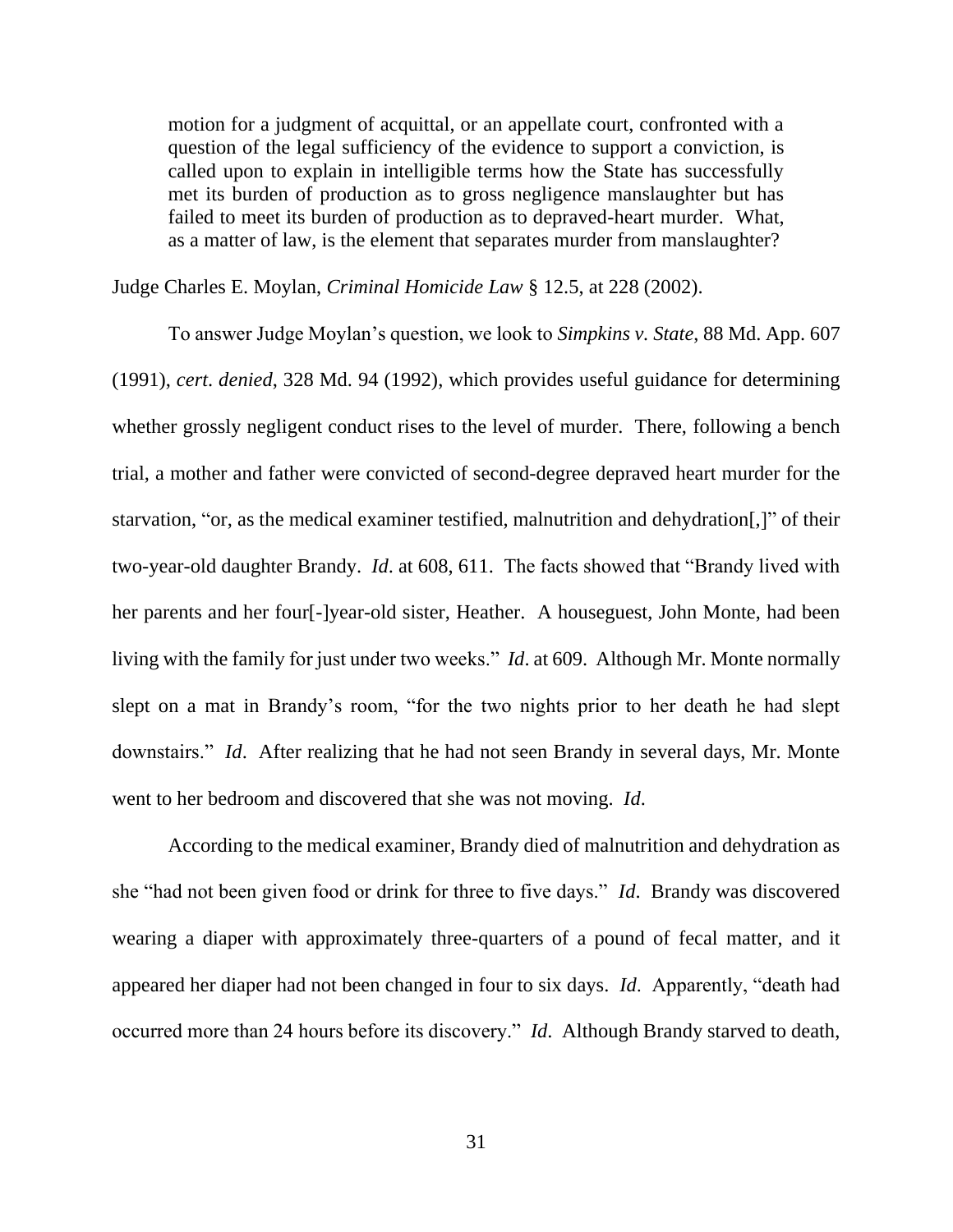"it was not because of [her parents'] inability to provide food. Their kitchen refrigerator was crammed full of food, and they and Heather apparently ate quite well." *Id*. at 610.

On appeal, the parents challenged their convictions, arguing that the State failed to prove the malice element of depraved heart murder. *Id*. at 611. We observed that "[m]alice is the indispensable ingredient of murder; by its presence, homicide is murder; in its absence, homicide is manslaughter." *Id*. (quoting *Blackwell v. State*, 34 Md. App. 547, 552, *cert. denied* 280 Md. 728 (1997)). Nevertheless, we noted that malice may be inferred from "the intent to do an act under circumstances manifesting extreme indifference to the value of human life (depraved heart)[.]" *Id*. (quoting *Ross v. State*, 308 Md. 337, 340 (1987)). At the parents' trial, the prosecutor proceeded on the depraved heart murder theory, "and it was upon that theory that the convictions rested." *Id*.

In analyzing whether the evidence was sufficient to support the parents' convictions for depraved heart murder, then Chief Judge Wilner noted that

A depraved heart murder is often described as a wanton and wilful killing. The term 'depraved heart' means something more than conduct amounting to a high or unreasonable risk to human life. The perpetrator must [or reasonably should] realize the risk his behavior has created to the extent that his conduct may be termed wilful. Moreover, the conduct must contain an element of viciousness or contemptuous disregard for the value of human life which conduct characterizes that behavior as wanton.

*Id*. at 611-12 (quoting *Robinson*, 307 Md. at 745). The Court recognized that, although depraved heart murder cases typically involved affirmative acts, "'depraved heart' murder has also been found in cases of malicious omission[.]" *Id*. at 612.

Chief Judge Wilner proceeded to trace the history of depraved heart murder cases involving child neglect from English common law through the present, including decisions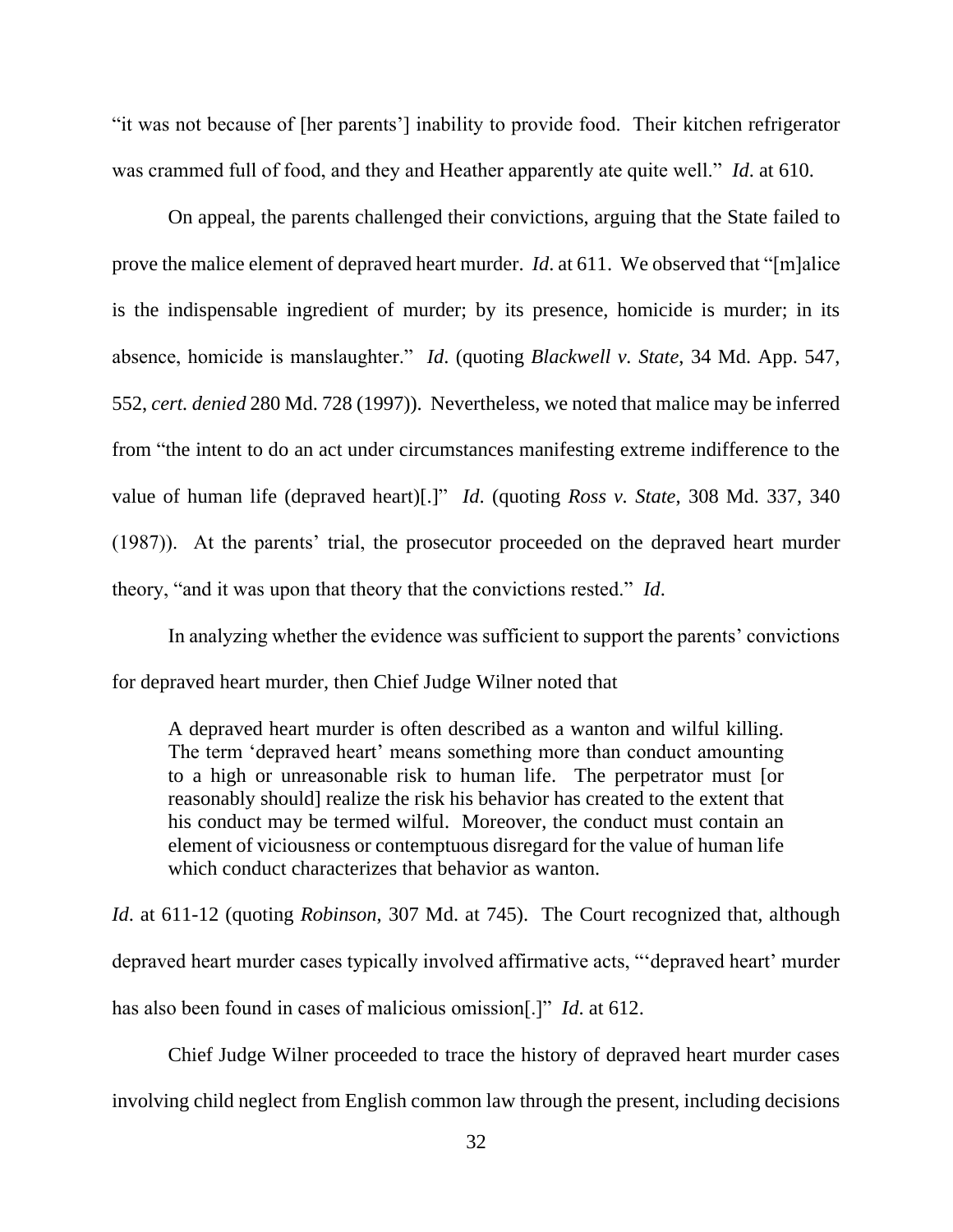from other state courts. *Id*. at 612-20. Extracting a universal principle from the cases, he stated,

Most of these cases—English and American—tend to be fact-specific. It is evident from all of them that mere neglect, despite its awful consequence, is not enough to establish malice and thus to support a conviction of murder. We believe, however, that, by applying the rules enunciated in *Robinson v. State*, *supra*, 307 Md. 738, 517 A.2d 94, the court's finding of malice in this case is supported by the evidence. Where a young child, incapable of self-help, is knowingly, deliberately, and unnecessarily placed in confinement and left alone for up to five days without food, drink, or attention and death ensues from that lack, malice may be inferred. *A rational trier of fact could reasonably find that death is at least a likely, if not a certain, consequence of such conduct, that any normal adult would understand and appreciate the likelihood of that consequence, and that the conduct is therefore willful and wanton, manifesting "viciousness or contemptuous disregard for the value of human life*[.]"

*Id*. at 620 (emphasis added) (quoting R. Gilbert & C. Moylan, *Maryland Criminal Law:* 

*Practice and Procedure* § 1.6-3 21 (1983)). We distill an essential component of depraved heart murder: the negligent conduct must be reasonably likely, if not certain, to cause death, for the evidence to sufficiently support the "malice" element required for depraved heart murder.<sup>17</sup> Because leaving a two-year-old alone for up to five days without food or water is reasonably likely, if not certain, to cause death, the Court found the evidence sufficient to support the parents' convictions for depraved heart murder. *Id*. at 620-21.

<sup>&</sup>lt;sup>17</sup> We note that malice is similarly inferred based on the reasonable likelihood of death in other murder contexts. For example, second-degree murder of the intent to cause grievous bodily harm variety requires the intent "to cause such severe harm that death would be *the* likely result, not merely a possible result." *Thornton v. State*, 397 Md. 704, 730 (2007). Similarly, in the felony murder context, "[I]f the felonious conduct, under all of the circumstances, *made death a foreseeable consequence*, it is reasonable for the law to infer from the commission of the felony under those circumstances the malice that qualifies the homicide as murder." *State v. Jones*, 451 Md. 680, 699 (2017) (emphasis added) (quoting *Fisher v. State*, 367 Md. 218, 262 (2001)).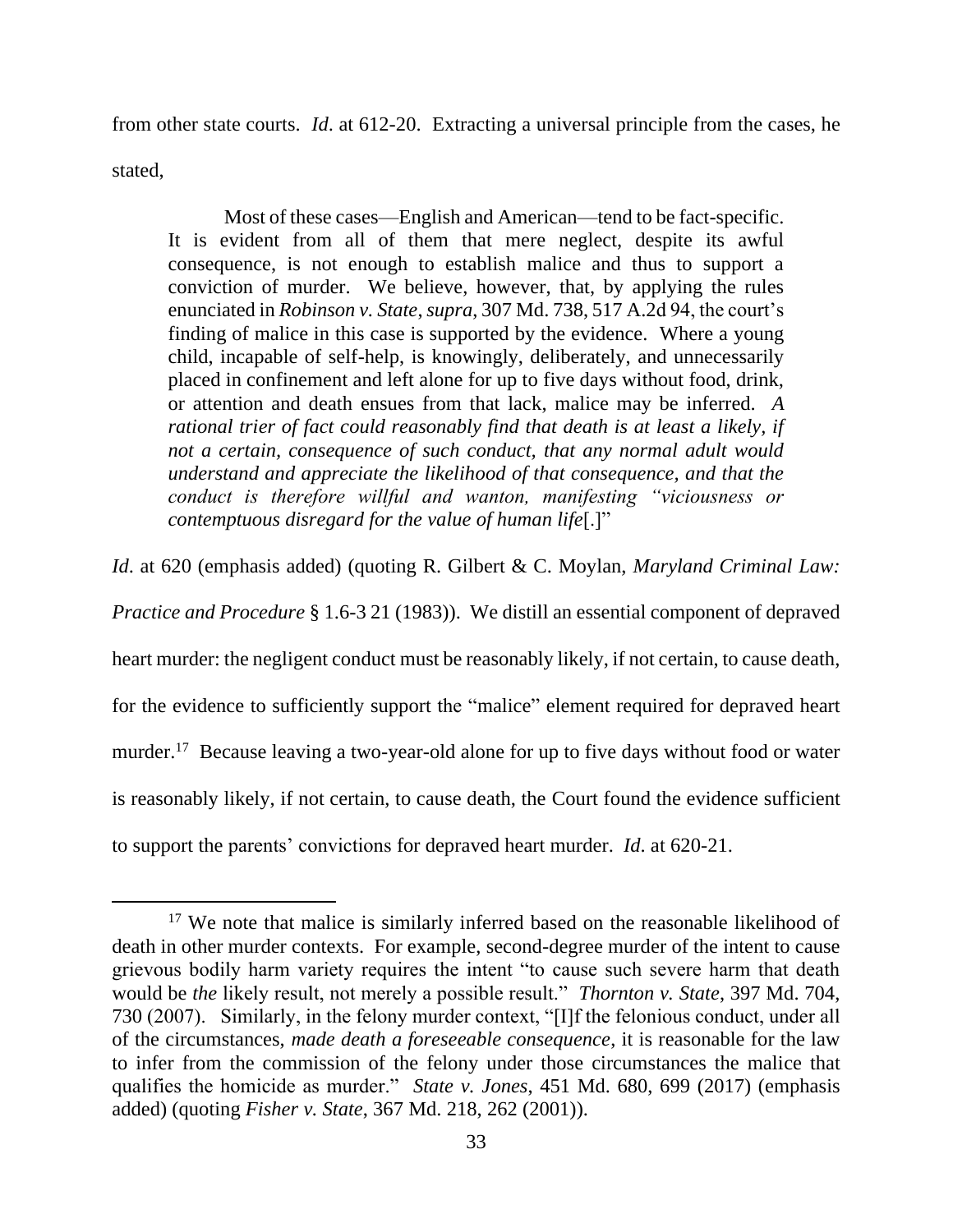Although other opinions affirming convictions for depraved heart murder have not explicitly referenced this "likelihood or certainty of death" test, application of this test would support the depraved heart murder convictions affirmed in those cases. *See Robinson*, 307 Md. at 743 (allowing prosecution to proceed on depraved heart murder charge where evidence showed that defendant specifically lacked the intent to kill, but did intend to assault with intent to disable by shooting victim during an altercation); *In re Eric F*., 116 Md. App. at 521-22 (holding that evidence was sufficient to support conviction for second-degree depraved heart murder where teenage defendant left teenage victim, who was severely intoxicated, outside in freezing weather and knew that "if [he did not] go back and get her she [was] probably going to freeze to death"); *Alston*, 101 Md. App. at 58 (upholding conviction for depraved heart murder where ten men engaged in an extended gunfight "on an urban street in a residential neighborhood" and the evidence revealed that various persons "were still sitting out on the front steps of rowhouses" when the shooting started).

Applying the "likelihood or certainty of death" test to the instant case, we conclude that appellant's conduct, viewed in conjunction with the surrounding circumstances, does not satisfy the evidentiary standard required for depraved heart murder. Although Khafra dug tunnels underneath appellant's home, the State did not present evidence that the tunnels themselves were structurally unsafe, a point the State conceded in rebuttal argument. Thus, Khafra's presence in the tunnels in and of itself was not likely to cause death. To be sure, appellant's basement was cluttered with trash and detritus, but these conditions were not inherently dangerous in that they posed an imminent risk of death to Khafra. Rather, the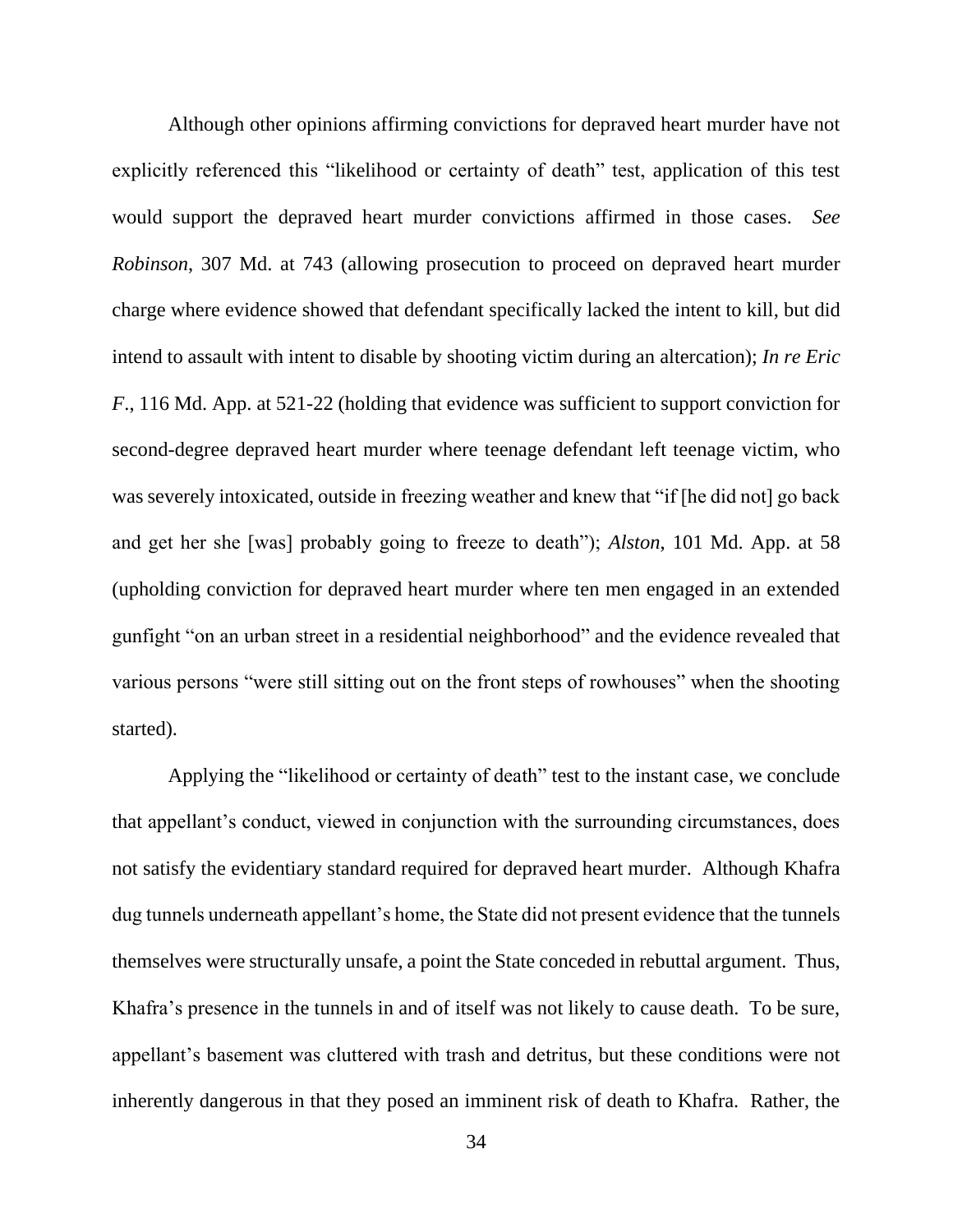hoarding conditions exacerbated any potential danger because, in an emergency, Khafra's escape path would be severely restricted. Nor was appellant's use of multiple electrical extension cords, despite their apparent history of failing, reasonably likely to cause death. Indeed, other individuals, including Khafra, worked in the tunnels without incident. Finally, appellant's conduct itself did not demonstrate an extreme disregard for human life *reasonably likely to cause death*.

To be sure, appellant intentionally concealed the tunnels' location from Khafra, and apathetically responded to electrical failures on the day of the fire, but we cannot conclude that appellant realized—or reasonably should have realized—that his conduct was "likely, if not certain" to cause death. *Simpkins*, 88 Md. App. at 611-12. Accordingly, appellant's conduct falls short of the willfulness necessary to satisfy the malice element of depraved heart murder. *Id*. at 611. Leaving a two-year-old child unattended for up to five days without food or water shows an extreme disregard for human life that is reasonably likely, if not certain, to cause the child's death. *Id*. at 620. Intentionally leaving a severely intoxicated teenager unattended in freezing conditions demonstrates an extreme disregard for human life that is reasonably likely, if not certain, to cause death. *In re Eric F*., 116 Md. App. 521. In our view, hiring someone to dig tunnels underneath a hoarder's home may demonstrate a reckless disregard for human life, but it is not the type of conduct that is likely, if not certain, to cause death, and thus does not rise to the level of opprobrious conduct that depraved heart murder proscribes—conduct that is so extreme in its disregard of human life that it may be deemed willful. Accordingly, we hold that the evidence is insufficient to support appellant's conviction for depraved heart murder.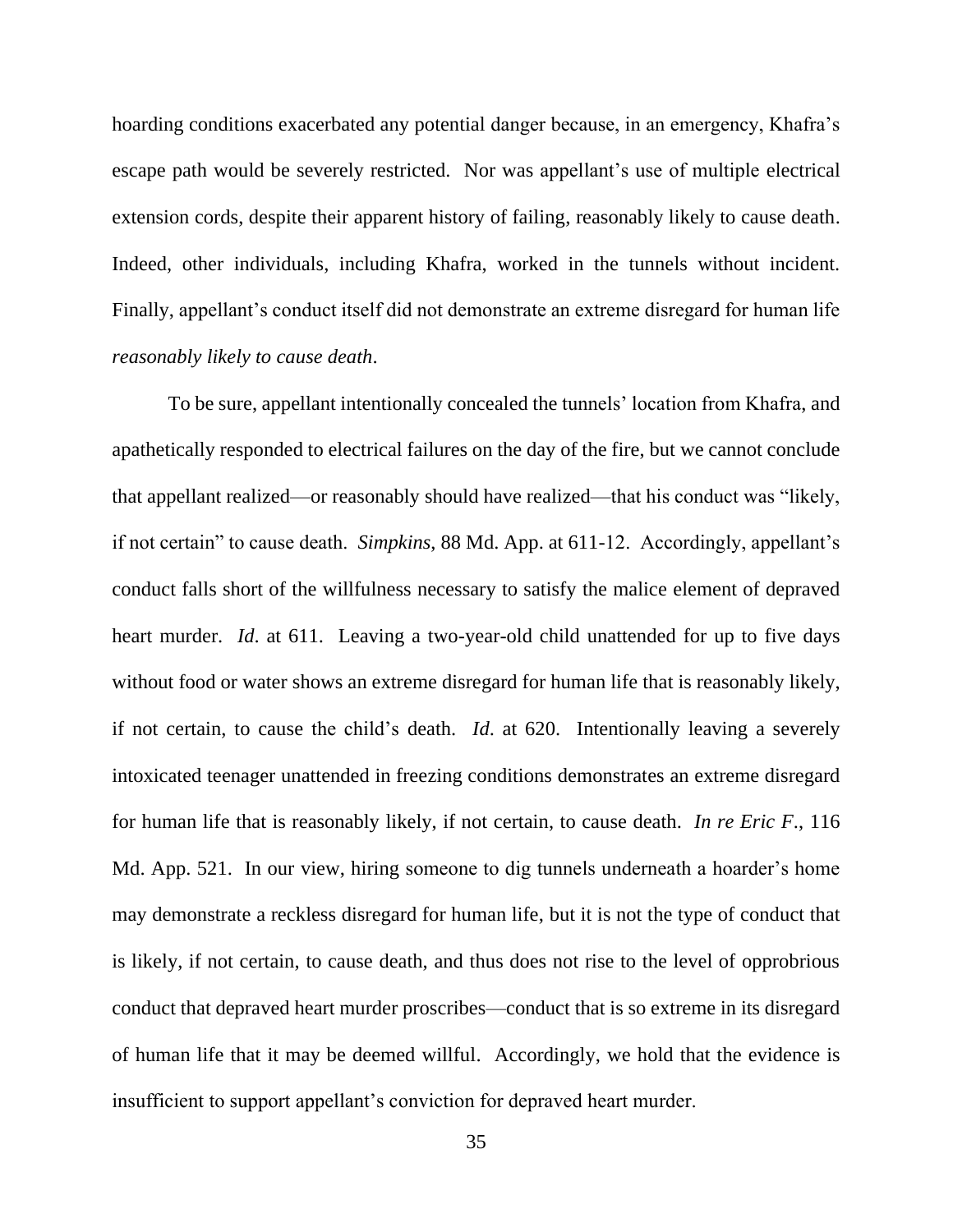E. *The Jury's Finding that Appellant's Conduct was Sufficiently Extreme to Support a Depraved Heart Murder Conviction Inherently Supports Appellant's Conviction for Gross Negligence Involuntary Manslaughter*

We address a final point on this subject that is unique to this case. The verdict sheet did not differentiate between the two theories of involuntary manslaughter presented to the jury here: gross negligence, and failure to perform a legal duty.<sup>18</sup> Rather, the jury simply returned a general verdict of guilty as to involuntary manslaughter. Despite the court's decision not to separately identify both modalities on the verdict sheet, on this record where the jury convicted appellant of second-degree depraved heart murder—we are able to affirm appellant's conviction for gross negligence involuntary manslaughter without deciding whether the evidence was sufficient to support failure to perform a legal duty involuntary manslaughter. We explain.

It is well-settled in Maryland that, where the evidence is insufficient to support a conviction for a greater offense, an appellate court may reverse that conviction, but still affirm a conviction for a lesser included offense. In *Brooks v. State*, 314 Md. 585, 586-87 (1989), the State charged Brooks with multiple offenses, including robbery with a dangerous or deadly weapon, and simple or common law robbery. The jury convicted Brooks of armed robbery, but pursuant to the trial court's instructions, did not return a verdict on the common law robbery charge. *Id*. at 587 n.2. Because he performed the robbery with a toy gun, the Court of Appeals held that the evidence was insufficient to

<sup>&</sup>lt;sup>18</sup> As noted above, there are three separate theories of involuntary manslaughter: unlawful act, gross negligence, and failure to perform a legal duty. *Thomas*, 464 Md. at 152.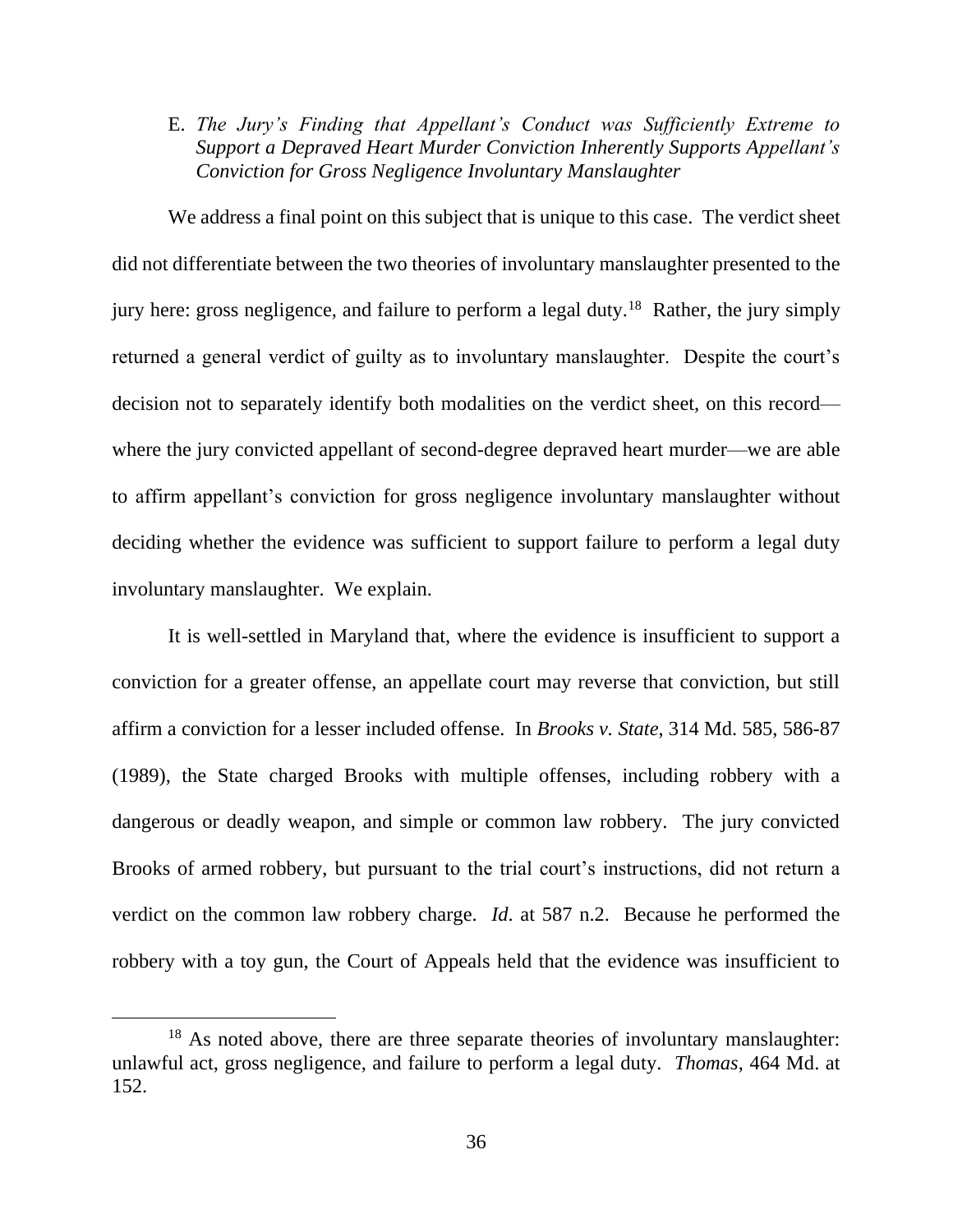support Brooks's conviction for armed robbery. *Id*. at 600-01. Rather than remand for a new trial, however, the Court of Appeals simply "direct[ed] that the judgment in the trial court be vacated, that a verdict of guilty of robbery be entered, and that Brooks then be sentenced on the robbery conviction." *Id*. at 601. In doing so, the Court noted that, "when there is insufficient evidence to convict of a greater offense, [an] appellate court may reverse [the] conviction and enter judgment on a lesser-included offense." *Id*. (citing *United States v. Dickinson*, 706 F.2d 88, 92-93 (2d Cir. 1983)). Indeed, in certain circumstances, an appellate court may reverse a conviction for a greater offense, but direct a judgment of conviction for a lesser-included offense, even where the lesser offense is uncharged. *See Hobby v. State*, 436 Md. 526, 530, 553-54 (2014) (vacating conviction for theft of property valued in excess of \$100,000, but directing trial court to enter a guilty verdict for theft of property having a value of at least \$10,000, but less than \$100,000, despite that crime never being specifically charged).

As noted above, the gross negligence theory of involuntary manslaughter is simply a less culpable form of depraved heart murder. *Thomas*, 464 Md. at 173 n.20. By convicting appellant of second-degree depraved heart murder, the jury found that appellant demonstrated an "extreme disregard for human life." Thus, the jury necessarily found that appellant's conduct satisfied the lesser "reckless disregard for human life" required for gross negligence involuntary manslaughter. *See Pagotto*, 127 Md. App. at 277. Although we have determined that the evidence was insufficient to support a conviction for the greater offense, we nevertheless shall affirm appellant's conviction for the lesser offense gross negligence involuntary manslaughter. *Brooks*, 314 Md. at 601.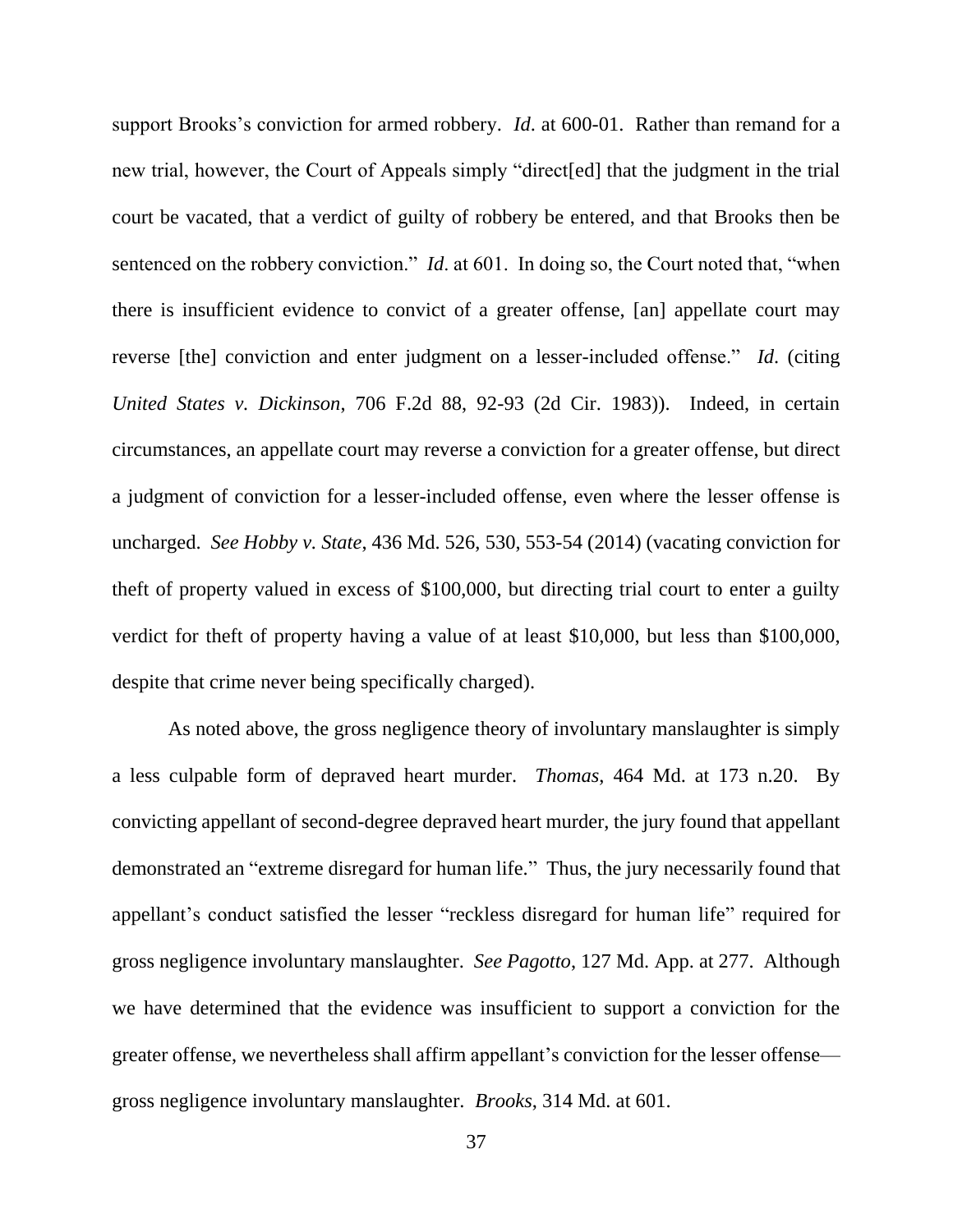Appellant challenges the notion that we can rely on the conviction for second-degree depraved heart murder to sustain the conviction for gross negligence involuntary manslaughter. He argues that, during closing argument, the State blurred the line between failure to perform a legal duty involuntary manslaughter and extreme negligence seconddegree depraved heart murder. Because of this allegedly improper closing argument, appellant claims that the jury may have found him guilty of second-degree depraved heart murder based on a theory of failure to perform a legal duty. Under appellant's theory, it would be inappropriate to affirm the conviction for gross negligence involuntary manslaughter based on the jury's conviction for second-degree depraved heart murder.<sup>19</sup>

The main difference between [second-degree depraved heart murder] and one of the forms of involuntary manslaughter is the word very, very high degree of risk and involuntary manslaughter is high degree of risk, and the word extreme. Extreme disregard and involuntary manslaughter reckless disregard. *So it's a matter of degrees between the depraved heart murder and one of those ways you can get to involuntary manslaughter*.

(Emphasis added).

<sup>&</sup>lt;sup>19</sup> We reject appellant's characterization of the State's closing argument as asserting that appellant's failure to perform a legal duty should be considered for both his involuntary manslaughter and depraved heart murder counts. We acknowledge that on a single occasion, the prosecutor referenced the employer/employee relationship (failure to perform a legal duty) when telling the jury, "These are all the things that the State believes show . . . that the defendant engaged in, in order to be liable for depraved heart murder or involuntary manslaughter." Nevertheless, the thrust of the prosecutor's closing argument clearly established a line of demarcation between failure to perform a legal duty involuntary manslaughter and extreme negligence second-degree depraved heart murder. After reminding the jury that second-degree depraved heart murder required them to find an extreme disregard for human life, the State clearly explained that *only gross negligence involuntary manslaughter and second-degree depraved heart murder were similar*, stating: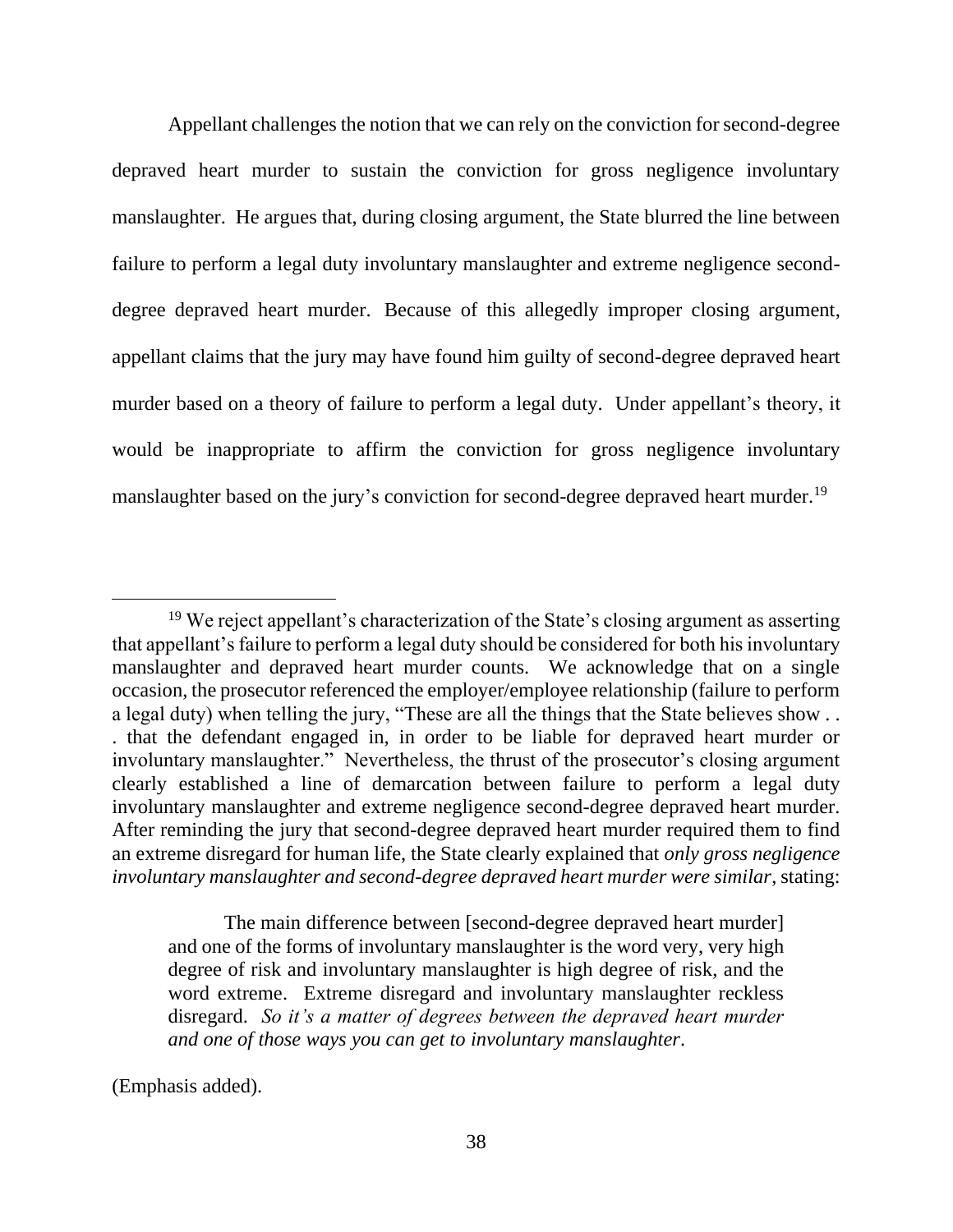The fatal flaw in appellant's argument is that the trial court instructed the jury regarding second-degree depraved heart murder as the most egregious form of criminal negligence. The court instructed the jury pursuant to Maryland Criminal Pattern Jury Instruction § 4:17.8:

The defendant is charged with a crime of depraved heart murder, this charge includes second[-]degree depraved heart murder and involuntary manslaughter. Second[-]degree depraved heart murder is the killing of another person while acting with an extreme disregard for human life.

In order to convict the defendant of second[-]degree depraved heart murder the State must prove that the defendant caused the death of Askia Khafra, that defendant's conduct created a very high degree of risk to the life of Askia Khafra and that the defendant conscious of such risk acted with extreme disregard of the life endangering consequences.

The court's instruction tracked the theory of second-degree depraved heart murder as an extreme disregard for human life. Absent in this instruction is any reference to the "failure to perform a legal duty" modality of involuntary manslaughter, which, at a minimum would require a definition of "legal duty" as an element of the offense. Although we acknowledge the possibility that failure to perform a legal duty involuntary manslaughter could, in a proper case, elevate to depraved heart murder, the jury here was never provided with such an instruction.<sup>20</sup> Accordingly, although we reverse the conviction for second-degree depraved heart murder, we affirm the conviction for involuntary manslaughter under a theory of gross negligence.

<sup>20</sup> *See* n.10, *supra*.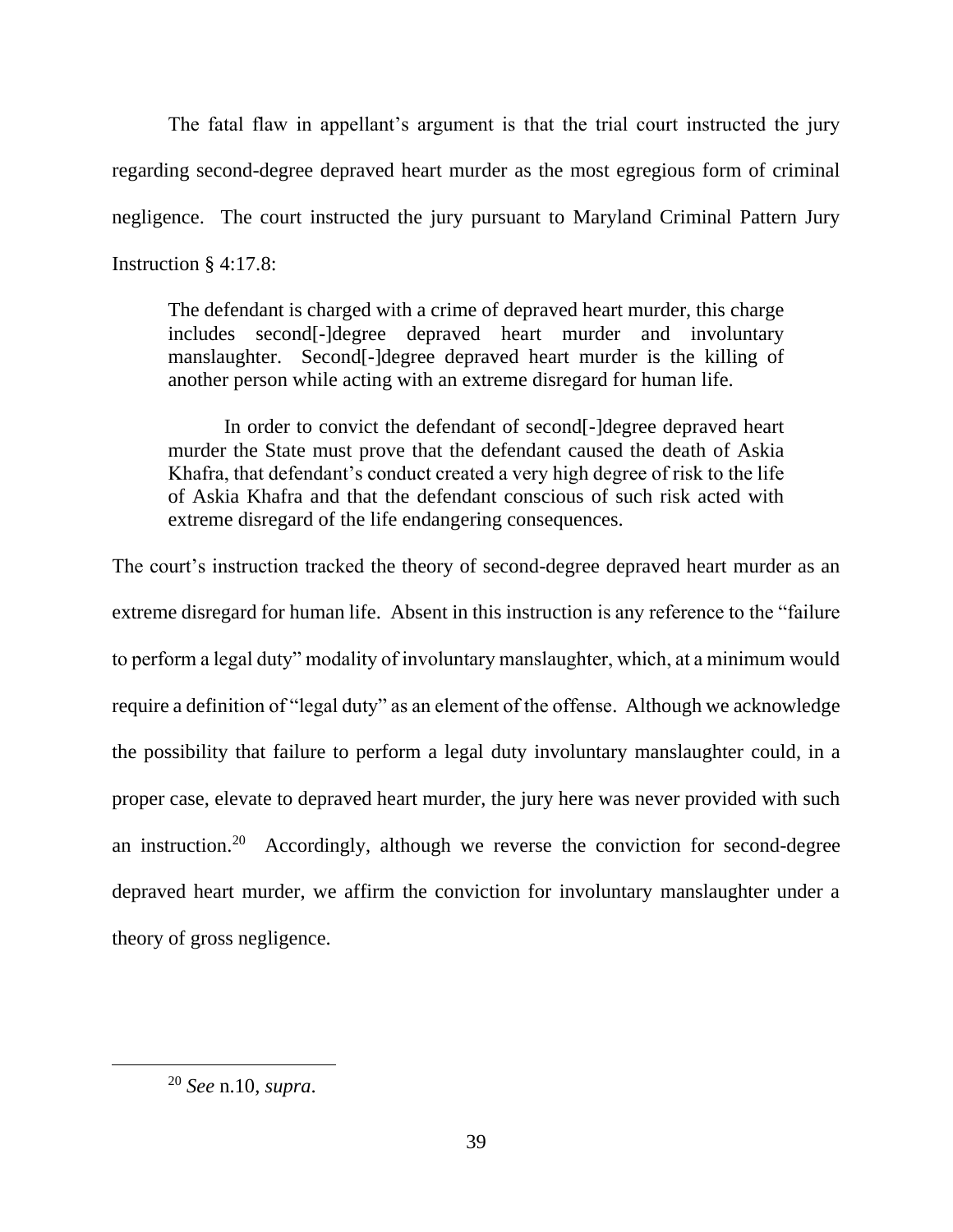#### II. JURY INSTRUCTIONS

Appellant next argues that we must vacate his convictions due to trial court error regarding jury instructions. Specifically, appellant raises two<sup>21</sup> issues regarding the jury instructions provided: 1) the trial court failed to instruct the jury regarding assumption of the risk and 2) the trial court failed to instruct on the element of causation. We reject each argument in turn.

We have stated the following regarding the standard of review of a trial court's jury instructions:

We review a trial court's decision to give or refuse a jury instruction under the abuse of discretion standard. Upon the request of any party, a trial court is required to "instruct the jury as to the applicable law and extent to which the instructions are binding." "[I]n evaluating the propriety of a trial court's refusal to give a requested instruction, we must determine whether the requested instruction was a correct statement of the law; whether it was applicable under the facts of the case; and whether it was fairly covered in the instructions actually given."

*Nicholson v. State*, 239 Md. App. 228, 239 (2018) (internal citations omitted). This

deferential standard shall guide our consideration of the instructions provided.

A. *Instruction Regarding Assumption of Risk and Knowledge of Conditions by Victim*

Appellant alleges that the court should have given jury instructions regarding

<sup>&</sup>lt;sup>21</sup> Although he raises three additional arguments in his brief regarding erroneous jury instructions concerning the failure to perform a legal duty modality of involuntary manslaughter, we need not address those arguments because, as explained above, we are able to conclude that the jury found all of the requisite elements of gross negligence involuntary manslaughter. Because the jury convicted appellant of a sole count for involuntary manslaughter, which we affirm on the basis of gross negligence, we need not determine the validity of the other potential theory for involuntary manslaughter (failure to perform a legal duty).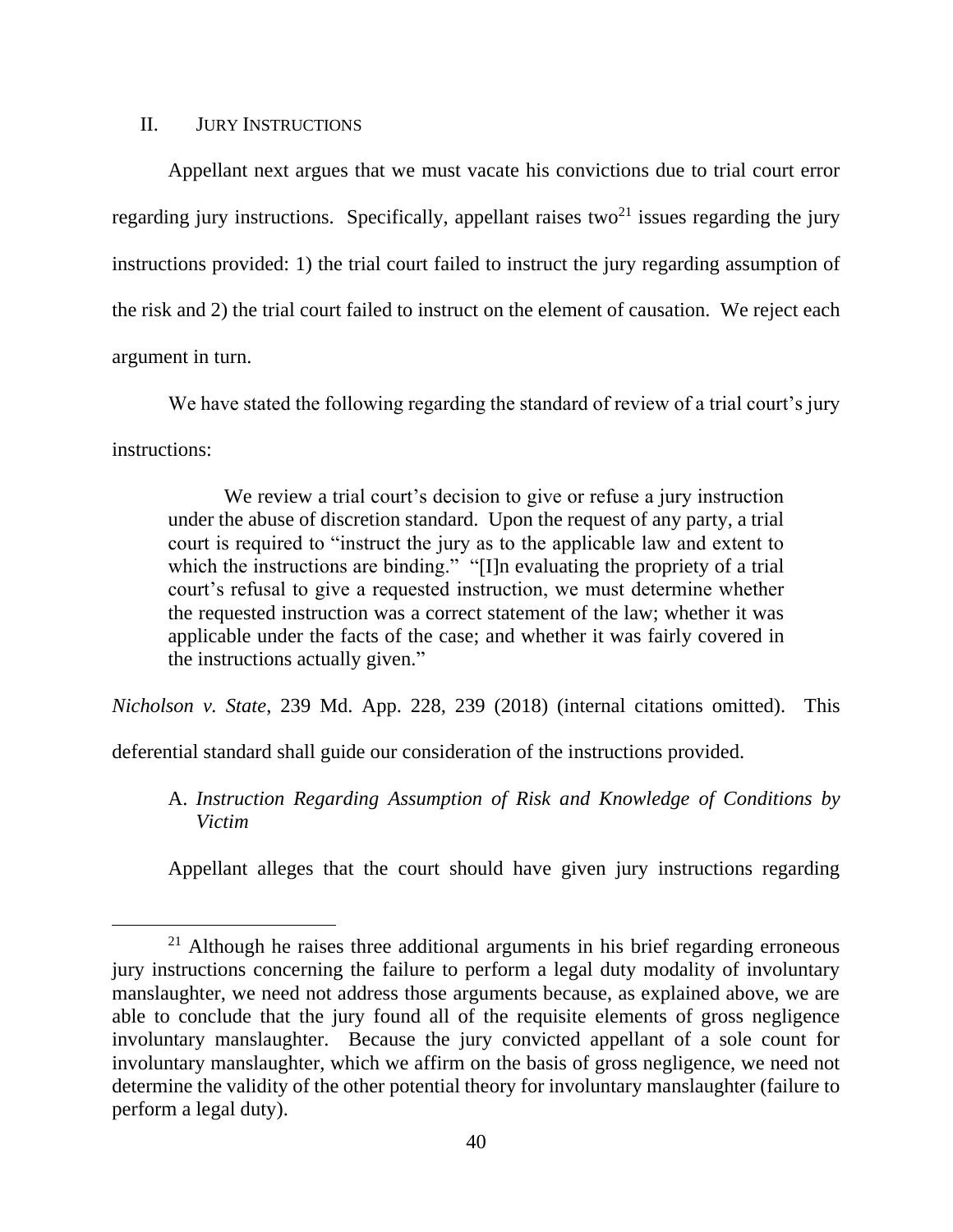"assumption of the risk" and "knowledge of the conditions by [the victim]." We summarily reject appellant's argument because the Court of Appeals has made clear that the victim's negligence is irrelevant in determining the guilt of a defendant in this context. In *Duren*, the Court stated:

If the appellant was guilty of gross negligence, he cannot excuse his conduct and escape the consequences by showing that the deceased was guilty of contributory negligence. Necessarily, the criminal negligence must have produced the death if the accused is to be guilty of manslaughter. If, however, that criminal negligence is found to be a direct and proximate cause of the death, the guilty one is not relieved from responsibility by the fact that the negligence of the other may have concurred in producing the result.

203 Md. at 593;*see also Thomas*, 464 Md. at 179 ("contributory negligence is not a defense to involuntary manslaughter"). The trial court properly rejected appellant's proposed instructions concerning "assumption of the risk" and the victim's "knowledge of the conditions."

#### B. *Instruction Regarding Causation*

Appellant further argues that the trial court erred by failing to give a jury instruction regarding causation. The court provided the pattern jury instructions for depraved heart murder and gross negligence involuntary manslaughter, neither of which specifically define "causation." Notably, the Court of Appeals recently placed its imprimatur on the pattern instruction for gross negligence involuntary manslaughter regarding causation. *Thomas*, 464 Md. at 173 n.20 (noting that the pattern instructions correctly recognize the different causation standards required for gross negligence involuntary manslaughter and unlawful act involuntary manslaughter). We reiterate the accepted principle that "a trial court is strongly encouraged to use the pattern jury instructions." *Johnson v. State*, 223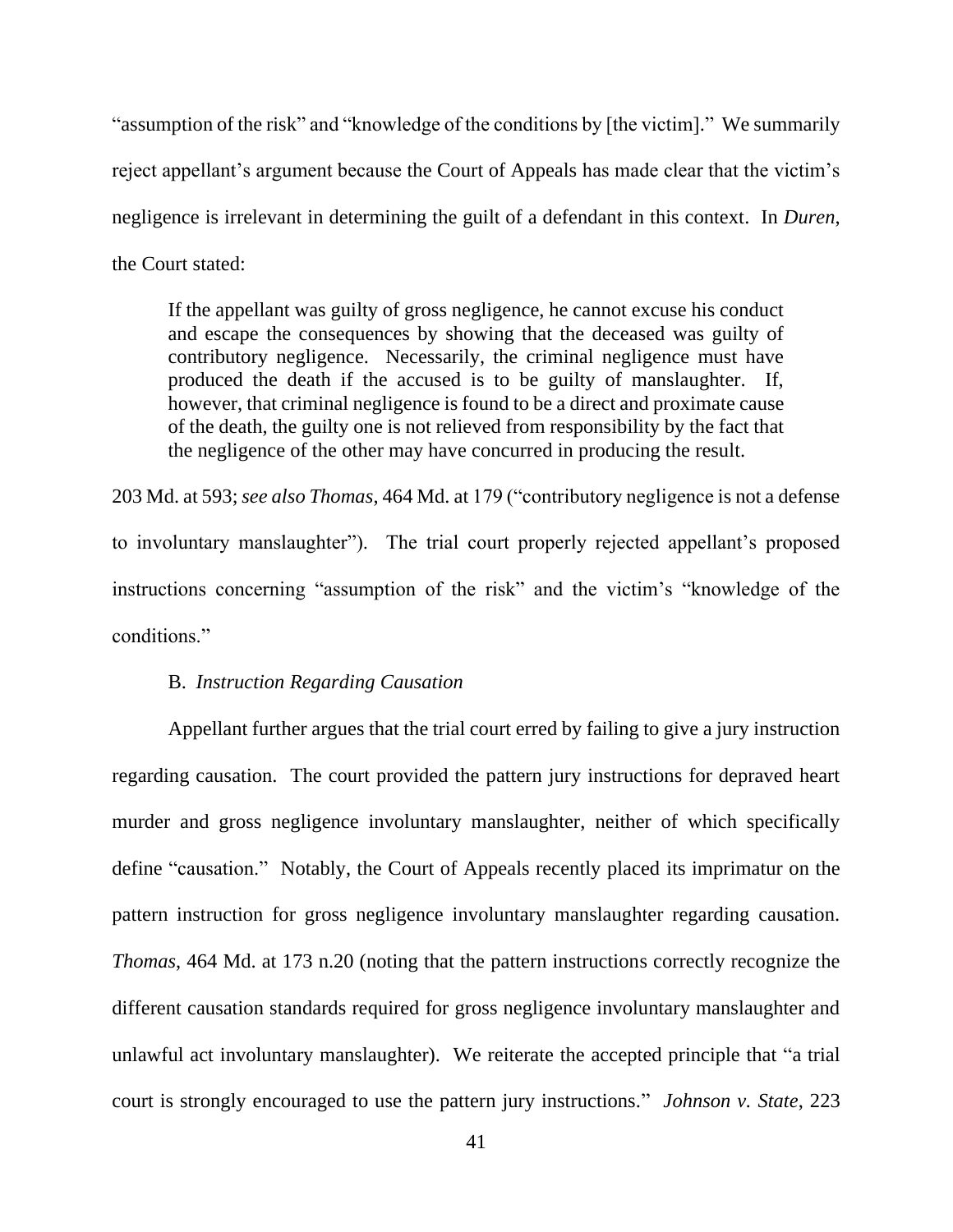Md. App. 128, 152 (2015). In light of *Thomas*, we see no error in the court's use of the pattern jury instructions and its refusal to give a separate causation instruction.

#### III. PROSECUTOR'S CLOSING AND REBUTTAL ARGUMENTS

Appellant's third claim of error stems from alleged improper prosecutorial remarks during closing and rebuttal argument. According to appellant, during closing and rebuttal, the prosecutor: 1) violated the "golden rule," 2) provided inappropriate examples of reckless behavior by alluding to the acts of driving blindfolded down the highway and an employer locking factory workers inside a building, 3) improperly commented on Maryland law, 4) provided an inappropriate example of a drunk driver killing a passenger, and 5) wrongfully compared Khafra to a domestic violence victim. He independently asserts that the cumulative effect of these errors warrants reversal.

Regarding closing arguments, the Court of Appeals has stated, "we grant attorneys, including prosecutors, a great deal of leeway in making closing arguments. 'The prosecutor is allowed liberal freedom of speech and may make any comment that is warranted by the evidence or inferences reasonably drawn therefrom.'" *Whack v. State*, 433 Md. 728, 742 (2013) (quoting *Spain v. State*, 386 Md. 145, 152 (2005)). This leeway, however, is not unlimited. *Id*.

Whether a reversal of a conviction based upon improper closing argument is warranted "depends on the facts in each case." Generally, the trial court is in the best position to determine whether counsel has stepped outside the bounds of propriety during closing argument. "As such, we do not disturb the trial judge's judgment in that regard unless there is a clear abuse of discretion that likely injured a party." In deciding whether there was an abuse of discretion, we examine whether the jury was actually or likely misled or otherwise "influenced to the prejudice of the accused" by the State's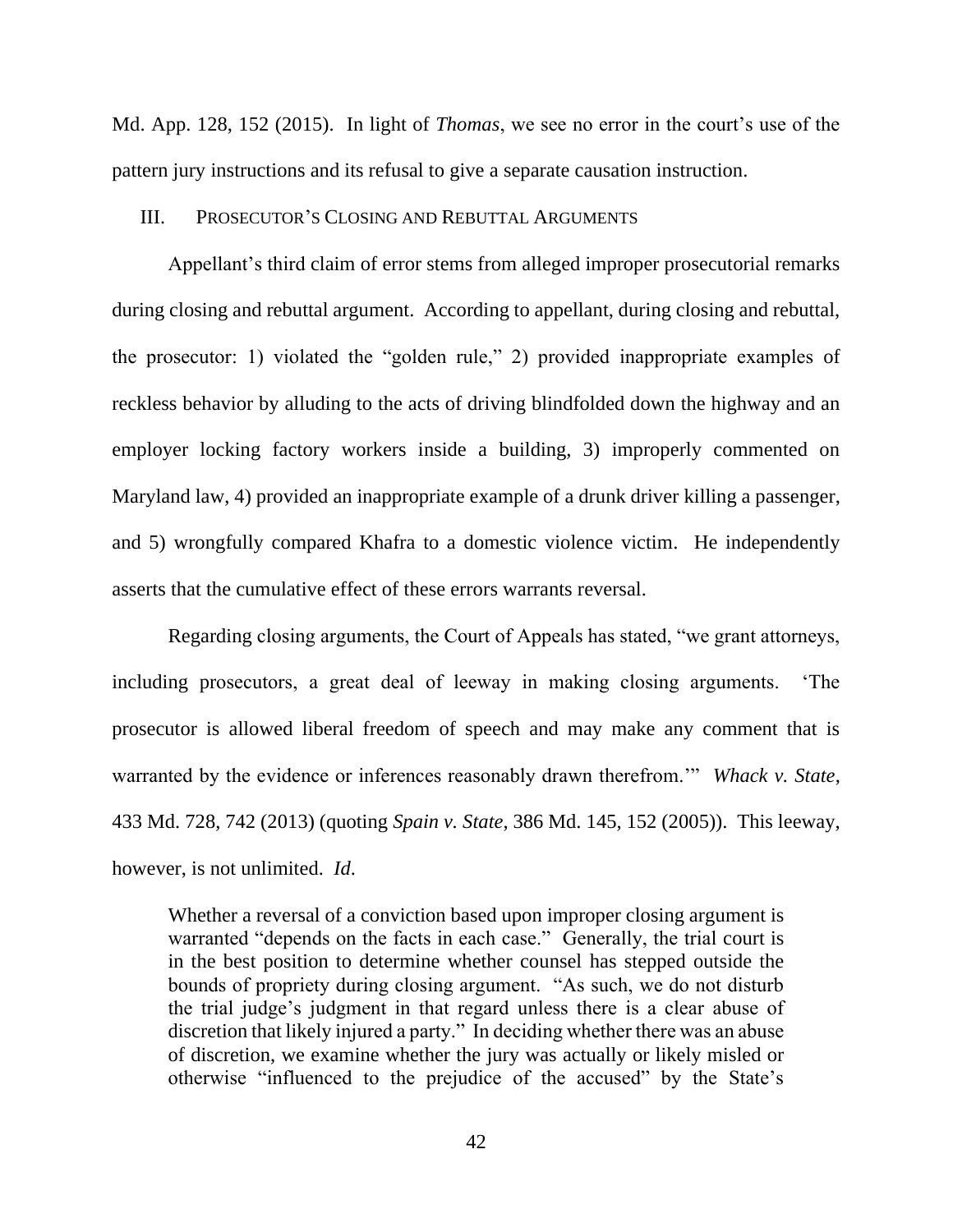comments. Only where there has been "prejudice to the defendant" will we reverse a conviction.

*Id.* at 742-43 (internal citations omitted). Further, and particularly relevant in this case, "Where an objection to opening or closing argument is *sustained*, we agree that there is nothing for this Court to review unless a request for specific relief, such as a motion for a mistrial, to strike, or for further cautionary instruction is made." *Hairston v. State*, 68 Md. App. 230, 236 (1986) (citing *Blandon v. State*, 60 Md. App. 582, 586 (1984)). With these standards in mind, we turn to appellant's allegations of error.

## A. *The "Golden Rule" Argument*

Appellant's first allegation concerns an alleged "golden rule" argument. "A 'golden rule' argument is one in which a litigant asks the jury to place themselves in the shoes of the victim, or in which an attorney appeals to the jury's own interests[.]" *Lee v. State*, 405 Md. 148, 171 (2008) (internal citations omitted). In his brief, appellant writes, "Improperly appealing to abandonment and objectivity, the prosecutor told the jury what it and the jury would do [if] similarly situated to Khafra." First, we disagree that the prosecutor made a "golden rule" argument during closing argument. But even if the prosecutor's comment could be construed as a "golden rule" argument, appellant's counsel objected, and the court instructed the State to rephrase her argument, which appellant's counsel apparently accepted. Accordingly, we perceive no reversible error.

*Lawson v. State* presents an example of a "golden rule" argument. 389 Md. 570 (2005). There, the State accused Lawson of sexually abusing a minor child. *Id*. at 575-77. During closing argument, the prosecutor told the jury: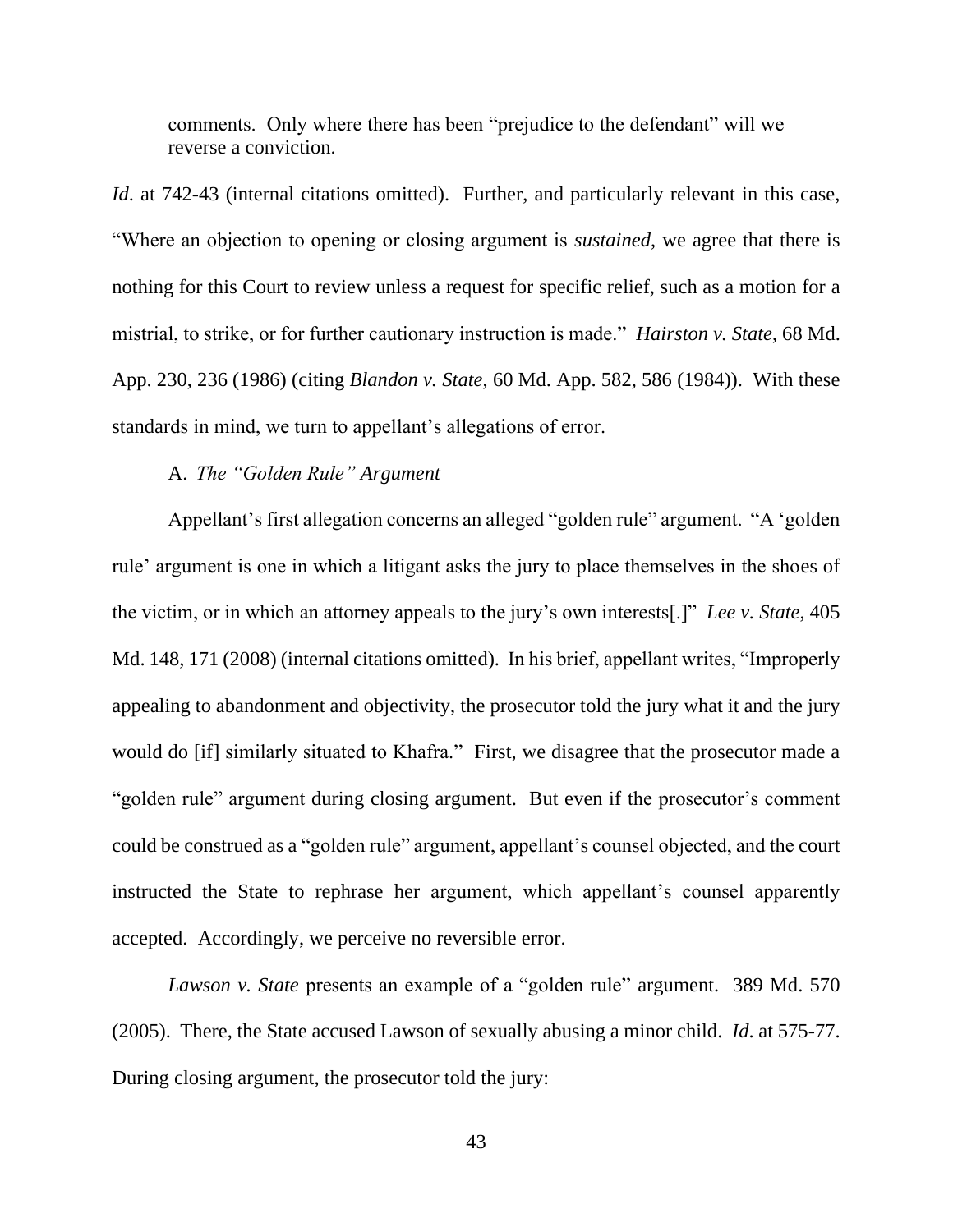I want you to *put yourself in the shoes* if you have an eight-year-old niece, seven-year-old niece, or you have an eight-year-old daughter, seven-year-old daughter, a cousin, a close family friend, and this child comes to you and says that someone that you know sexually molested them. What would go through your minds?

Well, I would urge you to think about certain things. One, motive, What is the motive here? Have you heard any motive? Did the defense give you a motive as to why [the victim] would be lying?[] [Emphasis added].

*Id*. at 579. The *Lawson* Court noted that, "When a jury is asked to place themselves in the

shoes of the victim, the attorney improperly appeals to their prejudices and asks them to

abandon their neutral fact[-]finding role." *Id*. at 594.

Appellant here complains that the State made a "golden rule" argument during the

following colloquy:

|            | [THE STATE]:                | And once again, I went to try and unplug<br>the faulty power strip and it started<br>working again, how about that? Is that a<br>breach of his duty as an employer, I'll just<br>unplug and plug it back in; but why I put<br>it here is even [sic] the defendant is in<br>charge of doing things like oh there's a<br>faulty power strip, it's the defendant who<br>fixes things, it's the defendant who fixes<br>the circuit breaker and that is normal,<br>those things are normal, the food thing is<br>over the top but when you're in someone<br>else's house, you and I we would never go<br>if the lights went out if the host is there we<br>would never go to the breaker panel and<br>start -- |
|------------|-----------------------------|-----------------------------------------------------------------------------------------------------------------------------------------------------------------------------------------------------------------------------------------------------------------------------------------------------------------------------------------------------------------------------------------------------------------------------------------------------------------------------------------------------------------------------------------------------------------------------------------------------------------------------------------------------------------------------------------------------------|
|            |                             | Why don't you approach?                                                                                                                                                                                                                                                                                                                                                                                                                                                                                                                                                                                                                                                                                   |
| THE COURT: | (Bench conference follows:) |                                                                                                                                                                                                                                                                                                                                                                                                                                                                                                                                                                                                                                                                                                           |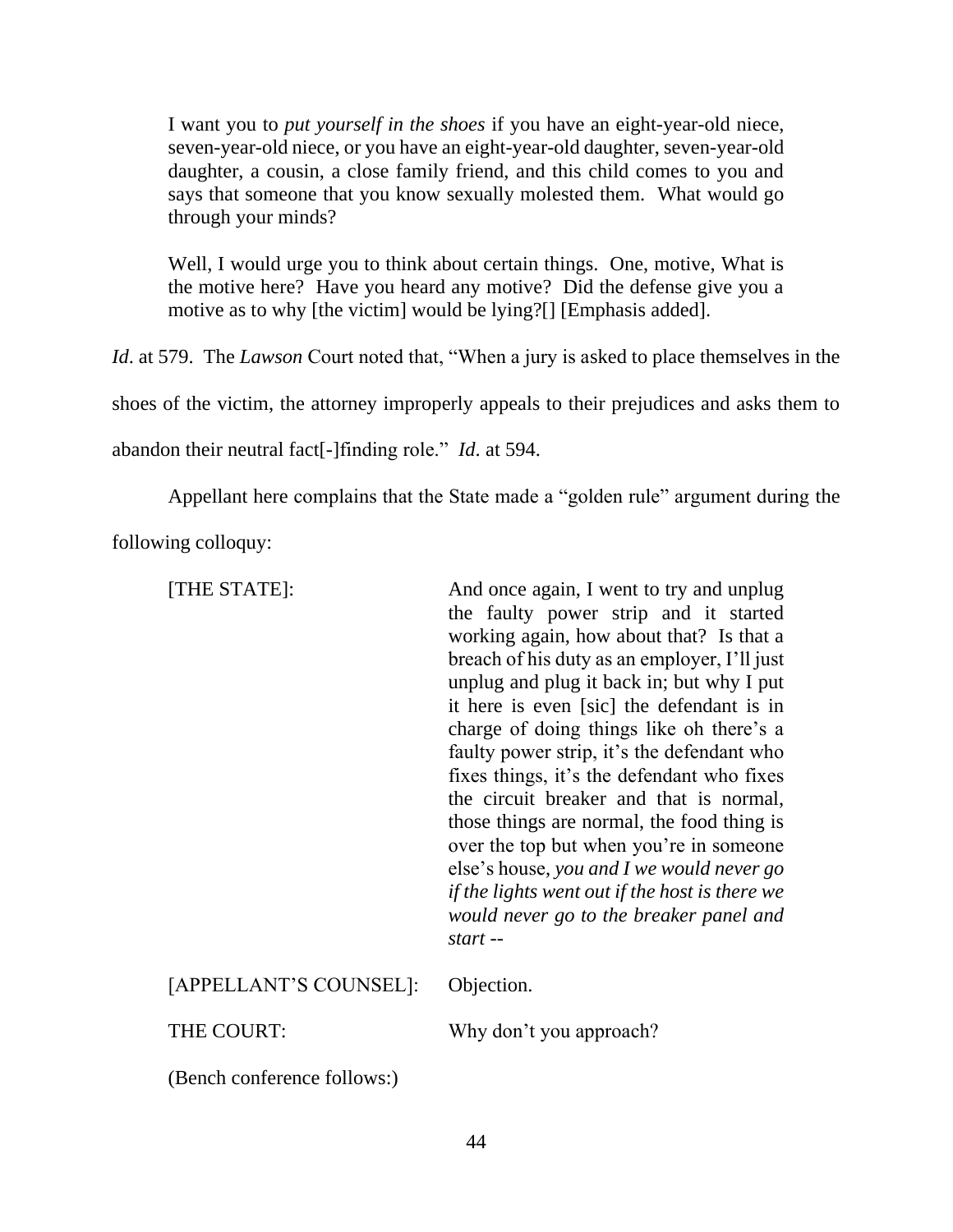| THE COURT:                    | Okay, basis?                                                                                                                                                                                                                                                                                                                             |
|-------------------------------|------------------------------------------------------------------------------------------------------------------------------------------------------------------------------------------------------------------------------------------------------------------------------------------------------------------------------------------|
| [APPELLANT'S COUNSEL]:        | Golden rule, you don't ask the jury to put<br>themselves in your position or in their<br>position with respect to matters that are<br>pertinent to the case.                                                                                                                                                                             |
| THE COURT:                    | Okay.                                                                                                                                                                                                                                                                                                                                    |
| [THE STATE]:                  | I'll rephrase.                                                                                                                                                                                                                                                                                                                           |
| THE COURT:                    | Yes, and I think that was intended, I think<br>it's just in argument. All right.                                                                                                                                                                                                                                                         |
| [APPELLANT'S COUNSEL]:        | Okay.                                                                                                                                                                                                                                                                                                                                    |
| (Bench conference concluded.) |                                                                                                                                                                                                                                                                                                                                          |
| THE COURT:                    | Rephrase it.                                                                                                                                                                                                                                                                                                                             |
| [THE STATE]:                  | So I will rephrase. A person at a friend's<br>house would never venture to the breaker<br>panel to start flipping breakers to figure<br>out the electricity. That is normal. That<br>is something that is in the control and it's<br>expected to be in the control of the<br>homeowner and especially in the control<br>of the employer. |

(Emphasis added).

In our view, the prosecutor's statement here did not constitute a "golden rule" argument. Whereas in *Lawson* the prosecutor told the jury to imagine their own family member being the victim of a sexual assault, here the prosecutor seemed to be simply commenting on social mores: a guest in a home does not typically tamper with the circuit breaker. In this sense, the State did not ask the jury to put itself in the place of the victim;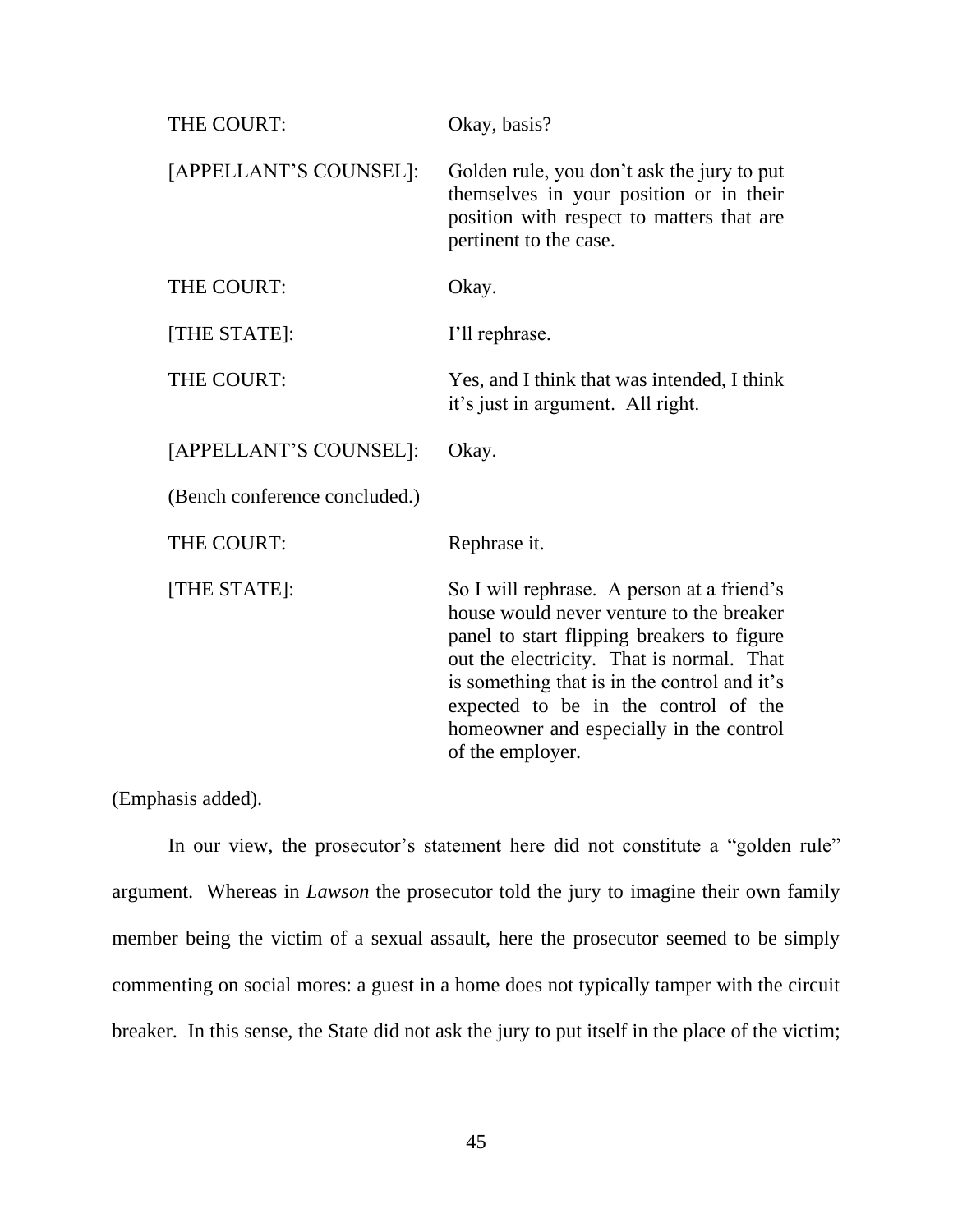the State simply relayed an understood social norm by using the first and second-person perspectives.

Even if this statement could somehow be construed as a "golden rule" argument, appellant's argument would still fail. After appellant objected and informed the court that the State had made a "golden rule" argument, the State rephrased its argument, clarifying that the comment was more about "normal" behavior than about putting the jury in the shoes of the victim. By accepting the State's rephrasing and not requesting any further action by the court, appellant waived any complaint concerning the State's purported "golden rule" argument. *Hairston*, 68 Md. App. at 236.

# B. *Examples of Driving Blindfolded and Locking Factory Workers in a Building*

Appellant next takes issue with the trial court's treatment of two examples of reckless behavior the State made in closing argument. According to appellant's brief, the examples not only assumed facts not in evidence, but asked the jury to draw improper analogies that were inaccurate portrayals of gross negligence manslaughter and depraved heart murder. As we shall explain, appellant failed to timely object to one of the examples. Additionally, the court sustained appellant's objection regarding the locked-in factory workers and issued an instruction, at appellant's request, regarding references made in that example. Accordingly, these arguments are waived. We explain.

The State proffered the examples at issue during the following colloquy:

[THE STATE]: The State does not need to prove that, there's no arson charge, we don't need to prove an intent. So here's an example let's say there's two guys who are, let's assume they're young, immature and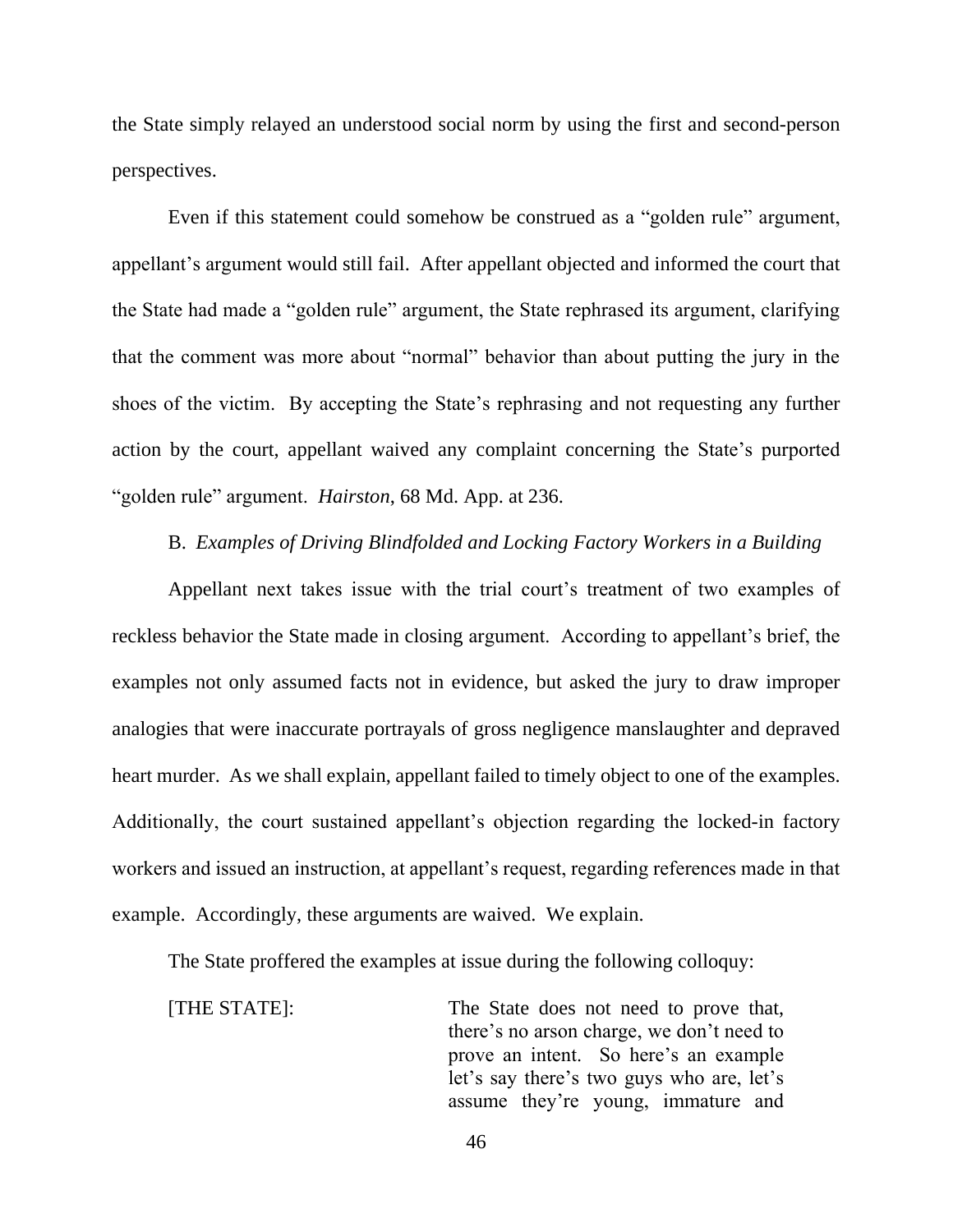stupid and highly reckless and [they] say wouldn't it be really fun and funny to drive down the highway blindfolded and see how well we could do, because I think I know this highway so well I think I know the exits and I'll [bet] you on it.

I'll [bet] you I'll get to the exit at the right time and so one of them is blind folded and they drive down the highway and they're on 270 and they crash and kill a family in another car. They, the driver is responsible for the death of that family even though let's say afterwards he feels terrible, he feels stupid and he's going to carry it with him the rest of his life.

There's criminal liability for crimes you don't intend and it's up to you to decide was that a very high degree of recklessness or just a high degree. It's up to you to decide those things. Was it very high or high? Was it extreme disregard for human life or reckless disregard? That's your job. So there's an example of what could either be depraved heart murder or involuntary manslaughter. So then what's this employer/employee relationship one that could get you to involuntary manslaughter?

Well, so, let's say there are workers in a factory and they're a bunch of smokers and the employers are sick and tired of them cutting out when they should be working, cutting out the doors and smoking. So they decide to lock all the doors so that no one can take an unapproved smoke break and then there's a fire and everyone's trapped inside because all the doors are locked. There is a breach of the employer/employee relationship because you have to keep a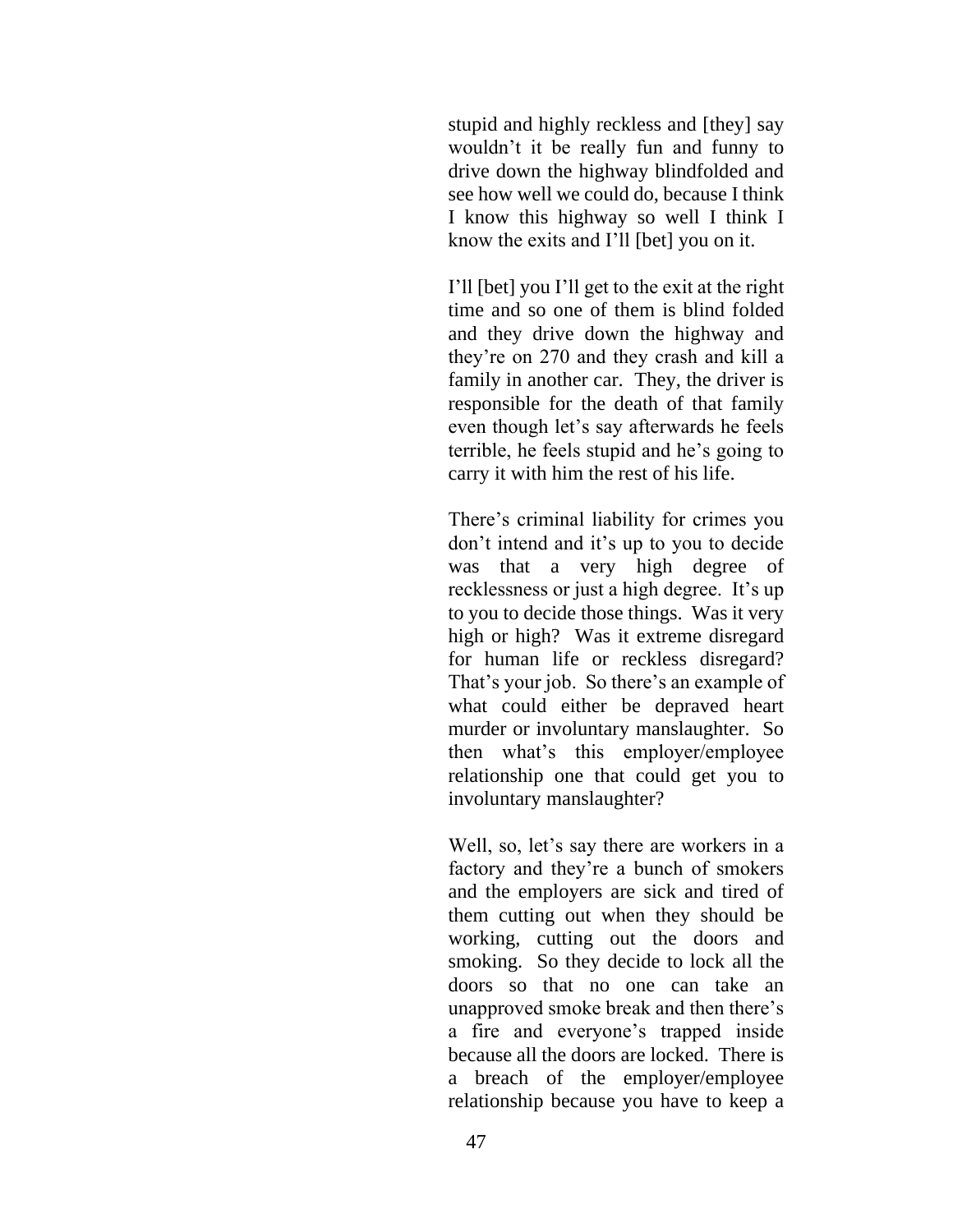workplace safe and safety in a workplace requires a fire escape and those people weren't allowed or weren't able to get out due to the employer. [APPELLANT'S COUNSEL]: Your Honor, I object. THE COURT: Approach. (Bench conference follows:) [APPELLANT'S COUNSEL]: Counsel cannot argue that a fire escape is required in a workplace. That's saying that, she's arguing the law. The Court has precluded us from having specific examples to this jury or guidance with this jury as to what a safe work environment is. She has told them that you have to have a fire escape at the workplace. There's no, nothing in this record that says that. I also object to these examples. She's giving basically unlawful act manslaughter examples. I don't think that giving examples, factual examples of other incidences is appropriate but in particular if it goes to trying to indicate what the standards are for a safe work place, that's what the Court has precluded me from doing and I object to the State doing it. THE COURT: Okay, so as to the fire escape, I sustain that objection as to the fire escape. As to whether or not there's any escape it's just argument so I'll allow that but as to require a fire escape, sustained okay. [THE STATE]: I'll make it clear that I'm arguing that. [APPELLANT'S COUNSEL]: *Well, I want the Court to sustain the objection in front of the jury and tell them*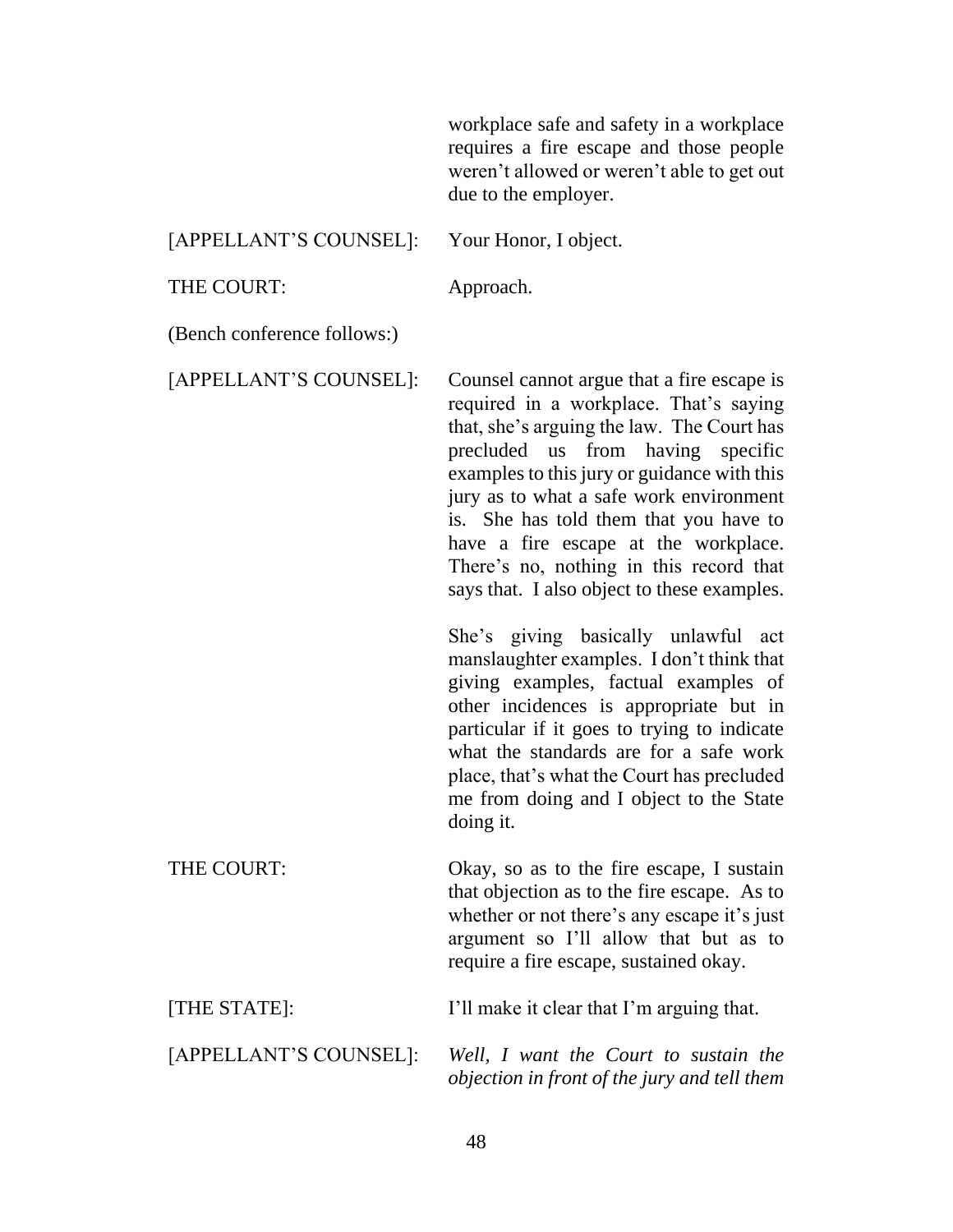*to disregard any reference to what is required with respect to a fire escape*.

THE COURT: Okay.

(Bench conference concluded.)

THE COURT: *Sustained as to the use of the term and any requirement as to fire escapes*.

(Emphasis added).

We first note that appellant failed to articulate any complaint to the trial court regarding the driving blindfolded example. Aside from stating, "I also object to these examples[,]" appellant never specifically disputed the propriety of the driving blindfolded example, thereby depriving the court of the opportunity to rule on that issue. Any argument pertaining to this example is waived. *See* Maryland Rule 8-131(a).

Turning to the example of the factory workers, we note that the court sustained appellant's objection, and advised the jury that appellant's objection was "Sustained as to the use of the term and any requirement as to fire escapes." As noted above, "Where an objection to opening or closing argument is *sustained*, we agree that there is nothing for this Court to review unless a request for specific relief, such as a motion for a mistrial, to strike, or for further cautionary instruction is made." *Hairston*, 68 Md. App. at 236. Here, consistent with appellant's request, the court sustained the objection and informed the jury that the State's comments regarding fire escapes were stricken. Appellant did not further object to the court's actions or request any additional relief. Accordingly, there is nothing for us to review. *Id*.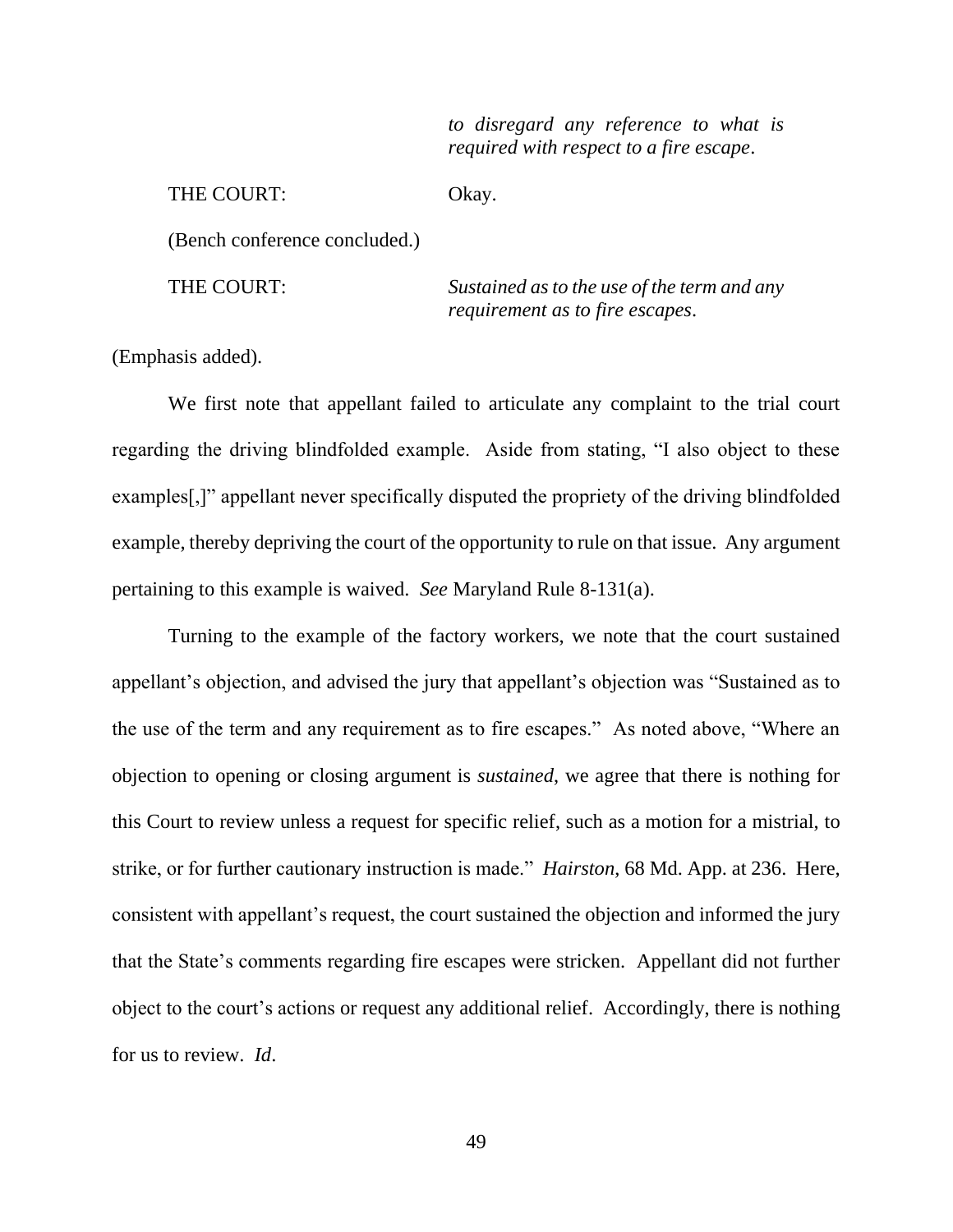### C. *Prosecutor's Allegedly Improper Comment on Maryland Law*

Appellant next takes issue with the prosecutor's remark in closing that, "[T]he law says in Maryland, it's okay for two people to be jointly reckless and still have liability on the one that doesn't die." The totality of appellant's appellate argument on this issue consists of two sentences:

Beckwitt's counsel objected and moved to strike, and the trial court sustained the objection and struck "[a]s to, as to the case law," but not as to the remaining phrase. The State persisted with more improprieties.

(Internal citations omitted). Again, we reject appellant's argument because the objection

was sustained, leaving nothing for us to review.

During the State's rebuttal, the following occurred:

| [THE STATE]:           | Because the law says in Maryland, it's<br>okay for two people to be jointly reckless<br>and still have liability on the one that<br>doesn't die. |
|------------------------|--------------------------------------------------------------------------------------------------------------------------------------------------|
| [APPELLANT'S COUNSEL]: | Objection.                                                                                                                                       |
| THE COURT:             | Sustained.                                                                                                                                       |
| [APPELLANT'S COUNSEL]: | Move to strike.                                                                                                                                  |
| THE COURT:             | As to, as to the case law.<br>Correct.<br>Sustained. Stricken.                                                                                   |

In our view, the trial court likely assumed that appellant was satisfied with its ruling absent any further request for relief. Under *Hairston*, "there is nothing for this Court to review." 68 Md. App. at 236. We further note that appellant has not cited any caselaw to support his claim that the prosecutor's remark was substantively incorrect.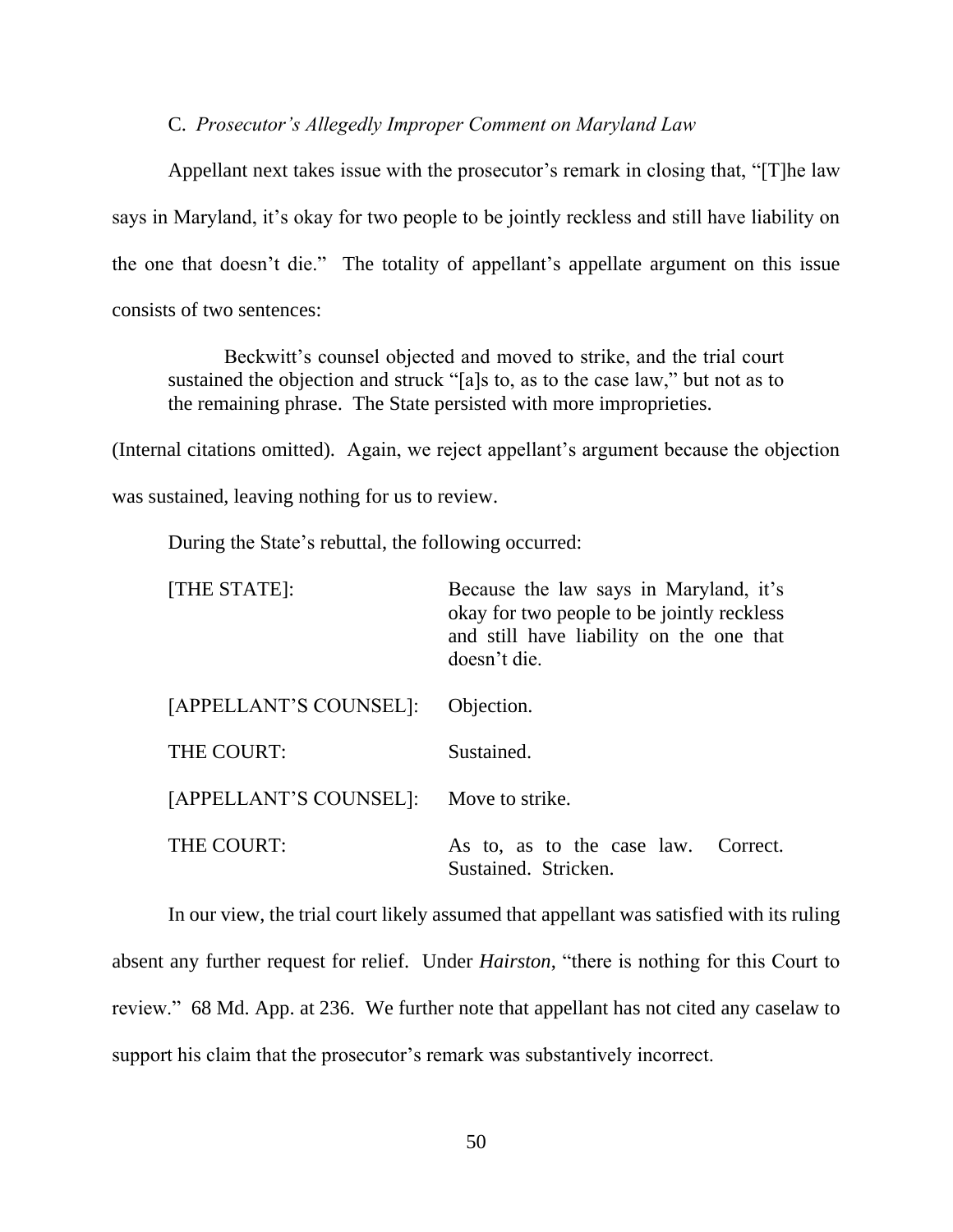#### D. *Drunk Driving Example*

Appellant's fourth argument concerns the following exchange that occurred during the State's rebuttal argument:

[THE STATE]: You know this, let me give you some examples. A drunk driver, let's say there's two people at a bar, two friends at a bar. They're drinking together. They're drinking together excessively. And someone is way -- there's one person who's way excessive. The friend of the person who went way excessive drinking really needs a ride home and it's raining out and for whatever reason needs to get home right away. So, they make a stupid decision to get in a car and accept a ride home from the way drunk driver. And the drunk driver crashes as a result of being drunk and kills the person who made the stupid decision. We still hold the drunk driver responsible. Why? Because it's not about who the victim is and whether they made a stupid decision. It's not about who the defendant is and whether he's different or not. None of that is what it's about. It's about the conduct. Society has an interest in stopping that conduct.  $[ADDELI]$   $ADIT'S$   $COLIDICEL$ .  $OLi_{2}$ 

| $[APPELLANI]$ SCOUNSEL $[$ : Objection. |                 |
|-----------------------------------------|-----------------|
| THE COURT:                              | Sustained.      |
| [APPELLANT'S COUNSEL]: Move to strike.  |                 |
| THE COURT:                              | Move to strike. |

Here, the court clearly sustained appellant's objection. Although we acknowledge that the court's response to appellant's motion to strike was imprecise, we are persuaded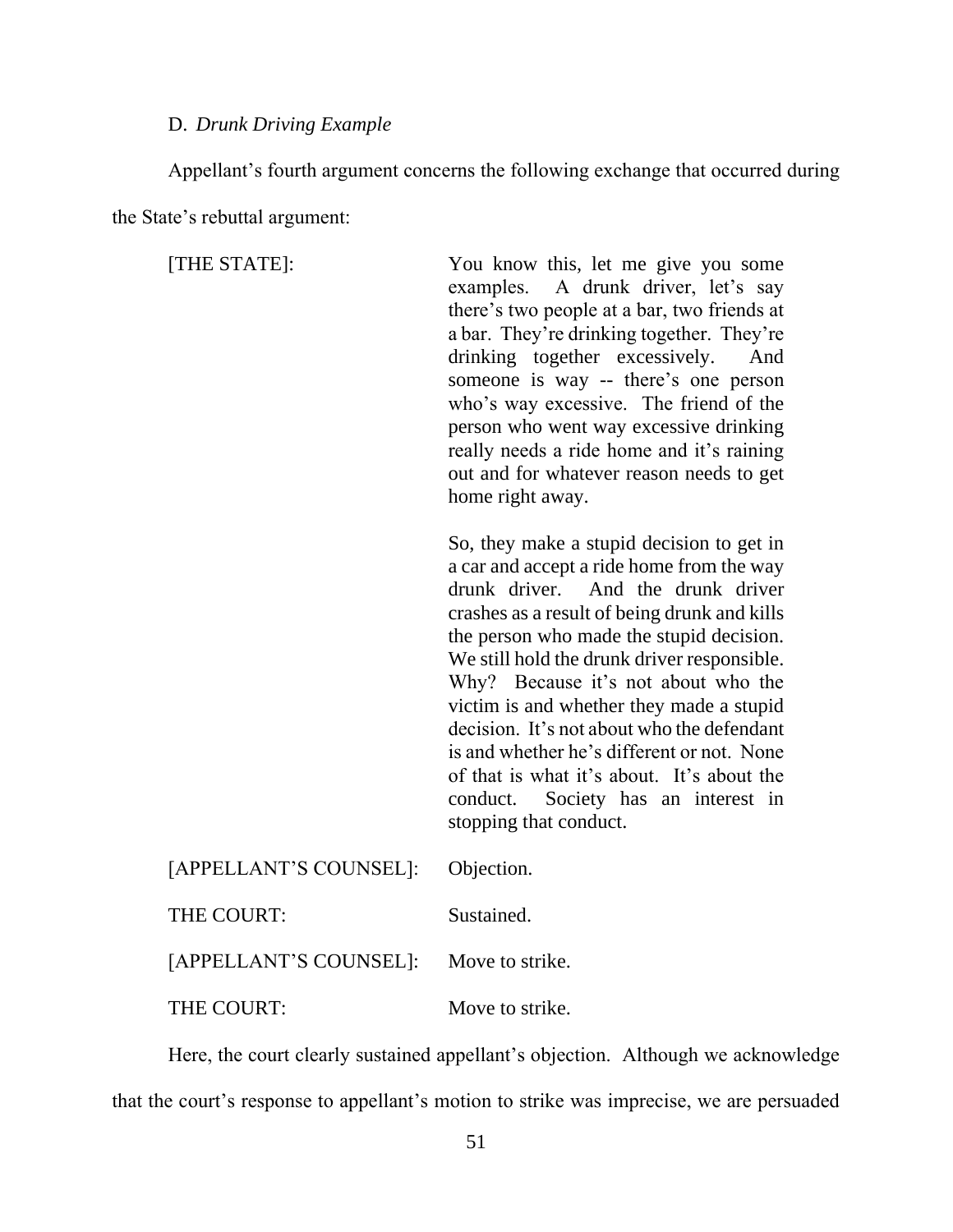that the jury reasonably understood that the court granted appellant's motion to strike. In any event, appellant sought no further relief. Like appellant's previous arguments, he failed to preserve this issue for our review. *Hairston*, 68 Md. App. at 236.

### E. *Domestic Violence Example*

Appellant's fifth allegation of closing argument error concerns the State's comparison of Khafra to a domestic violence victim. During the State's rebuttal, the following occurred:

[THE STATE]: It's about the conduct. It is not about who the people are. And I'll give you another example because the Defense went on about how Askia wasn't dependent. He was making a choice for sure. But he was making a choice to be dependent. To be dependent. And that was his choice, but it doesn't change the fact that when he was there, he was dependent. And he chose to go there, but that doesn't mean we forget about what the defendant's conduct was.

> And I'll give you an example. Think about domestic violence. How many times do you see the victim returning? Returning to the person abusing them? They're independent. They're adults. And we know domestic violence has affected people at all income levels. They may be independent financially. Why do they still go back? It's, it's a complex answer. Why did Askia go? It's a complex answer. For when that victim --

| [APPELLANT'S COUNSEL]: Objection, Your Honor. |            |
|-----------------------------------------------|------------|
| THE COURT:                                    | Overruled. |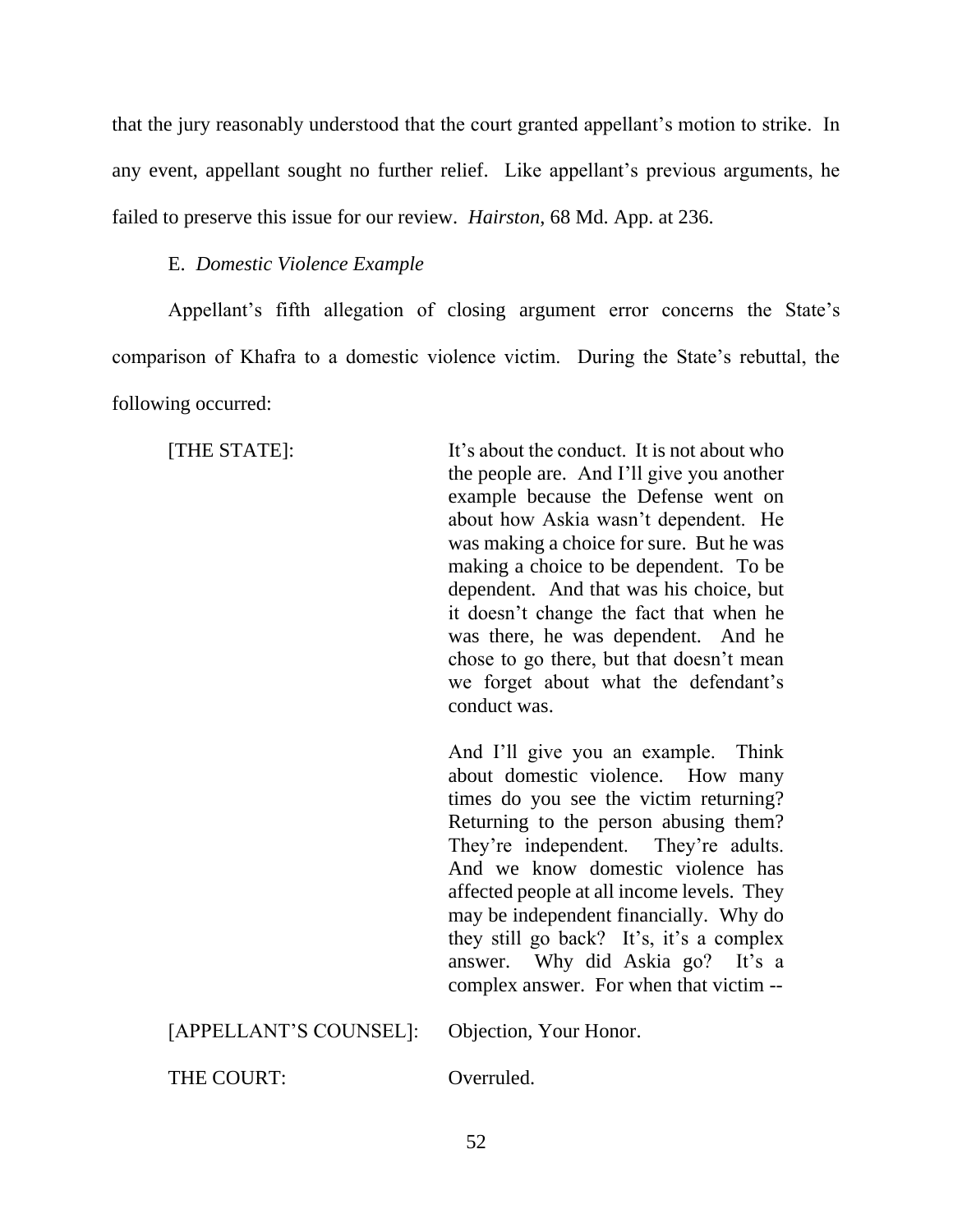| [THE STATE]:                | When that victim returns to the house and<br>let's say in a violent rage the abuser is<br>throwing things around and the victim<br>gets killed, it's the conduct --                                                                                                                                                                                                                                                 |
|-----------------------------|---------------------------------------------------------------------------------------------------------------------------------------------------------------------------------------------------------------------------------------------------------------------------------------------------------------------------------------------------------------------------------------------------------------------|
| [APPELLANT'S COUNSEL]:      | Your Honor, I object to this. Can we<br>approach?                                                                                                                                                                                                                                                                                                                                                                   |
| THE COURT:                  | Sure.                                                                                                                                                                                                                                                                                                                                                                                                               |
| (Bench conference follows:) |                                                                                                                                                                                                                                                                                                                                                                                                                     |
| [APPELLANT'S COUNSEL]:      | You know, I was precluded from going<br>into issues such as assumption of risk and<br>contributory negligence and all of this<br>kind of stuff and now counsel is going<br>exactly into that area and talking about<br>victims not being held accountable for<br>assuming the risk or whatever this<br>argument is. And I think it is improper to<br>be making these comparisons in this case<br>for those reasons. |
| THE COURT:                  | Okay, well I -- it's, it's a little bit of a fair<br>comment because we went into issues of<br>him making independent decisions and<br>going back and doing this and that. But<br>I'm going to suggest that you move on.                                                                                                                                                                                            |
| [APPELLANT'S COUNSEL]:      | Well, Your Honor --                                                                                                                                                                                                                                                                                                                                                                                                 |
| [THE STATE]:                | I'm doing it because he said -- he was<br>saying there was no dependence because<br>he was making independent decisions.                                                                                                                                                                                                                                                                                            |
| THE COURT:                  | I understand that. I understand that. But<br>I think we've gotten a little far afield. So,<br>move on.                                                                                                                                                                                                                                                                                                              |
| [APPELLANT'S COUNSEL]:      | And, Your Honor, with respect to some of<br>these arguments that counsel has made<br>regarding, excuse me, society has an<br>interest in preventing misconduct --                                                                                                                                                                                                                                                   |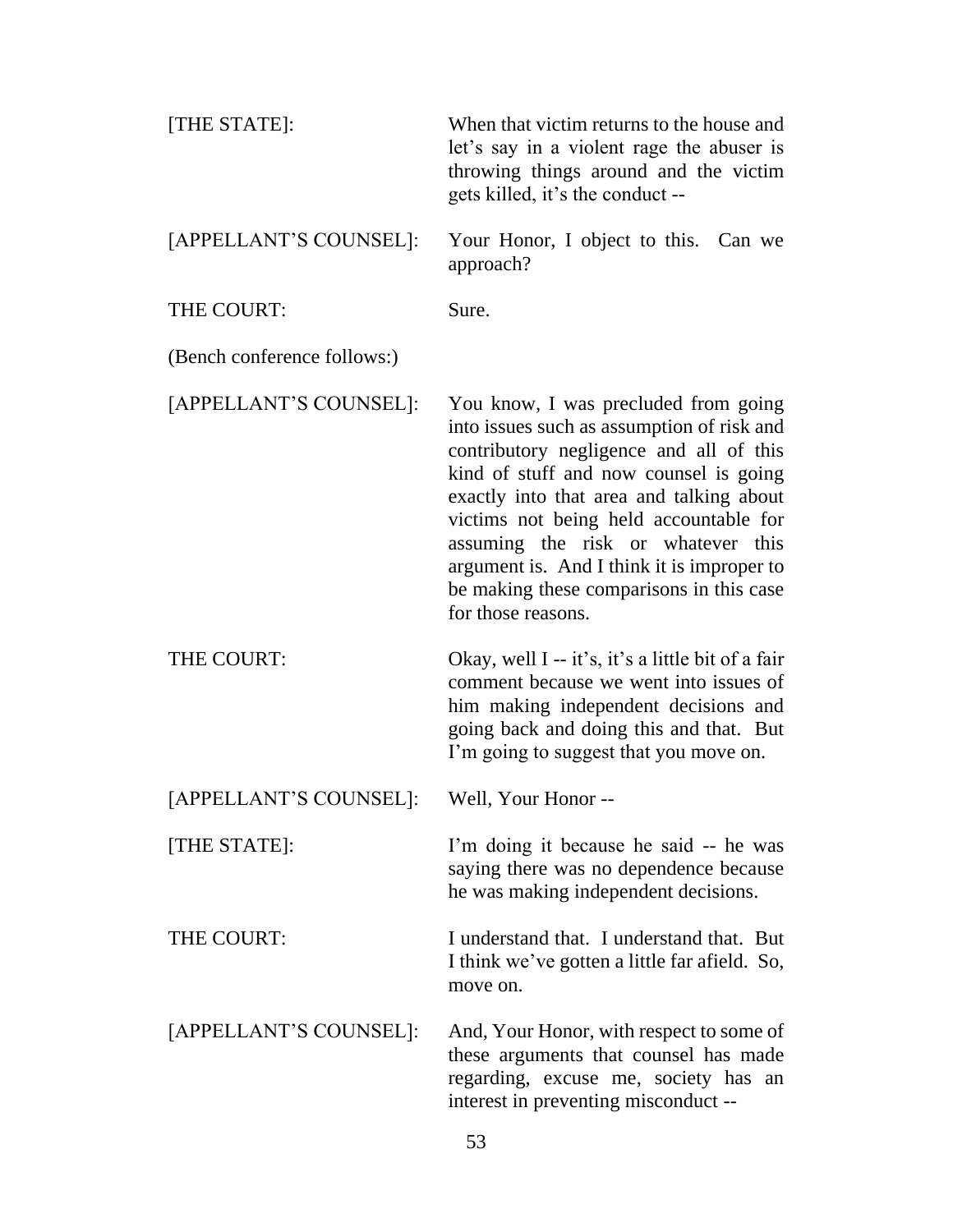| THE COURT:             | And that was sustained. It was stricken.                                                                                                                                                                                                                                                                                                                                                                                                 |
|------------------------|------------------------------------------------------------------------------------------------------------------------------------------------------------------------------------------------------------------------------------------------------------------------------------------------------------------------------------------------------------------------------------------------------------------------------------------|
| [APPELLANT'S COUNSEL]: | I understand. But I'd ask the Court to<br>issue a curative instruction to the jury to<br>indicate that these comments of counsel<br>are about legal standards or about what<br>society's interest are [sic] to be in the<br>verdict in this case are inappropriate<br>comments and the jury should disregard<br>them and they should resolve this case<br>based on the facts that are here in this<br>courtroom and this courtroom only. |
| THE COURT:             | Okay. I'll, I'll give an instruction that<br>they're to determine the facts in the law<br>that I have given them. I think it's going<br>to be difficult for them at this point in time<br>to parse out since we passed that, and<br>we've gone about a minute or two as to<br>what comments we're talking about. So -                                                                                                                    |
| [APPELLANT'S COUNSEL]: | Well, the Court sustained my objection to<br>move to strike.                                                                                                                                                                                                                                                                                                                                                                             |
| THE COURT:             | And I did all of that.                                                                                                                                                                                                                                                                                                                                                                                                                   |
| [APPELLANT'S COUNSEL]: | It's not too late for (unintelligible).                                                                                                                                                                                                                                                                                                                                                                                                  |
| THE COURT:             | Well, at this point in time given the fact<br>that we've now moved onto different<br>arguments, I'm not going to highlight it. I<br>think that's inappropriate. But I will tell<br>them that they're to base their verdict<br>based upon the facts and law of this case.<br>All right?                                                                                                                                                   |

Appellant's counsel then requested a mistrial, which the trial court denied. When the parties returned from the bench conference, the trial court told the jury, "Okay. So, just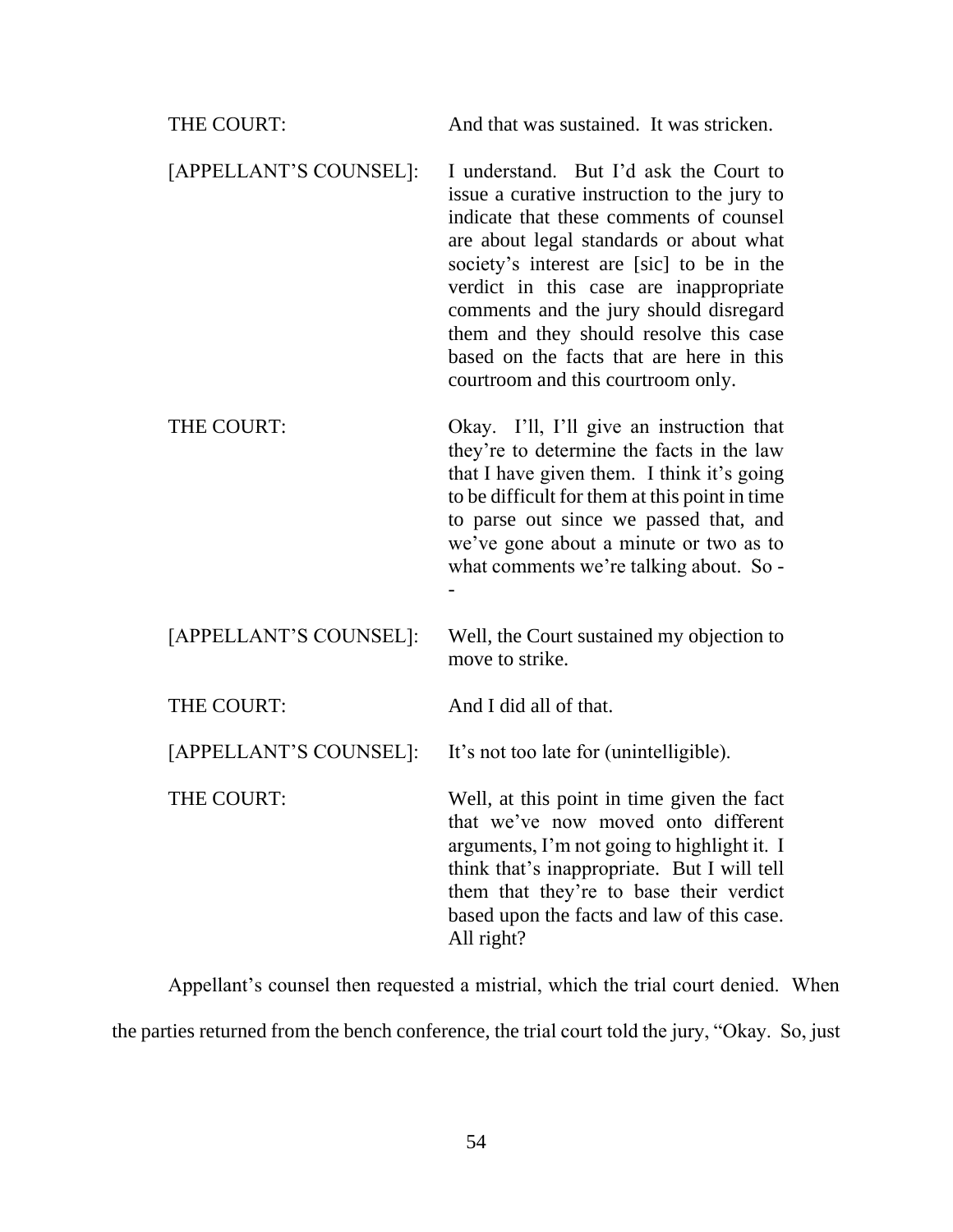so you know this, this case is decided on the facts of this case and the law that I have given you. Go ahead counsel."

Appellant argues that by comparing Khafra to the victim in a domestic violence case, the State "appealed to the jury's fears and prejudices about victims of domestic violence, which prosecutors are repeatedly admonished by the appellate courts not to do." Appellant further alleges that the trial court erred in that it never sustained his objection to this comparison.

Initially, we note that in denying appellant's motion for a mistrial, the trial court considered the State's argument to be "fair comment" because appellant's counsel had portrayed Khafra as an independent decision-maker during appellant's closing argument. Indeed, it would be fair to characterize the thrust of defense counsel's closing argument as underscoring Khafra's independence. Appellant's counsel told the jury: "This kid wasn't dependent on anybody. This was an intelligent kid who was responsible for his own decisions and made decisions after calculating, after thinking, after weighing what he wanted to do." Appellant's counsel also emphasized Khafra's independence by telling the jury that Khafra disregarded his father's advice not to work in the tunnels, and that he willingly returned to work for appellant while aware of the hoarding conditions.

In any event, the caselaw confirms that any error was harmless. In *Spain*, the Court of Appeals explained that, "When assessing whether reversible error occurs when improper statements are made during closing argument, a reviewing court may consider several factors, including the severity of the remarks, the measures taken to cure any potential prejudice, and the weight of the evidence against the accused." 386 Md. at 159 (citing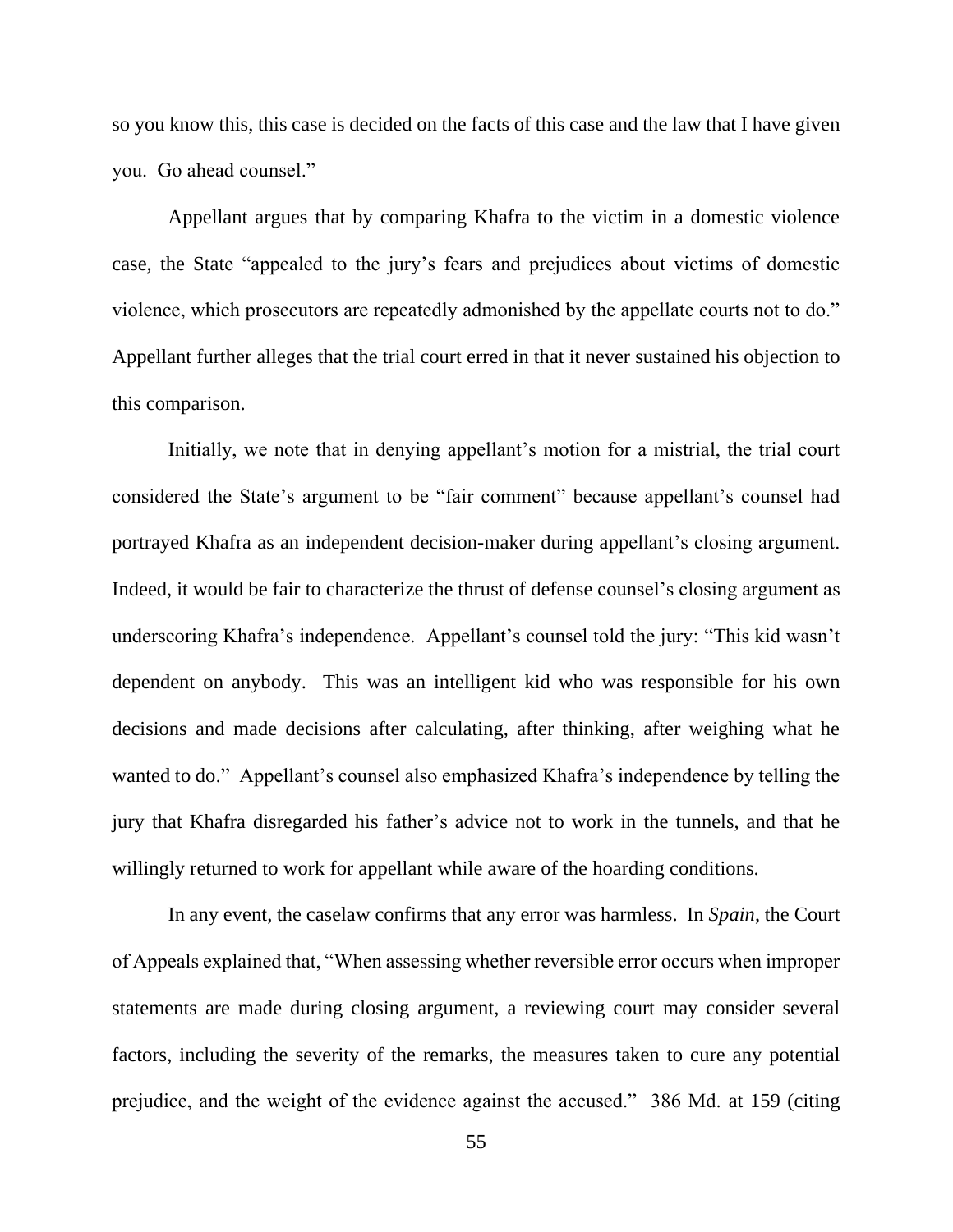*United States v. Melendez*, 57 F.3d 238, 241 (2d. Cir. 1995)). There, during closing argument in a trial for drug distribution, the prosecutor told the jury that it would have to weigh the credibility of the officer's testimony in the case, as well as that of a defense witness. *Id.* at 151. The prosecutor, however, told the jury that the officer would have to have engaged in "a lot of lying, in a lot of deception and a conspiracy of his own to come in here and tell you that what happened was not true. He would have to risk everything he has worked for. He would have to perjure himself on the stand." *Id*.

Recognizing that a trial court errs when it allows a prosecutor to vouch for the credibility of a witness, the Court of Appeals nevertheless held the error harmless. *Id*. at 154. The Court observed that the prosecutor's reference to the officer suffering adverse consequences by lying was "an isolated event that did not pervade the entire trial." *Id*. at

159. The Court further noted

the likely diminution of prejudice from the prosecutor's comments as a result of the trial judge's contemporaneous reminder that they were only an attorney's argument, not evidence, as well as the pertinent instructions that the trial judge gave to the jury before sending it to deliberate. In response to the objection by defense counsel, the trial judge stated, "Okay, well the jury understand[s] that this of course is closing argument, and that they will [consider the statements to be] lawyers' arguments. Overruled."

*Id*.

Although the trial court did not explicitly sustain the objection, the court

reminded the jury that the prosecutor's statements only should be considered as argument, not evidence. By emphasizing the argumentative nature of closing arguments contemporaneously with the improper comments, the judge took some effort to eliminate the jury's potential confusion about what it just heard and therefore ameliorated any prejudice to the accused.

*Id*. at 159-60.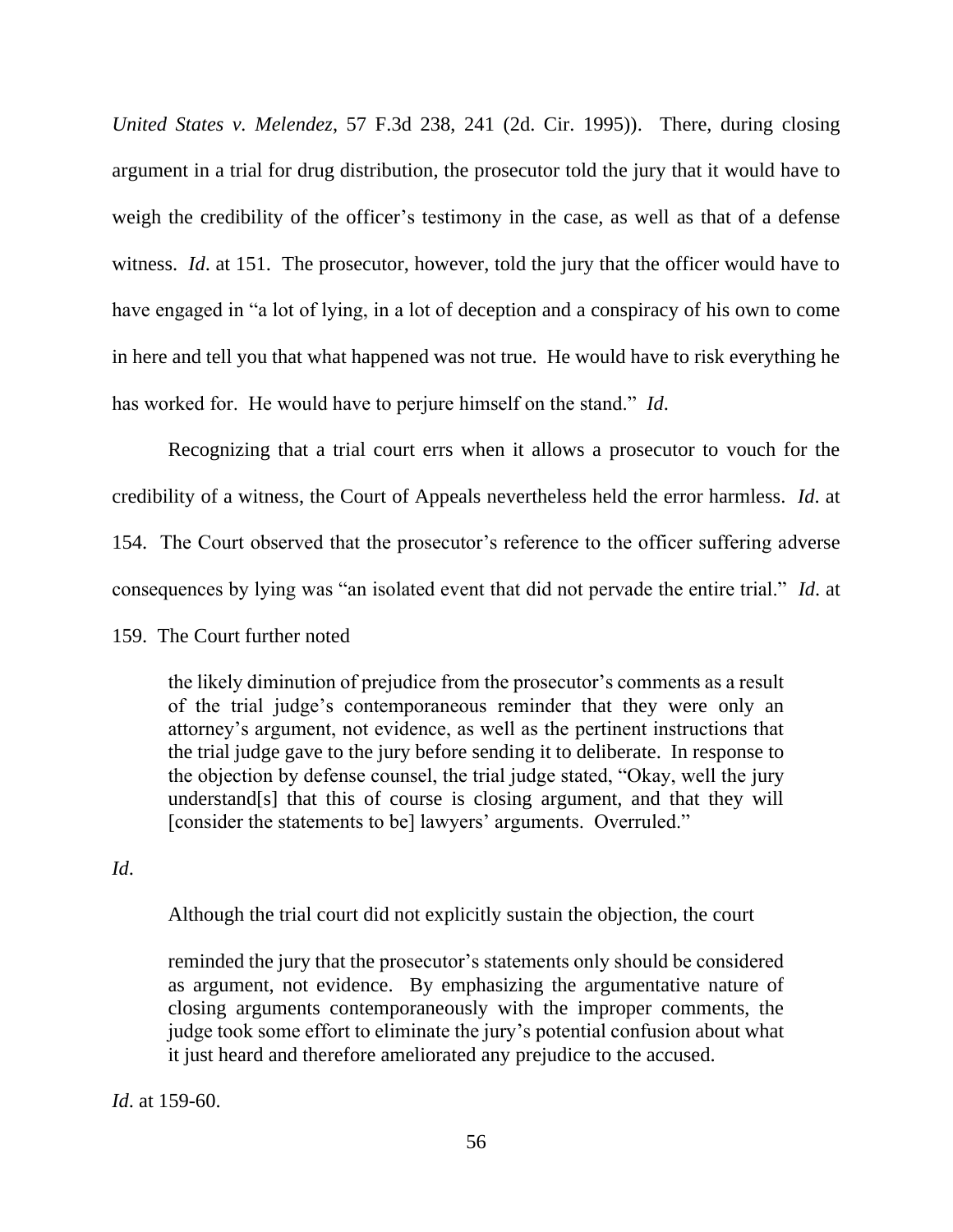The Court found it particularly important that, before jury deliberations began, the trial court provided Maryland Criminal Pattern Jury Instruction § 3:10 "that emphasized the argumentative nature of closing arguments, and explicitly instructed the jurors as to relevant factors to consider and their roles as the sole judges of the credibility of the witnesses presented at trial." *Id*. at 160.

Finally, the Court considered the impact of the improper comment in light of the weight of the evidence against the accused. *Id.* at 161. The Court found "this factor, however, to be of somewhat less weight in this case. Although the record contain[ed] adequate evidence of Spain's guilt to support the convictions under a sufficiency analysis, [the Court could not] say that the evidence of Spain's guilt [was] truly overwhelming." *Id*. Nevertheless, the Court found that the improper remarks were not severe, that their impact was minimal, and that the court's instruction mitigated any prejudice. *Id*.

We find *Spain* instructive. Here, even if we were to assume that the prosecutor's comparison of Khafra to a domestic violence victim improperly appealed to the jury's fears and prejudices, any error was harmless. First, as in *Spain*, the prosecutor's comparison did not pervade the entire trial. *Id*. at 159. Rather, appellant only cites to this single instance in rebuttal argument as an example of the prosecutor comparing Khafra to a domestic violence victim. To provide context, we note that the State's closing and rebuttal argument spanned approximately sixty transcript pages. Next, similar to *Spain*, the trial court here provided an implicit reminder that closing arguments were neither evidence nor the controlling law, telling the jurors: "Okay. So, just so you know this, this case is decided on the facts of this case and the law that I have given you. Go ahead counsel." *Id*.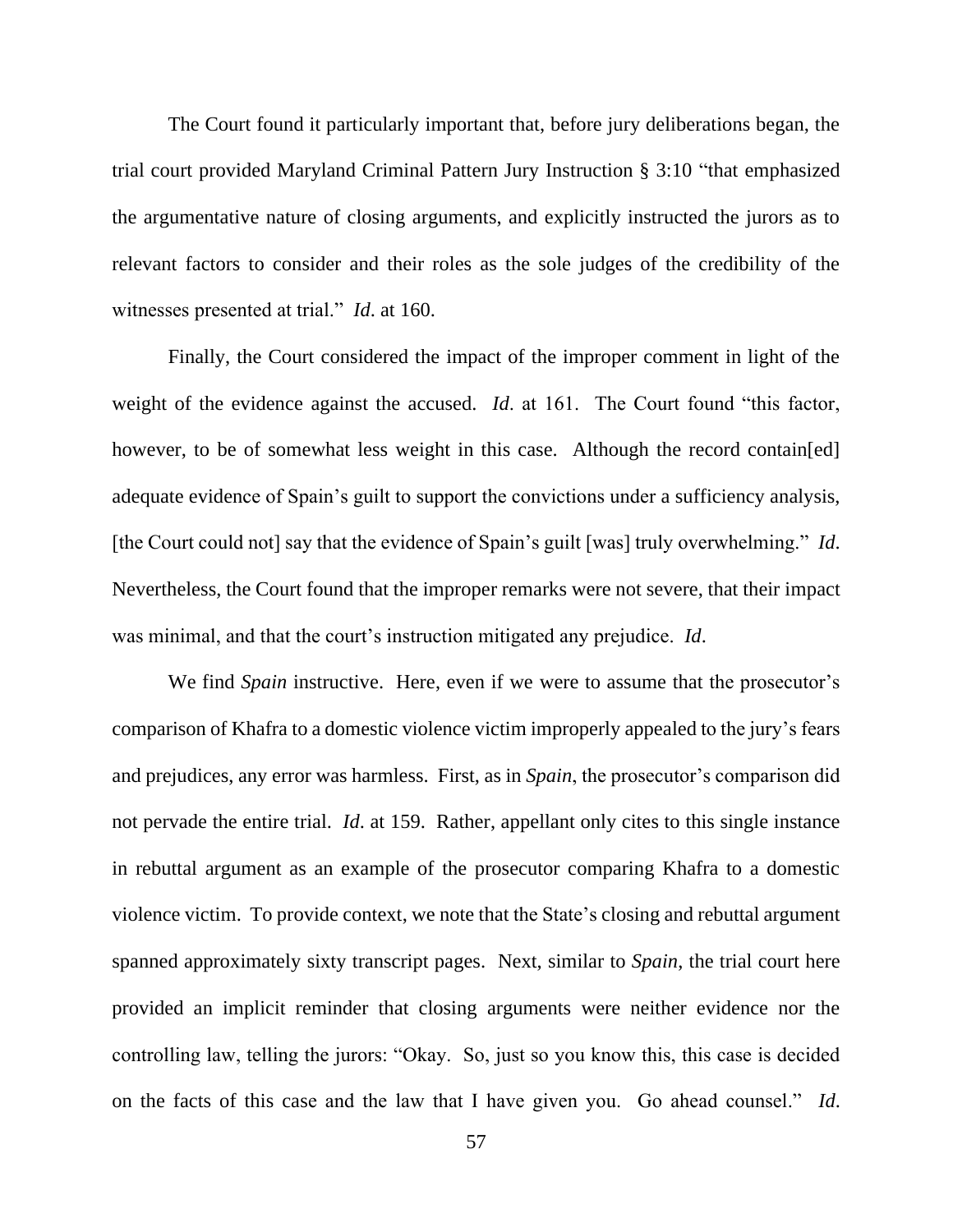Although in *Spain* the instruction was contemporaneous, here the trial court, acknowledging that appellant's objection appeared to relate back to even earlier comments in rebuttal, decided not to re-highlight any objectionable language. That determination was properly within the court's discretion.

Additionally, before jury deliberations began, the court provided Maryland Criminal Pattern Jury Instructions § 2:00 regarding the binding nature of the instructions, and § 3:00 regarding what constitutes evidence. The court instructed the jury that "The instructions that I give about the law are binding upon you. In other words, you must apply the law as I explain it in arriving at your verdict. . . . You are the ones to decide the facts and apply the law to those facts." The court also instructed the jury, "Opening statements and closing arguments of the lawyers are not evidence[. T]hey are intended only to help you understand the evidence and apply it to the law." The court correctly instructed the jurors that they were to apply the law as the court explained it, and that the only purpose of closing arguments was to help them understand the evidence and apply it to the law provided by the court. As in *Spain*, these instructions mitigated any prejudice to appellant. *Id*. at 160.

Finally, we consider the weight of evidence of appellant's guilt. *Id*. at 161. We shall not attempt to recount all of the evidence, but we note that much of it was essentially undisputed. Although the jury concluded that appellant's conduct constituted an extreme disregard for human life, we have determined that the evidence was legally insufficient to support a conviction for depraved heart murder. And while the evidence was sufficient to support appellant's conviction for gross negligence involuntary manslaughter, "we cannot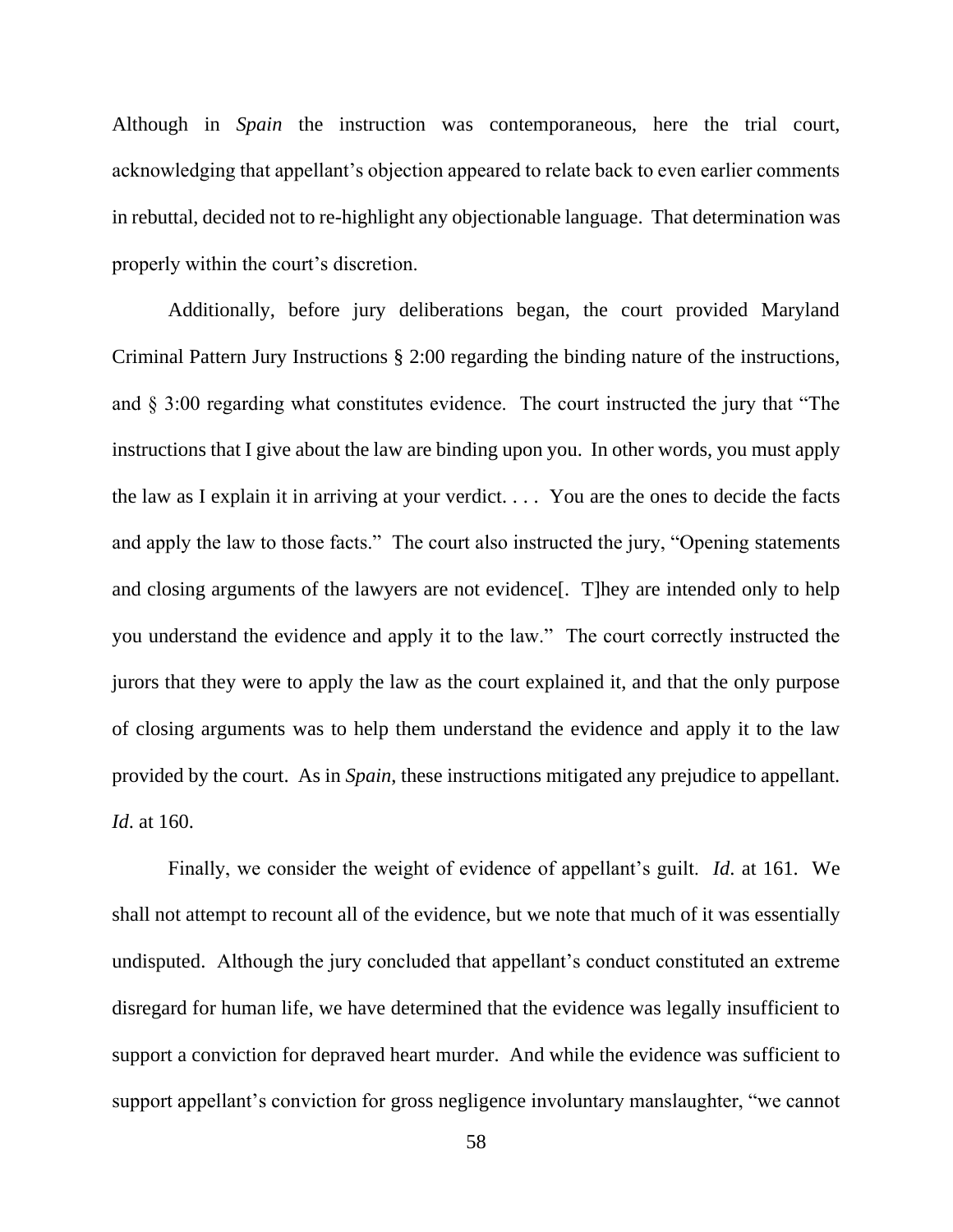say that the evidence of [appellant's] guilt is truly overwhelming." *Id*. As in *Spain*, "[w]e find this factor, however, to be of somewhat less weight in this case." *Id*.

Thus, as in *Spain*, the prosecutor's single improper remark over the course of a trial that spanned over two weeks, where the court properly instructed the jury regarding the law and the function of closing argument, persuades us that appellant did not suffer undue prejudice as a result of the allegedly improper comment during closing argument. *Id*.

## F. *Cumulative Effect of Improper Comments*

Finally, appellant argues that although each statement alone could constitute reversible error, their cumulative effect also constitutes reversible error. We reject this argument because, as stated above, there was only one potential error emanating from closing argument—not sustaining appellant's objection to comparing Khafra to a domestic violence victim. Although we have concluded that any error in this regard was harmless, even if we were to assume error on this point, a single error, by definition, cannot be "cumulative."

#### IV. *FRANKS* HEARING

Appellant's final argument is that the circuit court erred in denying his request for a *Franks* hearing. According to appellant, Detective Beverley Then of the Montgomery County Department of Police made false and misleading statements in her search warrant affidavit, which improperly formed the probable cause necessary to obtain a search and seizure warrant authorizing the search of appellant's home. We need not recount Detective Then's alleged misrepresentations as they are immaterial to our resolution of this issue.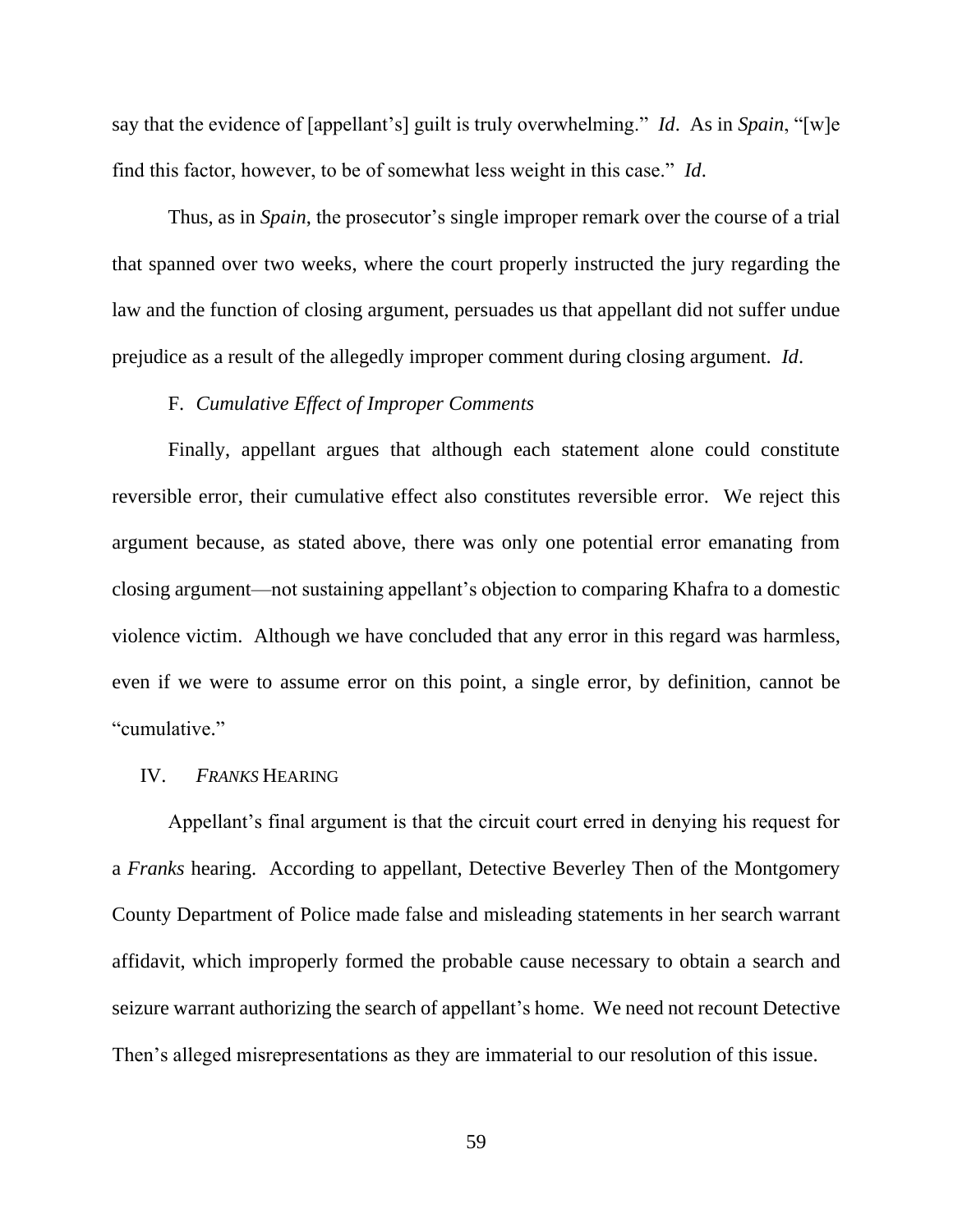At a *Franks* hearing a defendant is given the opportunity to attack the veracity of an affiant's statements regarding a search warrant affidavit. *Thompson v. State*, 245 Md. App. 450, 463-64 (2020). "Again and again, it has been stressed that a *Franks* hearing is a rare and extraordinary exception 1) that must be expressly requested and 2) that will not be indulged unless rigorous threshold requirements have been satisfied." *Fitzgerald v. State*, 153 Md. App. 601, 642 (2003). These "rigorous threshold requirements" are widely accepted:

To mandate an evidentiary hearing, the challenger's attack must be more than conclusory and must be supported by more than a mere desire to cross examine. There must be allegations of deliberate falsehood or of reckless disregard for the truth, and those allegations must be accompanied by an offer of proof. They should point out specifically the portion of the warrant affidavit that is claimed to be false; and they should be accompanied by a statement of supporting reasons. Affidavits or sworn or otherwise reliable statements of witnesses should be furnished, or their absence satisfactorily explained. Allegations of negligence or innocent mistake are insufficient. The deliberate falsity or reckless disregard whose impeachment is permitted today is only that of the affiant, not of any nongovernmental informant.

*Id*. at 643-44 (emphasis removed) (quoting *Franks*, 438 U.S. at 171).

In his brief, appellant baldly asserts, "Any evidence obtained from the execution of the September 11, 2017 warrant should have been excluded, or alternatively, this case should be remanded to conduct a full *Franks* hearing." But even assuming *arguendo* that appellant was entitled to a *Franks* hearing and that, based on a *Franks* violation, the court should have suppressed the evidence seized from his home, we cannot grant appellant's requested relief because appellant has utterly failed to identify a single piece of evidence seized from his home that was admitted against him at trial. It is not our obligation to comb through the record to determine whether evidence obtained as a result of the search warrant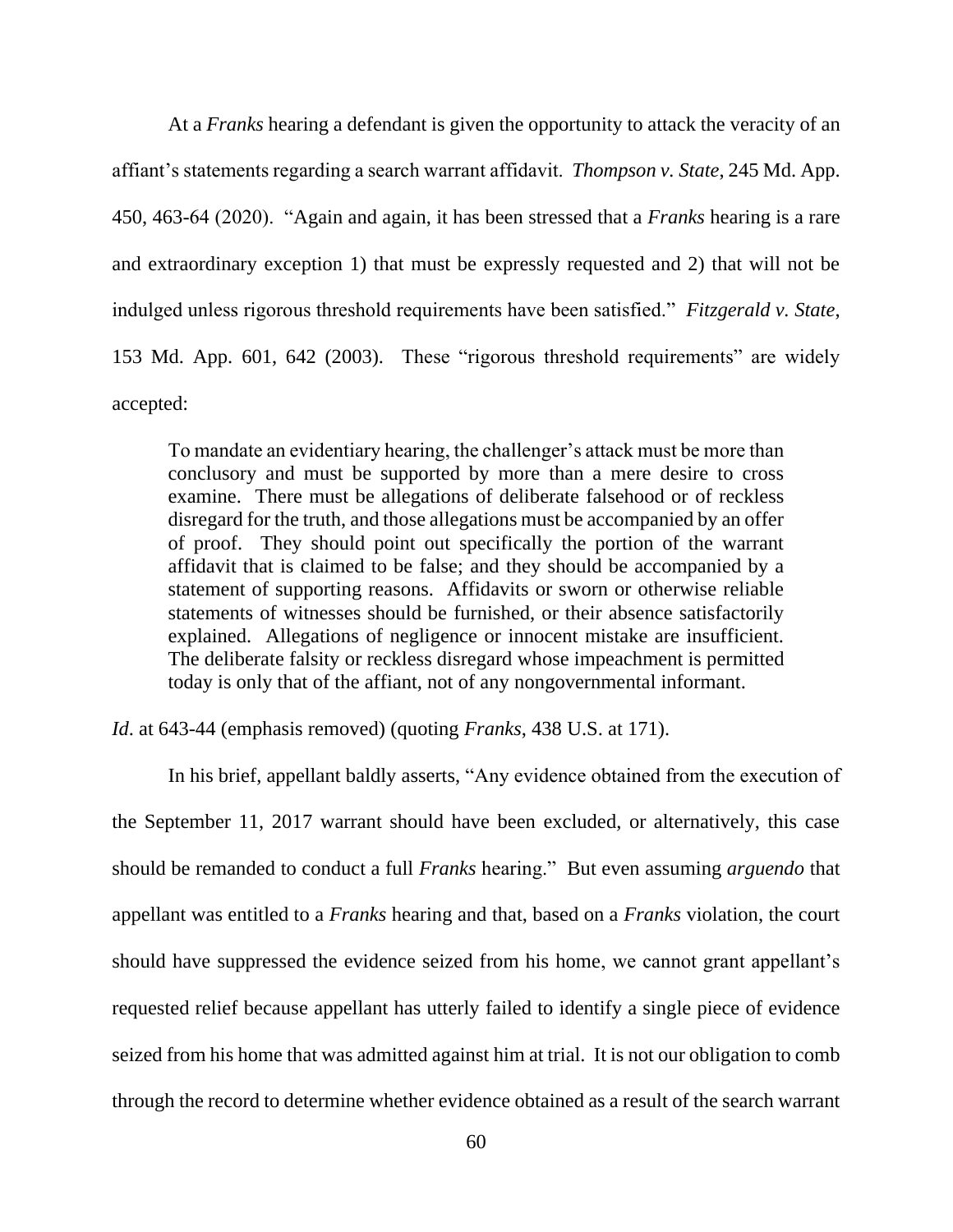was admitted at trial. *See Rollins v. Capital Plaza Assocs., L.P*., 181 Md. App. 188, 201 (2008) (stating that "[w]e cannot be expected to delve through the record to unearth factual support favorable to [the] appellant (quoting *von Lusch v. State*, 31 Md. App. 271, 282 (1976), *rev'd on other grounds* 279 Md. 255 (1977))). Nor is it our obligation to engage in the daunting task presented by this voluminous record of determining whether any such evidence may have been obtained from a source independent of the search warrant.

On review, we apply the longstanding principle that improperly admitted evidence must be prejudicial to warrant reversible error. *See* Maryland Rule 5-103(a) (stating generally that "Error may not be predicated upon a ruling that admits or excludes evidence unless the party is prejudiced by the ruling"). "[P]rejudice is not presumed 'when the jury considers evidence admitted by the trial court which is later determined to have been erroneously admitted.'" *Merritt v. State*, 367 Md. 17, 33 (2001) (citing *State Deposit v. Billman*, 321 Md. 3, 16 (1990)). Rather, it is well settled in Maryland that we will review prejudice through the lens of harmless error:

when an appellant, in a criminal case, establishes error, unless a reviewing court, upon its own independent review of the record, is able to declare a belief, beyond a reasonable doubt, that the error in no way influenced the verdict, such error cannot be deemed 'harmless' and a reversal is mandated.

*Dorsey v. State*, 276 Md. 638, 659 (1976). Furthermore,

In a criminal jury trial, the jury is the trier of fact. For this reason, it is responsible for weighing the evidence and rendering the final verdict. Therefore, any factor that relates to the jury's perspective of the case necessarily is a significant factor in the harmless error analysis. *Thus, harmless error factors must be considered with a focus on the effect of erroneously admitted, or excluded, evidence on the jury*.

*Dionas v. State*, 436 Md. 97, 109 (2013) (emphasis added).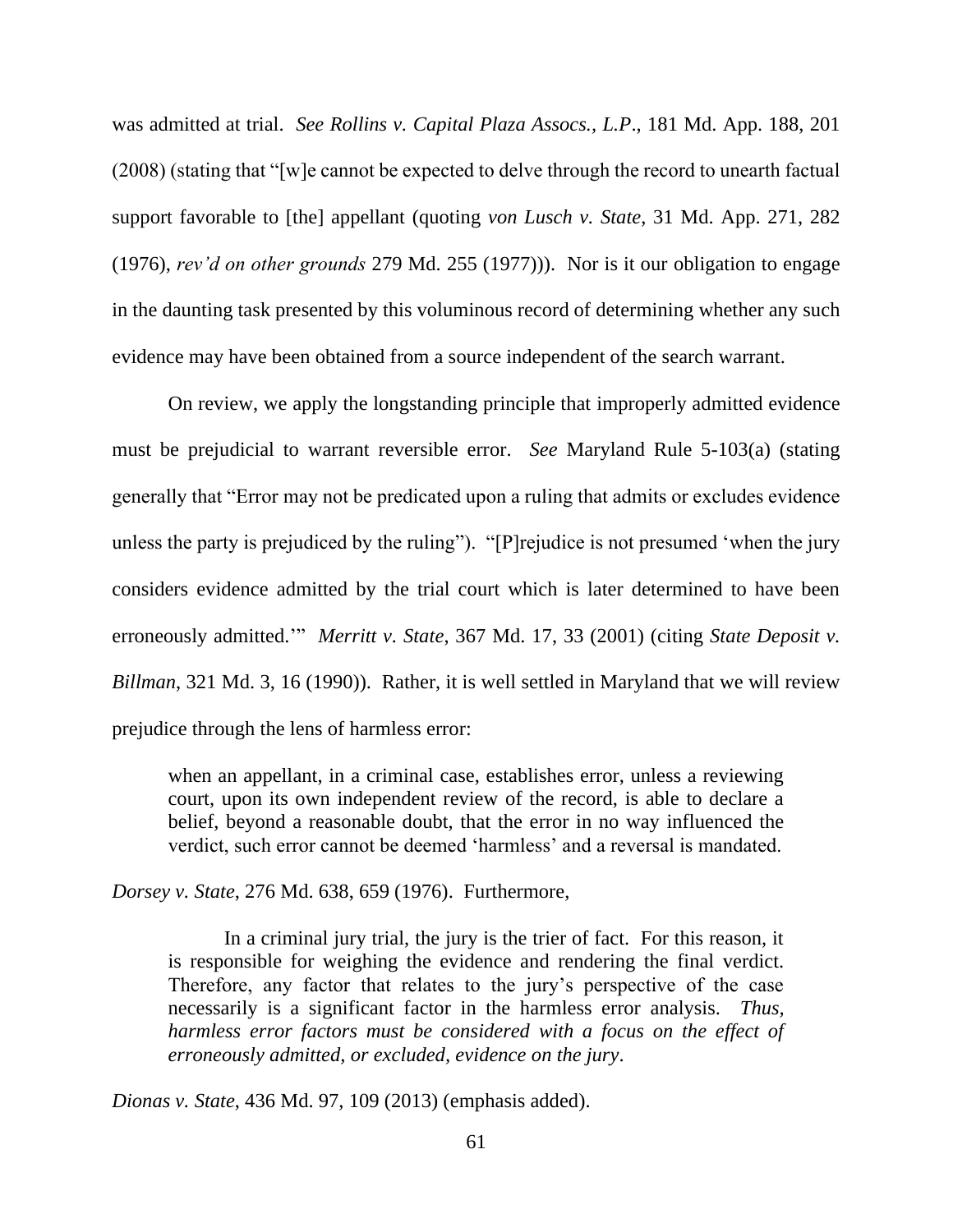Because appellant has failed to identify a single piece of evidence admitted at his trial that he claims should have been suppressed due to Detective Then's alleged misrepresentations, it is impossible for us to engage in a harmless error analysis to determine if the admission of such evidence constituted reversible error. We therefore reject appellant's argument based on alleged *Franks* violations.

> **JUDGMENT OF CONVICTION FOR DEPRAVED HEART MURDER REVERSED. CONVICTION FOR INVOLUNTARY MANSLAUGHTER AFFIRMED. CASE REMANDED TO CIRCUIT COURT FOR MONTGOMERY COUNTY FOR SENTENCING ON INVOLUNTARY MANSLAUGHTER CONVICTION. COSTS TO BE DIVIDED EQUALLY BETWEEN APPELLANT AND MONTGOMERY COUNTY.**